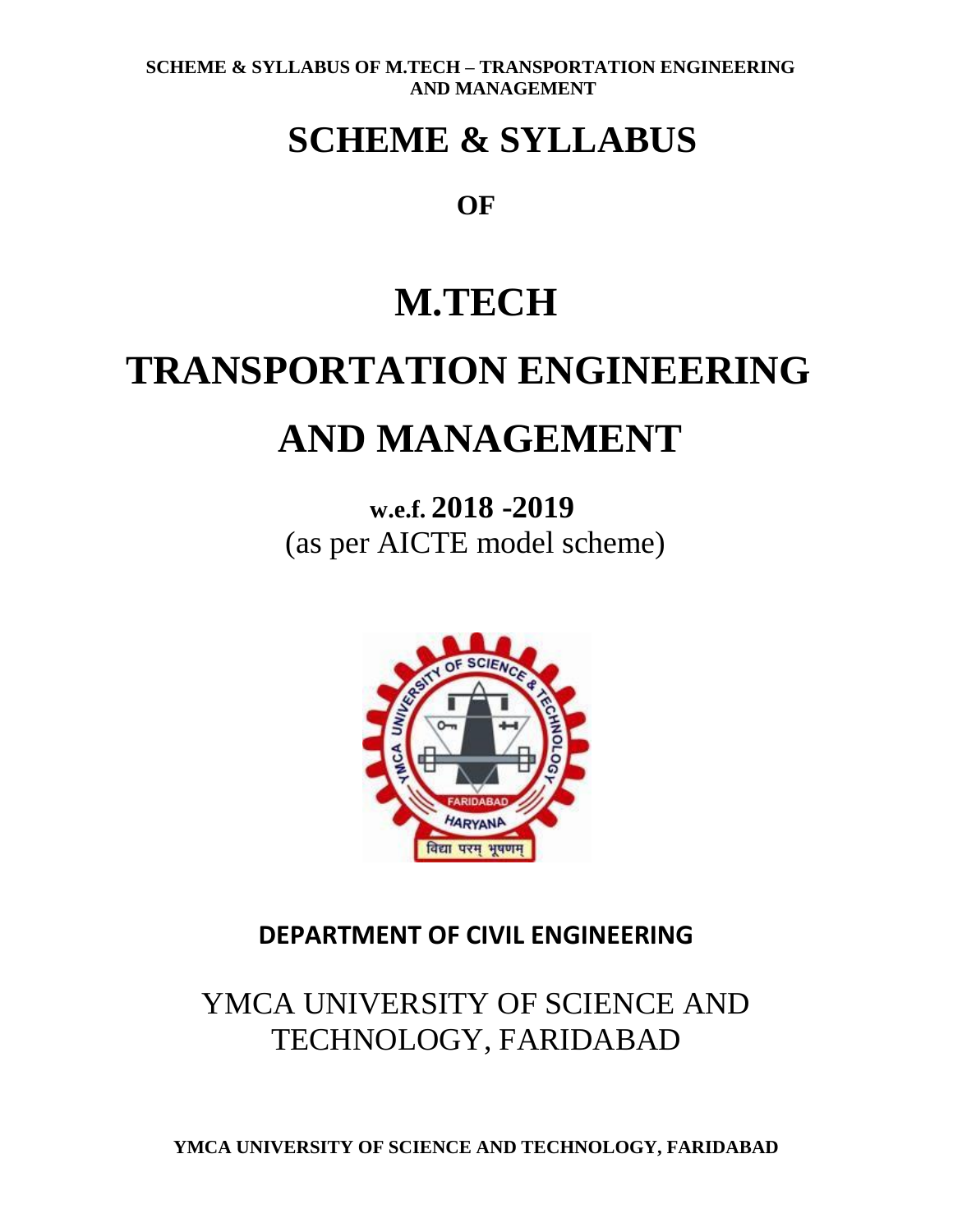### **YMCA UNIVERSITY OF SCIENCE AND TECHNOLOGY, FARIDABAD M.TECH (TRANSPORTATION ENGINEERING & MANAGEMENT)**

#### **Curriculum Structure – Semester-wise**

#### **First Semester:**

| <b>Subject</b> | <b>Subject Name</b>                             | $L-T-P$      |                | <b>Credits Marks Weightage</b> |                 | <b>Course Type</b>       |
|----------------|-------------------------------------------------|--------------|----------------|--------------------------------|-----------------|--------------------------|
| Code           |                                                 |              |                | <b>Internal</b>                | <b>External</b> |                          |
| MTTEM-<br>101A | <b>Transportation system</b><br>planning        | $3 - 0 - 0$  | 3              | 25                             | 75              | Core-I                   |
| MTTEM-<br>102A | Highway & Airport<br>pavement material          | $3 - 0 - 0$  | 3              | 25                             | 75              | Core-II                  |
| MTTEM-<br>103A | Discipline specific<br>Elective-I               | $3 - 0 - 0$  | 3              | 25                             | 75              | Programme<br>Elective-I  |
| MTTEM-<br>104A | Discipline specific<br>Elective-II              | $3 - 0 - 0$  | 3              | 25                             | 75              | Programme<br>Elective-II |
|                | RMI-101A Research Methodology &<br><b>IPR</b>   | $2 - 0 - 0$  | $\overline{2}$ | 25                             | 75              | Core                     |
| MTTEM-<br>106A | <b>Computational Laboratory</b>                 | $0 - 0 - 4$  | $\overline{2}$ | 30                             | 70              | Core                     |
| MTTEM-<br>107A | Transportation<br><b>Engineering Laboratory</b> | $0 - 0 - 4$  | $\overline{2}$ | 30                             | 70              | Core                     |
| <b>AUD</b>     | Audit Course - 1                                | $2 - 0 - 0$  | $\overline{0}$ |                                |                 | Audit                    |
|                | <b>Total</b>                                    | $16 - 0 - 8$ | 18             | 185                            | 515             |                          |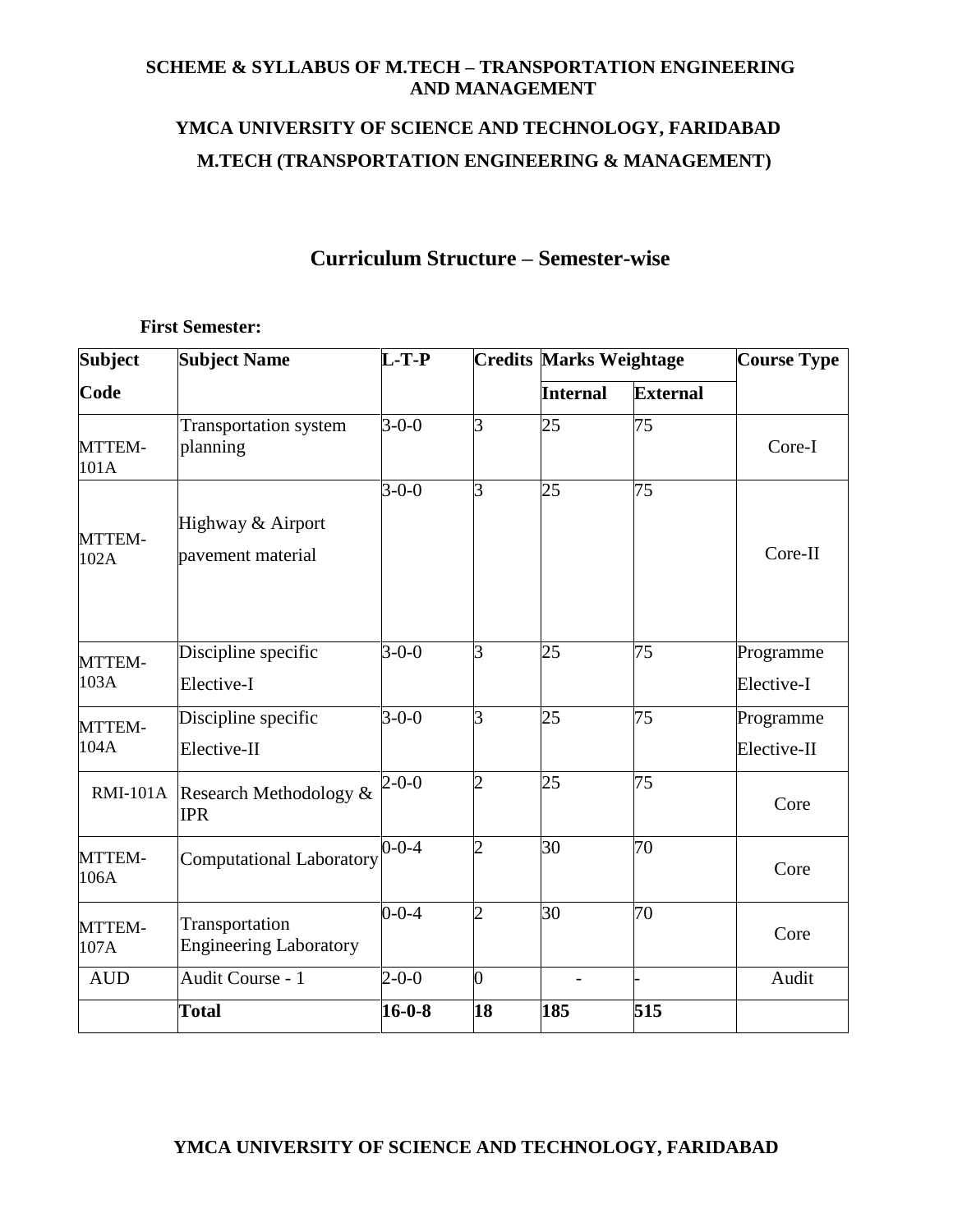#### **Discipline specific Elective-I**

| MTTEM-103A-1                           | Planning and Design of Airport              |                                            |
|----------------------------------------|---------------------------------------------|--------------------------------------------|
| MTTEM-103A-2                           | Transportation Systems, Analysis & Modeling |                                            |
| MTTEM-103A-3                           | Geometric Design of                         |                                            |
| Highway                                |                                             |                                            |
| <b>Discipline specific Elective-II</b> |                                             |                                            |
| MTTEM-104A-1                           | <b>High Rise Structure</b>                  |                                            |
| $MTTEM-104A-2$                         | Numerical Method & AP                       |                                            |
| <b>MTTEM-104A-3</b>                    | Optimization methods                        | $\&$ its applications in Civil Engineering |

#### **Audit course 1 & 2**

| AUD-01A | <b>English for Research Paper Writing</b>                 |
|---------|-----------------------------------------------------------|
| AUD-02A | Disaster Management                                       |
| AUD-03A | Sanskrit for Technical Knowledge                          |
| AUD-04A | <b>Value Education</b>                                    |
| AUD-05A | Constitution of India                                     |
| AUD-06A | Pedagogy Studies                                          |
| AUD-07A | <b>Stress Management by Yoga</b>                          |
| AUD-08A | Personality Development through Life Enlightenment Skills |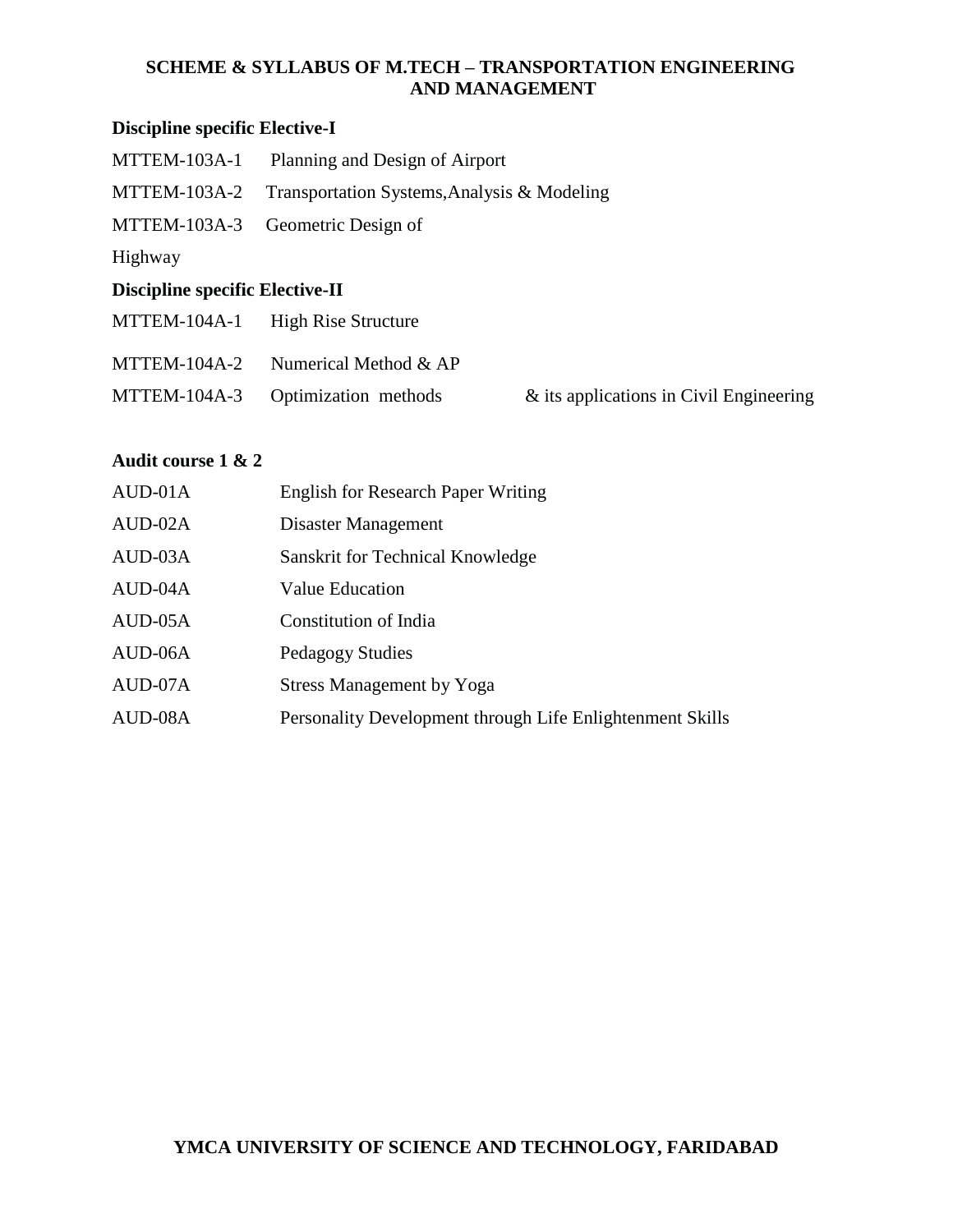| <b>Subject</b>        | <b>Subject Name</b>                                       | $L-TP-$          |                | <b>Credits Marks Weightage</b> |                 | <b>Course Type</b>        |
|-----------------------|-----------------------------------------------------------|------------------|----------------|--------------------------------|-----------------|---------------------------|
| Code                  |                                                           |                  |                | <b>Internal</b>                | <b>External</b> |                           |
| MTTEM-<br>201A        | Analysis & Structural<br>design of pavements              | $3 - 0 - 0$      | 3              | 25                             | 75              | $Core-III$                |
| MTTEM-<br>202A        | <b>Mass Transit System</b>                                | $3 - 0 - 0$      | $\overline{3}$ | 25                             | 75              | Core-IV                   |
| MTTEM-<br>203A        | Discipline specific<br>Elective-III                       | $3 - 0 - 0$      | 3              | 25                             | 75              | Programme<br>Elective-III |
| MTTEM-<br>204A        | Discipline specific<br>Elective-IV                        | $3 - 0 - 0$      | 3              | 25                             | 75              | Programme<br>Elective-IV  |
| MTTEM-<br>205A        | Traffic & Transportation<br><b>Engineering Laboratory</b> | $0 - 0 - 4$      | $\overline{2}$ | 30                             | 70              | Core                      |
| MTTEM-<br>206A        | <b>Transportation Engg</b><br>design practice lab         | $0 - 0 - 4$      | $\overline{2}$ | 30                             | 70              | Core                      |
| <b>AUD</b>            | Audit Course $-2$                                         | $2 - 0 - 0$      | $\overline{0}$ |                                |                 | Audit                     |
| <b>MTTEM-</b><br>207A | Mini-Project                                              | $0 - 0 - 4$      | $\overline{2}$ | 30                             | 70              | Core                      |
|                       | <b>Total</b>                                              | $14 - 0 - 12$ 18 |                | 190                            | 510             |                           |

#### **Second Semester:**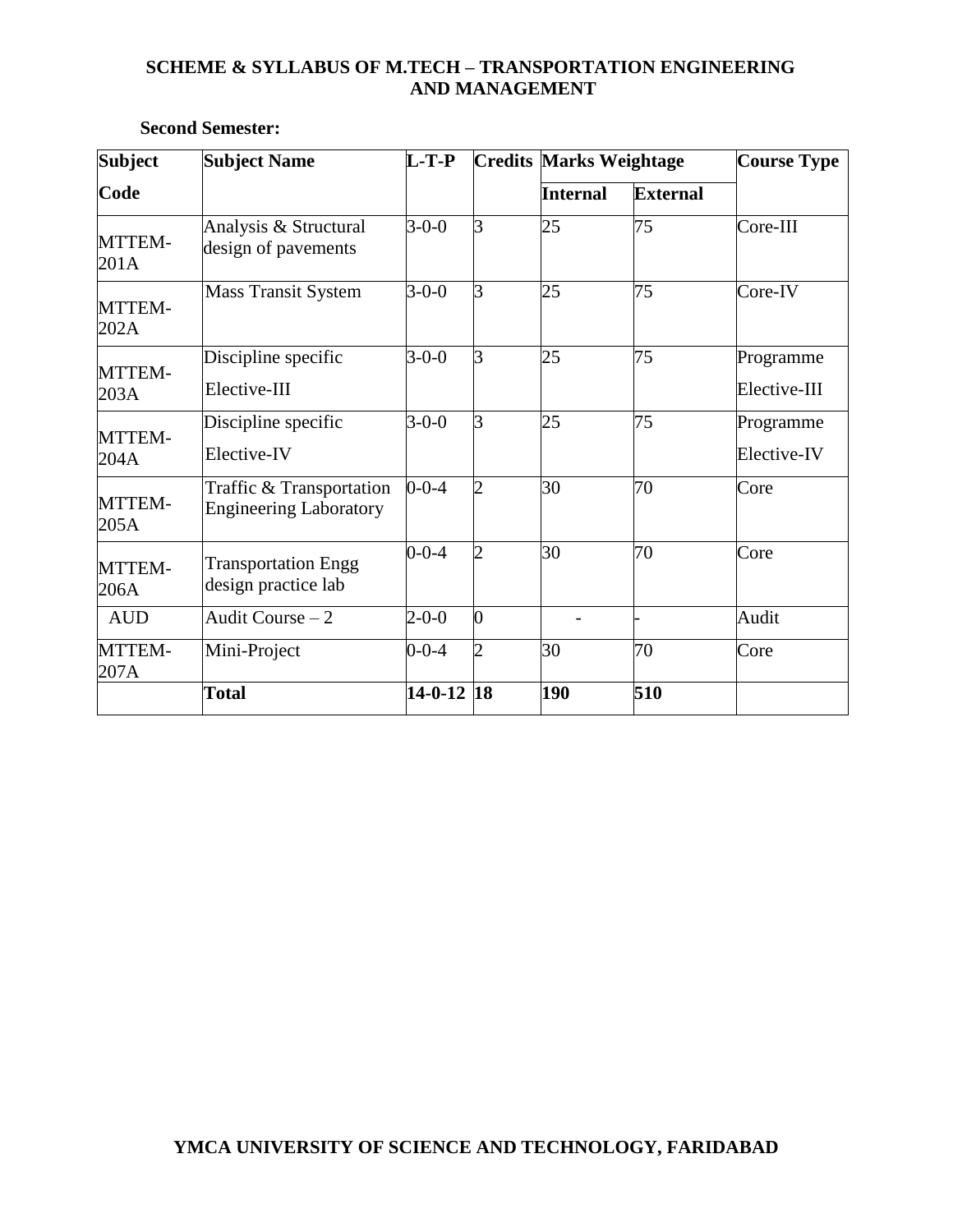#### **Discipline specific Elective-III**

MTTEM-203A-1 Bridge Engineering MTTEM-203A-2 Highway Construction Practice MTTEM-203A-3 Design & Constru. of Rural roads

#### **Discipline specific Elective-IV**

| MTTEM-204A-1 | <b>Advanced Railway Engineering</b>      |
|--------------|------------------------------------------|
| MTTEM-204A-2 | Strength & Deformation behaviour of soil |
| MTTEM-204A-3 | Tunnel Engineering                       |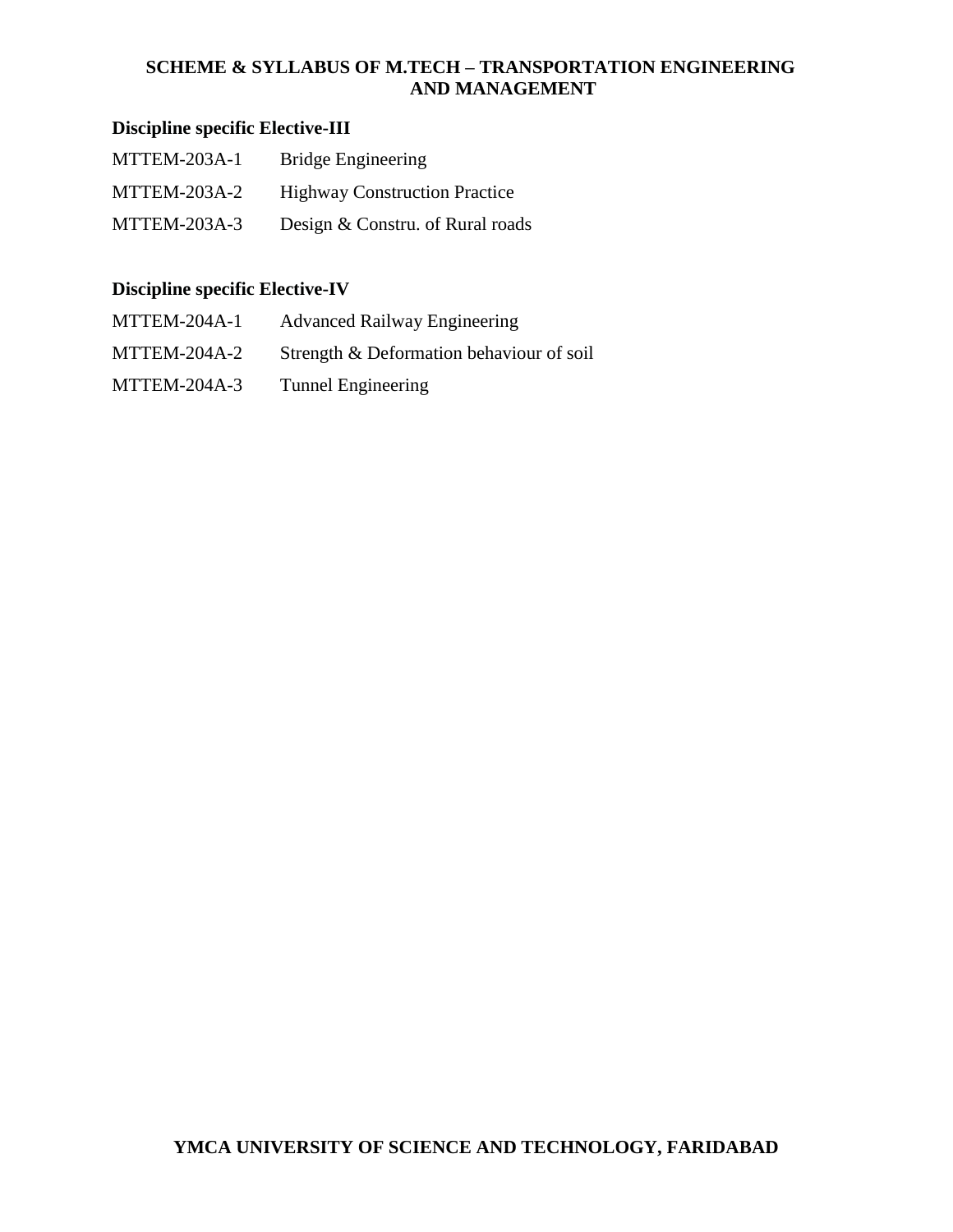#### **Third Semester:**

| <b>Subject Code</b> | <b>Subject Name</b>                                                   | $L-T-P$      |    | <b>Credits Marks Weightage</b> |                 | <b>Course Type</b>      |
|---------------------|-----------------------------------------------------------------------|--------------|----|--------------------------------|-----------------|-------------------------|
|                     |                                                                       |              |    | <b>Internal</b>                | <b>External</b> |                         |
| MTTEM-301A          | Discipline specific<br>Elective-V                                     | $3 - 0 - 0$  |    | 25                             | 75              | Programme<br>Elective-V |
| <b>OEC</b>          | Open Elective                                                         | $3 - 0 - 0$  |    | 25                             | 75              | Open<br>Elective        |
| MTTEM-302A          | Dissertation (Phase - 0-0-20)<br>$\left\vert \mathrm{I}\right\rangle$ |              | 10 | 60                             | 140             | Dissertation            |
|                     | <b>Total</b>                                                          | $6 - 0 - 20$ | 16 | 110                            | 290             |                         |

#### **Discipline specific Elective-V**

| MTTEM-301A-1 | Traffic Engineering $&$ Traffic flow theory |  |
|--------------|---------------------------------------------|--|
|              |                                             |  |

MTTEM-301A-2 Transportation & Environment

#### **Open Elective**

| OEC-101A | <b>Business Analytics</b>                      |
|----------|------------------------------------------------|
| OEC-102A | <b>Industrial Safety</b>                       |
| OEC-103A | <b>Operations Research</b>                     |
| OEC-104A | <b>Cost Management of Engineering Projects</b> |
| OEC-105A | <b>Composite Materials</b>                     |
| OEC-106A | <b>Waste to Energy</b>                         |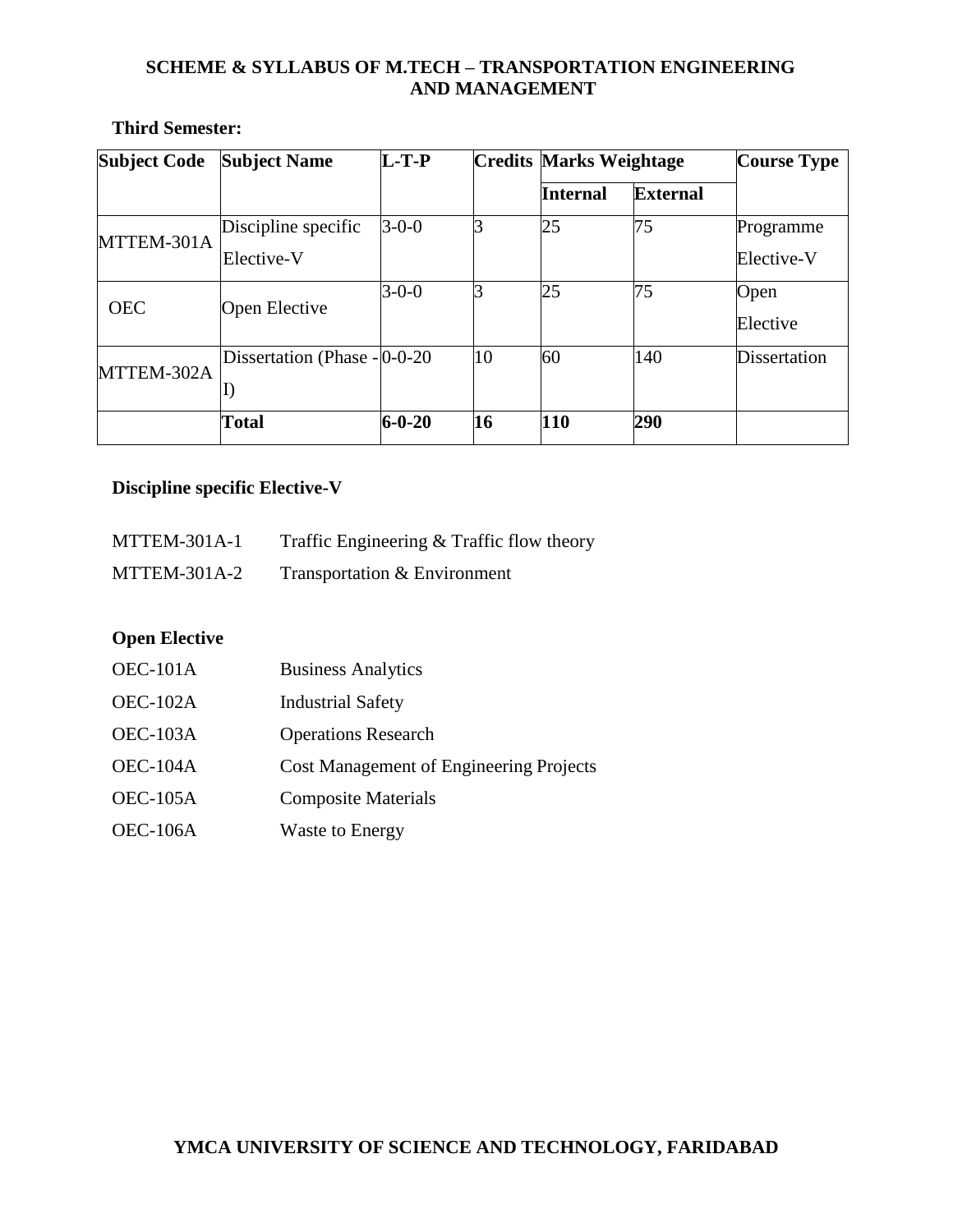**Fourth Semester:**

| <b>Subject Code</b> | <b>Subject Name</b>            | $L-T-P$      |    | <b>Credits Marks Weightage</b> |                 | <b>Course Type</b> |
|---------------------|--------------------------------|--------------|----|--------------------------------|-----------------|--------------------|
|                     |                                |              |    | <b>Internal</b>                | <b>External</b> |                    |
| MTTEM-401A          | Dissertation (Phase $-$ 0-0-32 |              | 16 | 180                            | 420             | Dissertation       |
|                     |                                |              |    |                                |                 |                    |
|                     | Total                          | $0 - 0 - 32$ | 16 | 180                            | 420             |                    |

Total Credits for the programme =  $18 + 18 + 16 + 16 = 68$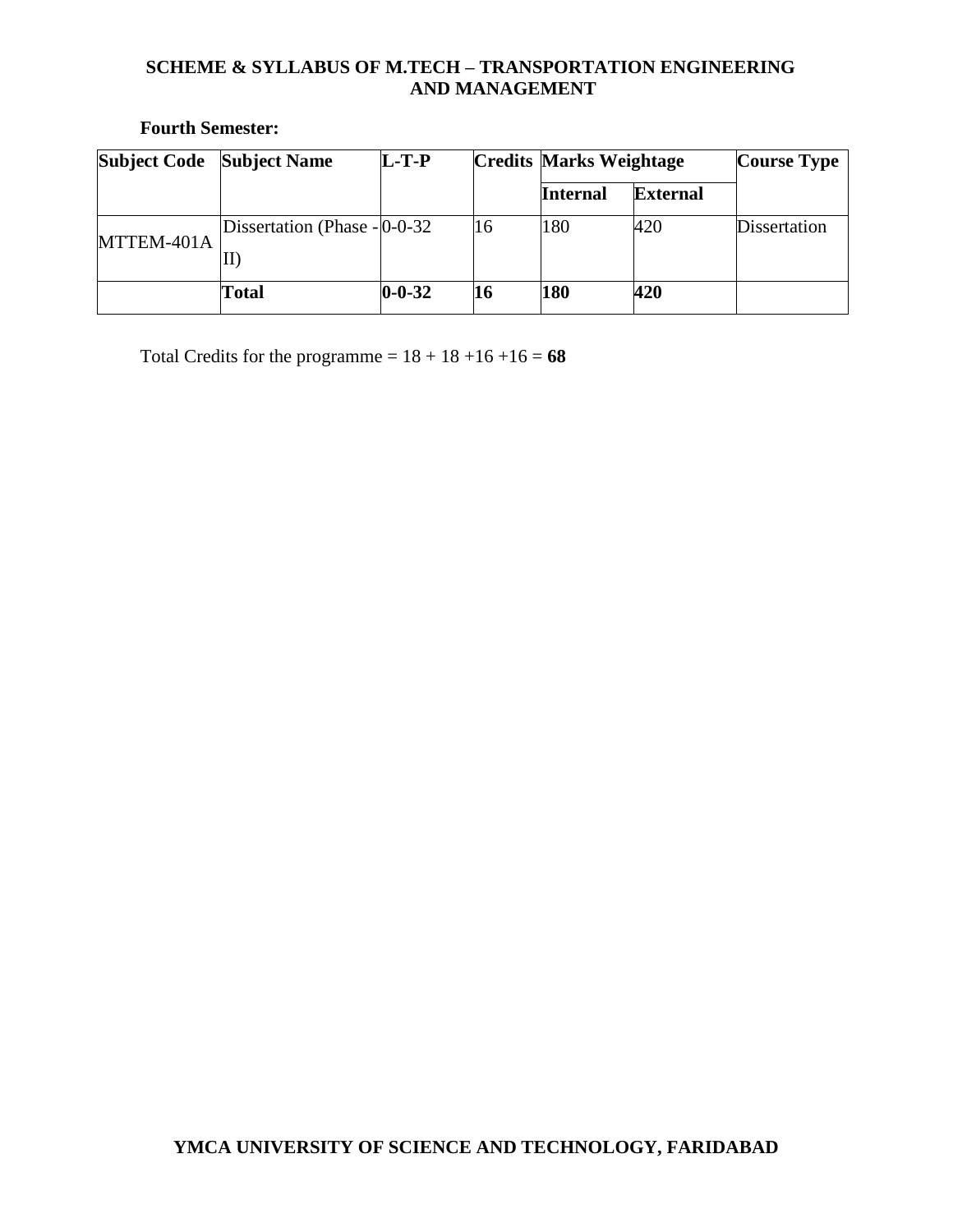#### **Semester I**

### **MTTEM-101A Transportation System Planning**

| No. of Credits: 3 | Sessional: 25 Marks       |
|-------------------|---------------------------|
| L T P Total       | Theory: 75 Marks          |
| 300 3             | Total : 100 Marks         |
|                   | Duration of Exam: 3 Hours |

#### **Course Objectives:**

To study various techniques of transportation system planning in urban and rural areas to avoid various problems occurs in mix traffic. To study essential concepts of transportation planning. To understand the traffic survey.

#### **Course Outcomes:**

At the end of the course, the student shall be able to:

- 1. Analysis of future condition of transportation.
- 2. Understand the urban and regional transportation systems.
- 3. Understand traffic survey
- 4. Understand analysis of traffic for future condition

#### **Syllabus Contents**

#### **UNIT - I**

Brief description of urban and regional transportation systems,technical terms in transportation system.

#### **UNIT – II**

Definition of a system;System analysis:scope and limitations,Transportation planning based upon system analysis,survey and analysis of existing conditions.

#### **UNIT – III**

models for trip generation ,trip distribution,traffic assignment and Modal split;Analysis of future conditions,Plan synthesis and evaluation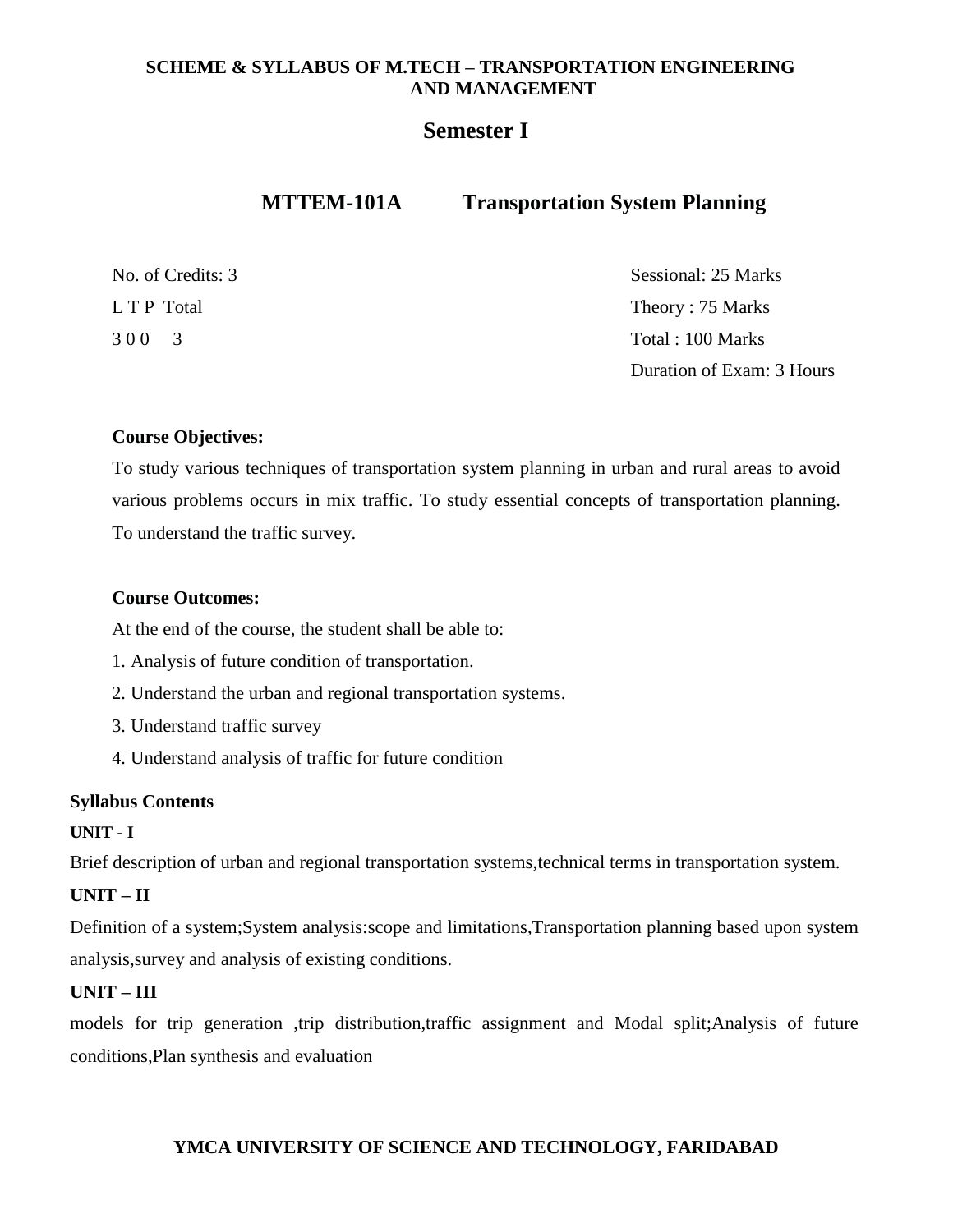#### **UNIT – IV**

Description of transportation network ,Route choice behaviour,minimum path,route assignment techniques ,multipath traffic assignment

#### **Reference Books:**

- 1. L.R Kadyali, Traffic Engineering and Transportation Planning, Khanna publishers , 7th Edition, 2008
- 2. C.S Papacostas, P.D Prevedouros, Transportation Engineering and Planning, PHI Publication, 3rd Edition , 2002
- 3. M.J Bruton, Introduction to Transportation planning(Built Environment), Routledge, 1992
- 4. J.D Fricker R.K Whitford,Fundamentals of transportation engineering:A Multimodal system approach,Pearson Education ,PH, 2005
- 5. Ortuzar Willumsen, Modeling Transport, John wiley, 1990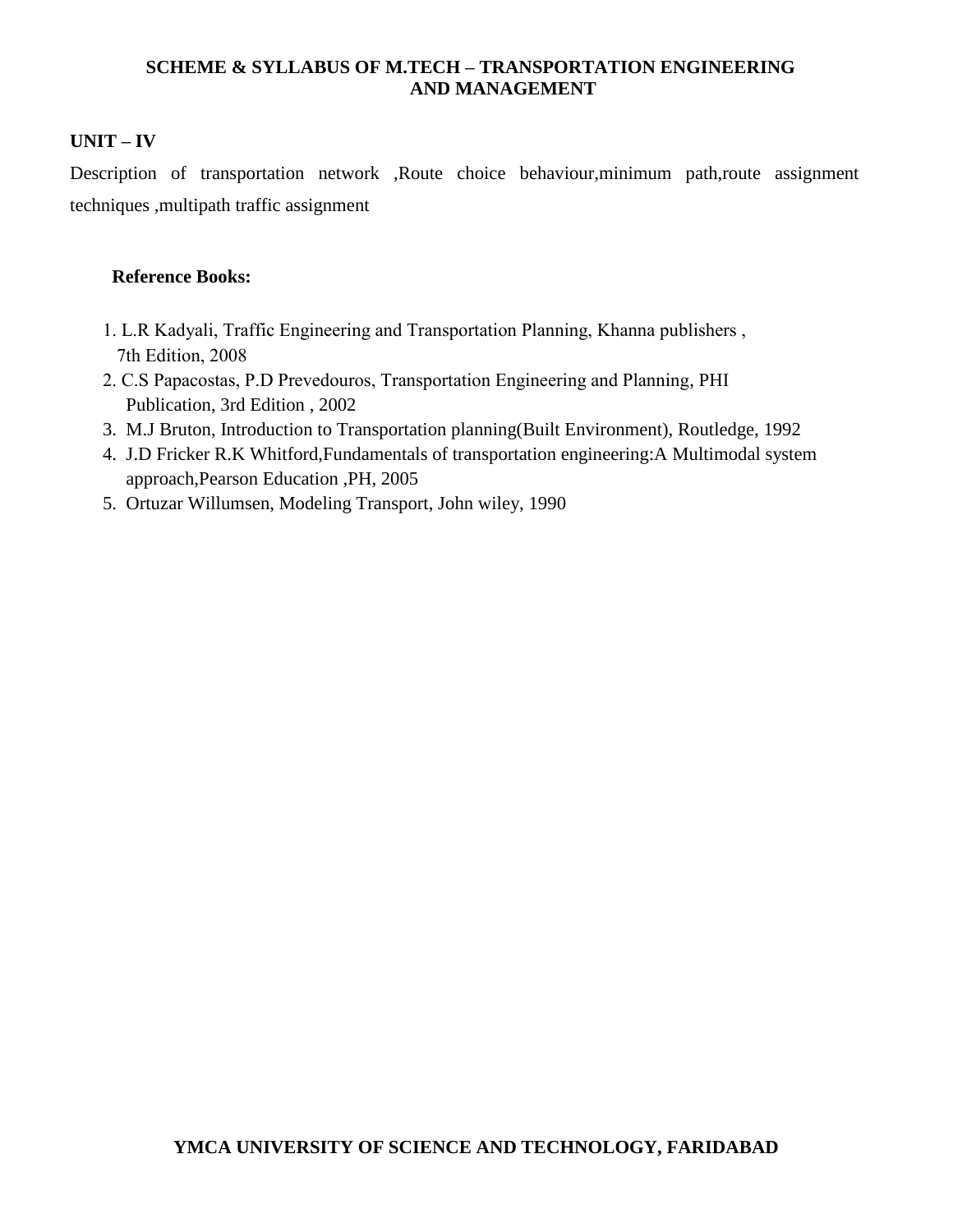#### **MTTEM-102A Highway & Airport pavement material**

| No. of Credits: 3 | Sessional: 25 Marks       |
|-------------------|---------------------------|
| L T P Total       | Theory: 75 Marks          |
| 300 3             | Total : 100 Marks         |
|                   | Duration of Exam: 3 Hours |

#### **Course Objectives:**

To know the characteristics of various materials used in the construction of highway & airport. To design the highway and airport. To understand about various layers of pavement and the materials used in respective layers.

#### **Course Outcomes:**

At the end of the course, the student shall be able to:

- 1. Understand the materials used in the pavement of highways & airports.
- 2. Understand Analyse and design the highway & airport
- 3. Understand the mixes for various kinds of roads
- 4. Understand conventional & non conventional materials

#### **Syllabus Contents**

#### **UNIT - I**

Conventional aggregates and their evaluation,applications, advantages and limitations of

### conventional aggregates.

#### **UNIT – II**

Bituminous binders –Properties, testing And Applications;Bituminous mixes- Design , Testing and Evaluation;

#### **UNIT – III**

Materials for Cement Concrete and semi-rigid pavements, Design of mixes for stabilized roads; construction and maintenance of rigid pavements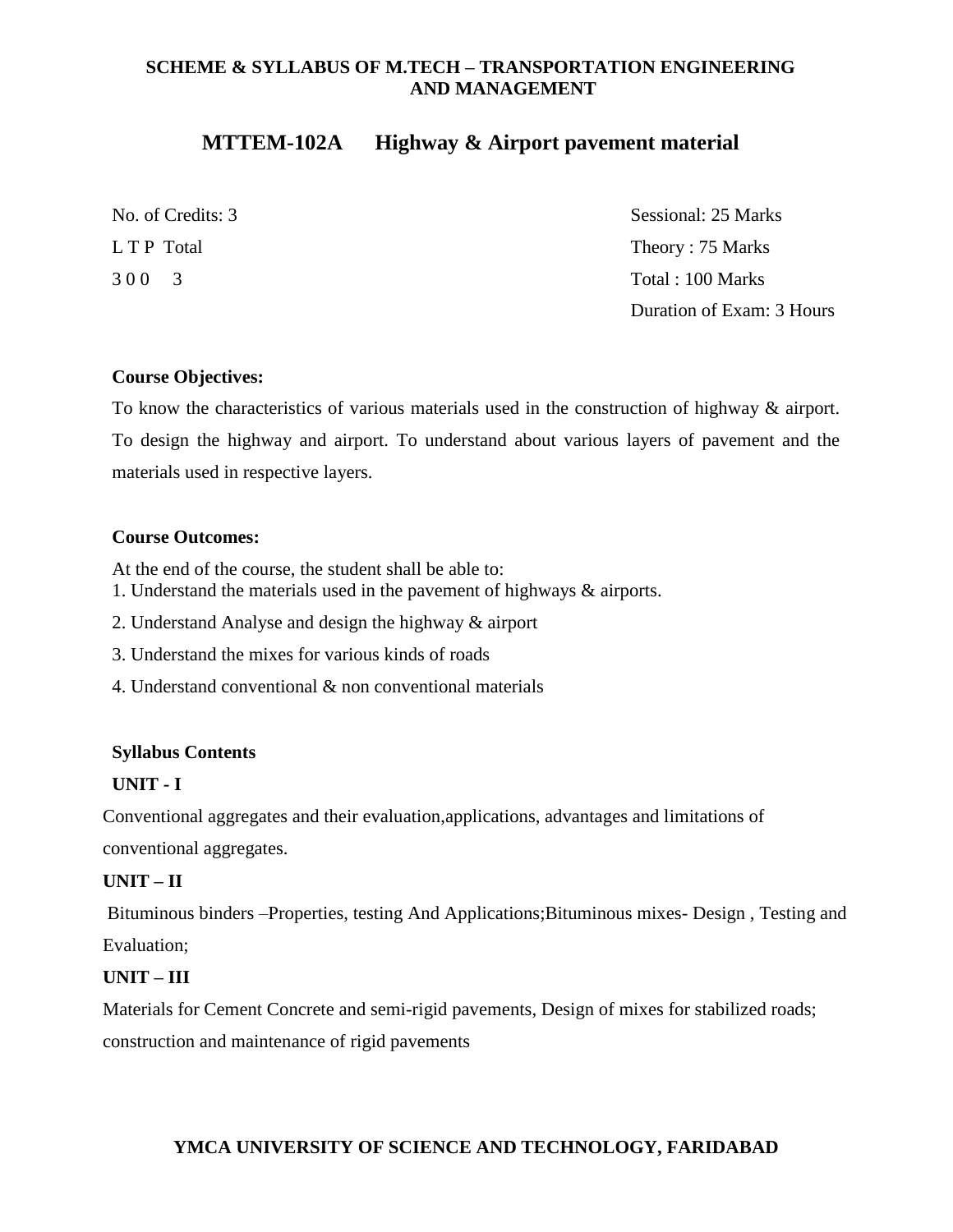#### **UNIT – IV**

Non-conventional and new pavement materials – their applications and limitations.

#### **Reference Books:**

- 1. Atkins & Harold, Highway Materials,Soils,and concretes,Prentice hall Pearson, 4 th Edition, 2003
	- 2. Y. Richard Kim, Modeling of asphalt concrete, 2008, Mc Graw Hill Professional.
	- 3. Relevant IRC, ASTM, AASTHO, and other codes, Manuals and Specifications
	- 4. P.G Lavin, Aphalt Pavements, Taylor and Francis, 1<sup>st</sup> Edition, 2007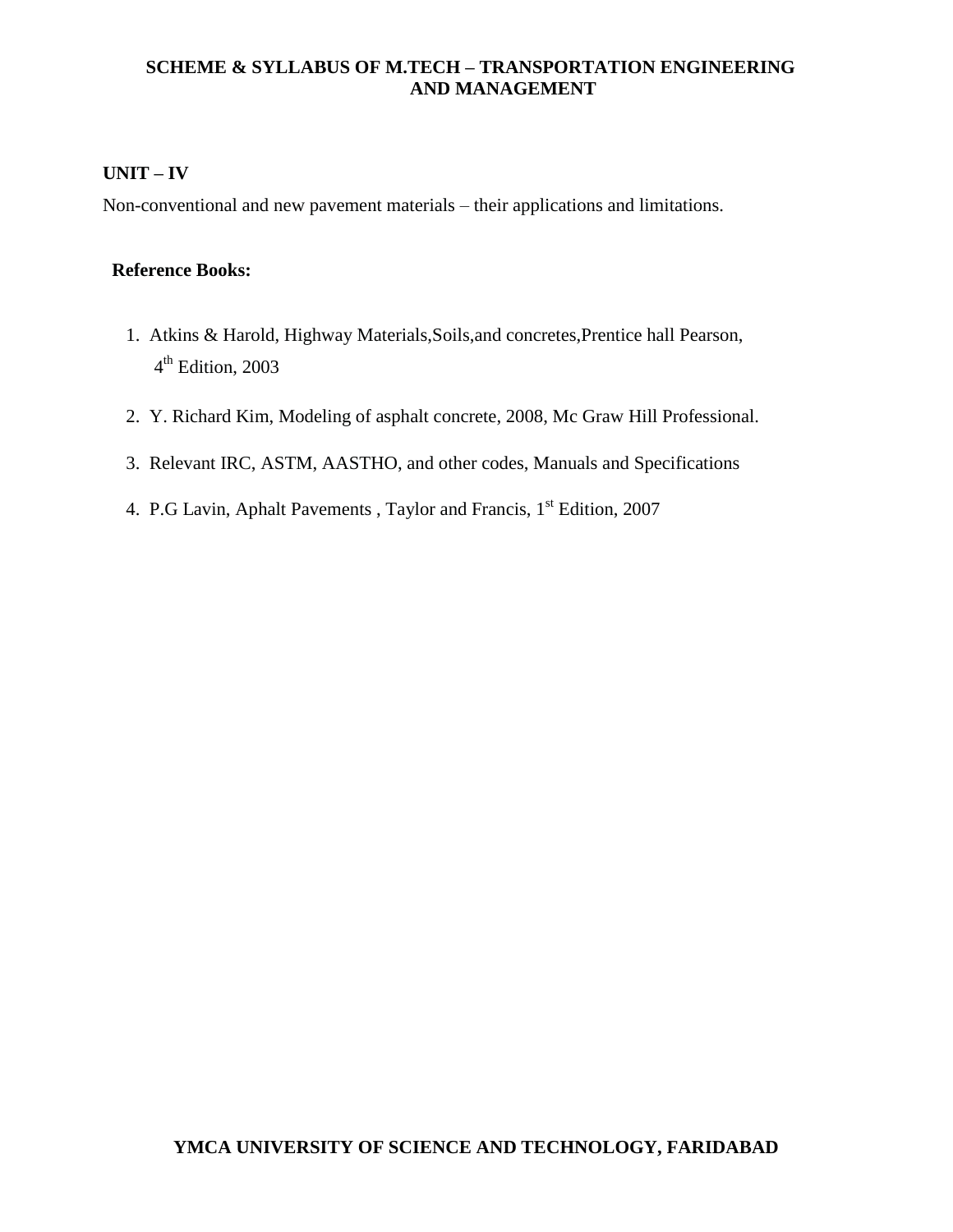#### **MTTEM-103A-1 Planning and Design of airports**

|             | No. of Credits: 3 |
|-------------|-------------------|
| L T P Total |                   |
| 300         | $\overline{3}$    |

Sessional: 25 Marks Theory :  $75$  Marks Total : 100 Marks Duration of Exam: 3 Hours

#### **Course Objectives:**

To study about design of pavement for airports;to understand the technical terms used in airport engineering. To know about planning and scheduling the roads construction for airport;to know about the mix design for pavement construction.

#### **Course Outcomes:**

At the end of the course, students will demonstrate their ability to:

- 1. Understand design principles of critical,semi-critical,non-critical airport pavements
- 2. Understand various components of airport
- 3. Understand design criteria of airport pavements
- 4. Understand airport terminal amenities

#### **Syllabus Contents:**

#### **UNIT - I**

Classification of airports- ICAO standards ; Planning for airport- Airport components- Zoning laws

; Runways- orientation and geometric design-Runway patterns ;

#### **UNIT – II**

Taxiways- alignment geometry and turning radius- exit taxiways ; Aprons- planning and design ;

#### **UNIT - III**

Design principles of critical, semi-critical, non-critical airport pavements- FAA and PCA methods ; Airport hangars- their planning and design criteria ;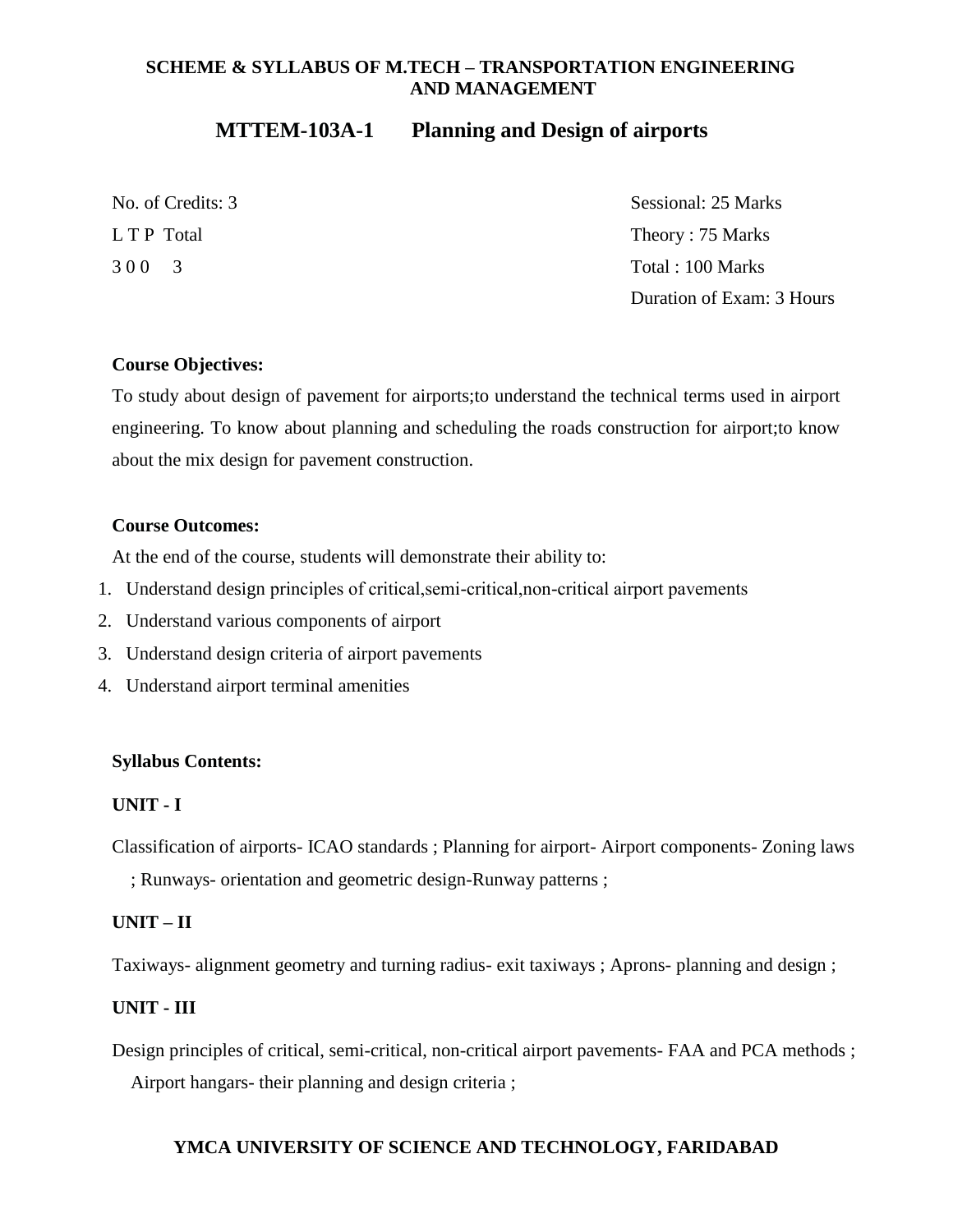#### **UNIT - IV**

Airport landscaping, grading and drainage general aspects ; Airport terminal and amenities ; Airport lighting and marking.

#### **Reference Books:**

 1. N.J. Ashford, P.H. Wright, *Airport Engineering*, 3rd Edition, 1992, John Wiley 2. R.M. Horonjeff, F.X. Mc Kelvey, W.J Sproule, *Seth Young, Planning and Design of Airports*, *TMH International Publishers*, Fifth Edition, 2009 3. Khanna, Arora and Jain, *Planning and Design of Airports*, Nemchand Bros., 2001 4. Wells, Alexander; Young, Seth, *Airport Planning & Management*, McGraw Hill,5th Edition, July,2009

 5. De N. Richard, & Odoni, *Airport Systems: Planning, Design, and Management*, McGraw Hill Amedeo, 1st Edition, 2004.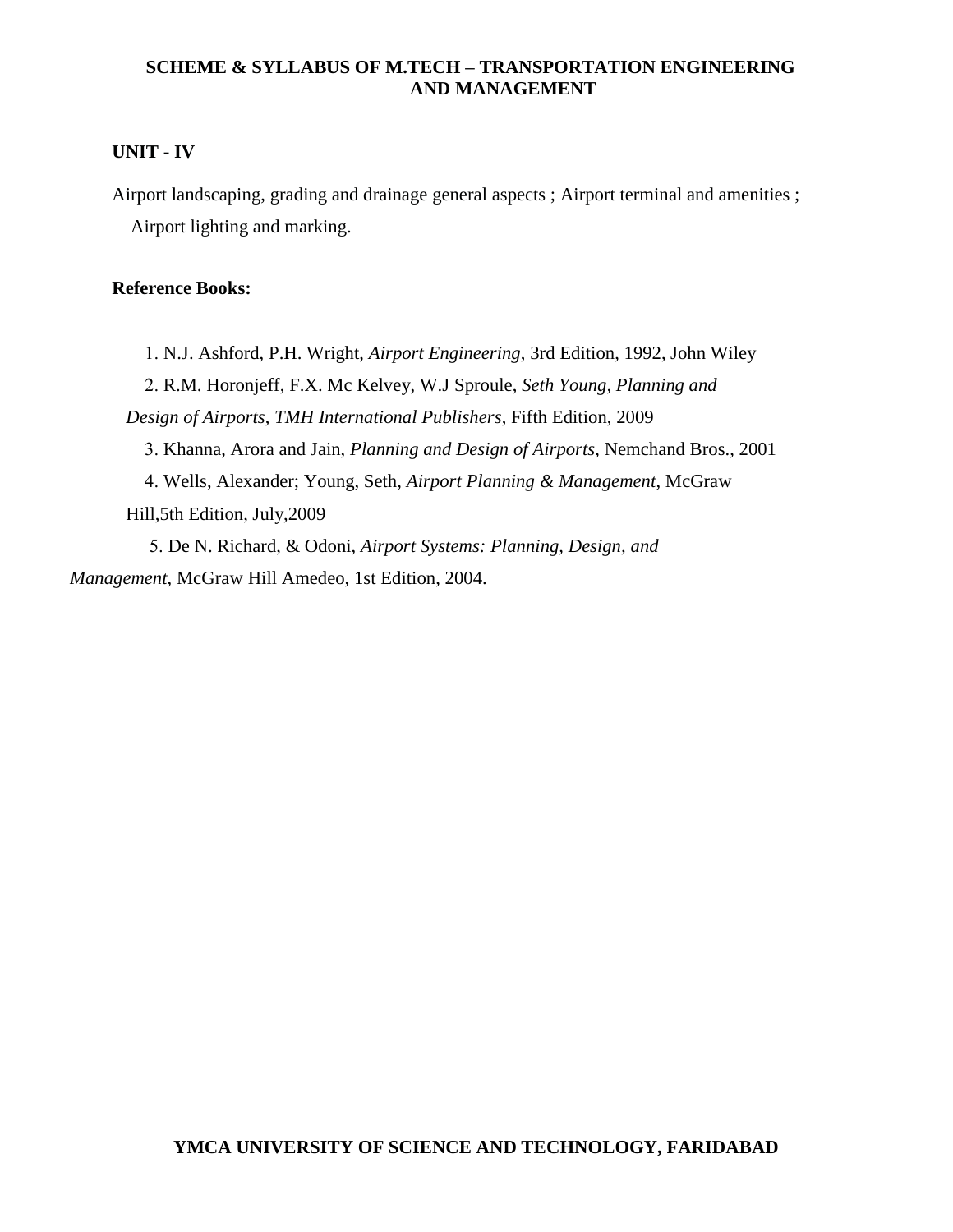#### **MTTEM-103A-2 Transportation systems,Analysis & Modeling**

|             | No. of Credits: |
|-------------|-----------------|
| L T P Total |                 |
| 300         | $\sim$ 3        |

Sessional: 25 Marks Theory :  $75$  Marks Total: 100 Marks Duration of Exam: 3 Hours

#### **Course Objectives:**

To study essential concepts of transportation system. To study various technical terms used in transportation. To know about the data collection and application of models.

#### **Course Outcomes:**

At the end of the course, students will demonstrate their ability to:

- 1. Understand Analyse the future forecast using models.
- 2. Understand the land use and transportation interaction.
- 3. Understand evaluation and analysis of transportation system.
- 4. Understand intelligent transport system.

#### **Syllabus Contents:**

#### **UNIT - I**

Systems modeling- definitions ; Transport models, Model building kit, Mathematical modeling and its calibration, Data collection and application of models ;

#### **UNIT – II**

Land use and transportation interaction ; Future forecasts using models ; Evaluation and analysis of transportation systems.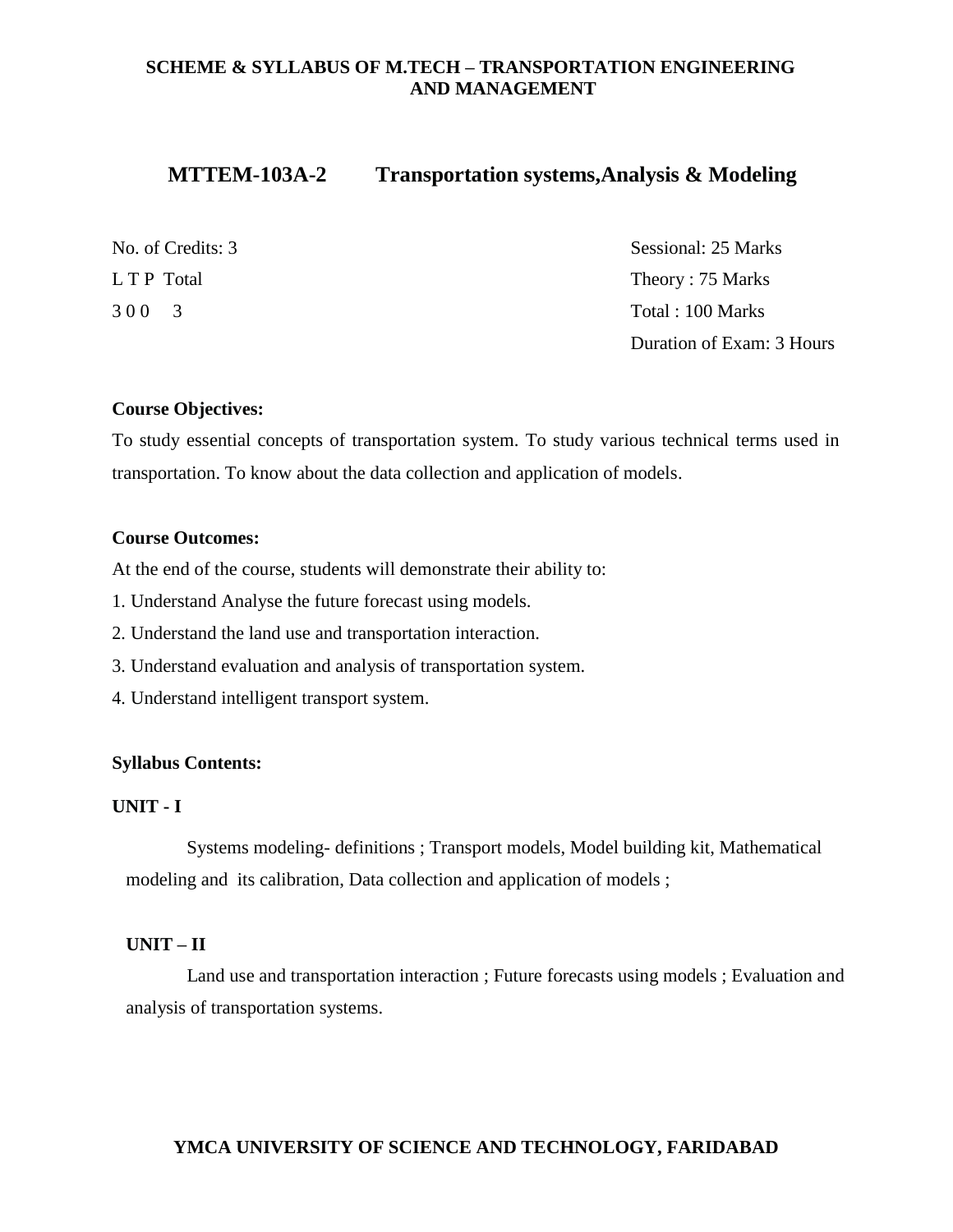#### **UNIT – III**

Introduces transportation systems analysis, stressing demand and economic aspects. Covers the key principles governing transportation planning, investment, operations and maintenance.

#### **UNIT – IV**

project evaluation; covering urban passenger transportation, freight, aviation and intelligent transportation systems.

#### **Reference Books:**

1. Modern Welding Technology: by Howard B. Cary and Scott C. Helzer, (Pearson Education)

- 2. Welding and Welding Technology: by R. Little (TMH)
- 3. Welding Processes and Technology: by R. S. Parmar (Khanna Publishers)
- 4. AWS- Welding Handbook.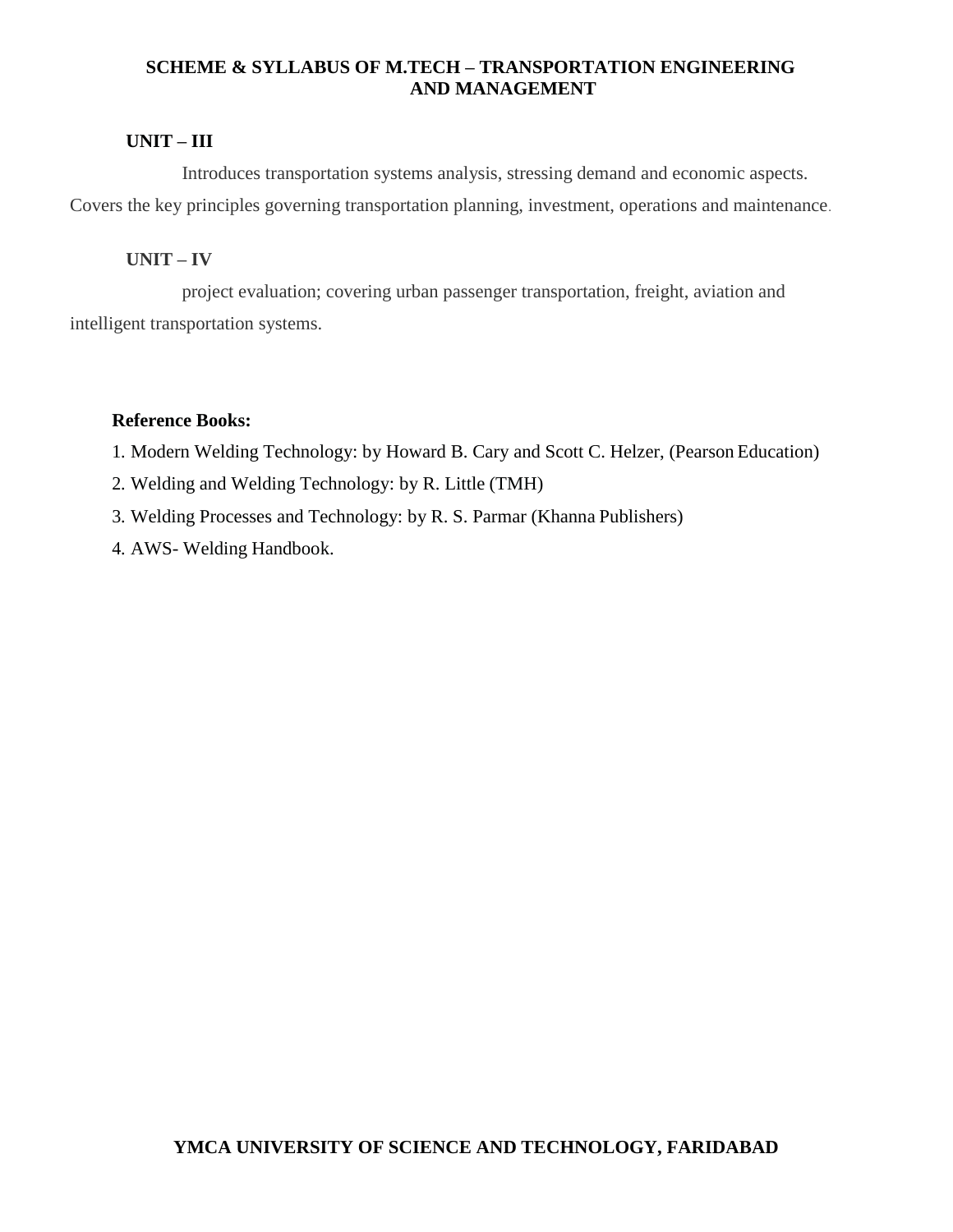### **MTTEM-103A-3 Geometric Design of Highway**

| No. of Credits: 3 | Sessional: 25 Marks       |
|-------------------|---------------------------|
| L T P Total       | Theory: 75 Marks          |
| 300 3             | Total : 100 Marks         |
|                   | Duration of Exam: 3 Hours |

#### **Course Objectives:**

To study concepts of highways in urban and rural areas;to know all the terms used in highway. To understand the informatory signs,to know the concept of superelevation ,curve ,gradient etc.

#### **Course Outcomes:**

At the end of the course, students will demonstrate their ability to:

- 1. Understand Analyse & design the superelevations provided on the horizontal curves.
- 2. Understand all the technical terms used in the highway geometrics.
- 3. Understand the informatory signs and signals.
- 4. Understand stopping and overtaking sight distance.

#### **Syllabus Contents:**

#### **UNIT - I**

Introduction:- Importance of geometric design, design controls and criteria; Highway cross section elements: Pavement unevenness, camber, carriage way, traffic separators, kerbs, road margins, right of way;

#### **UNIT – II**

Sight distance : Stopping sight distance (SSD), PIEV Theory, OSD, Overtaking zones, Sight distance at intersections;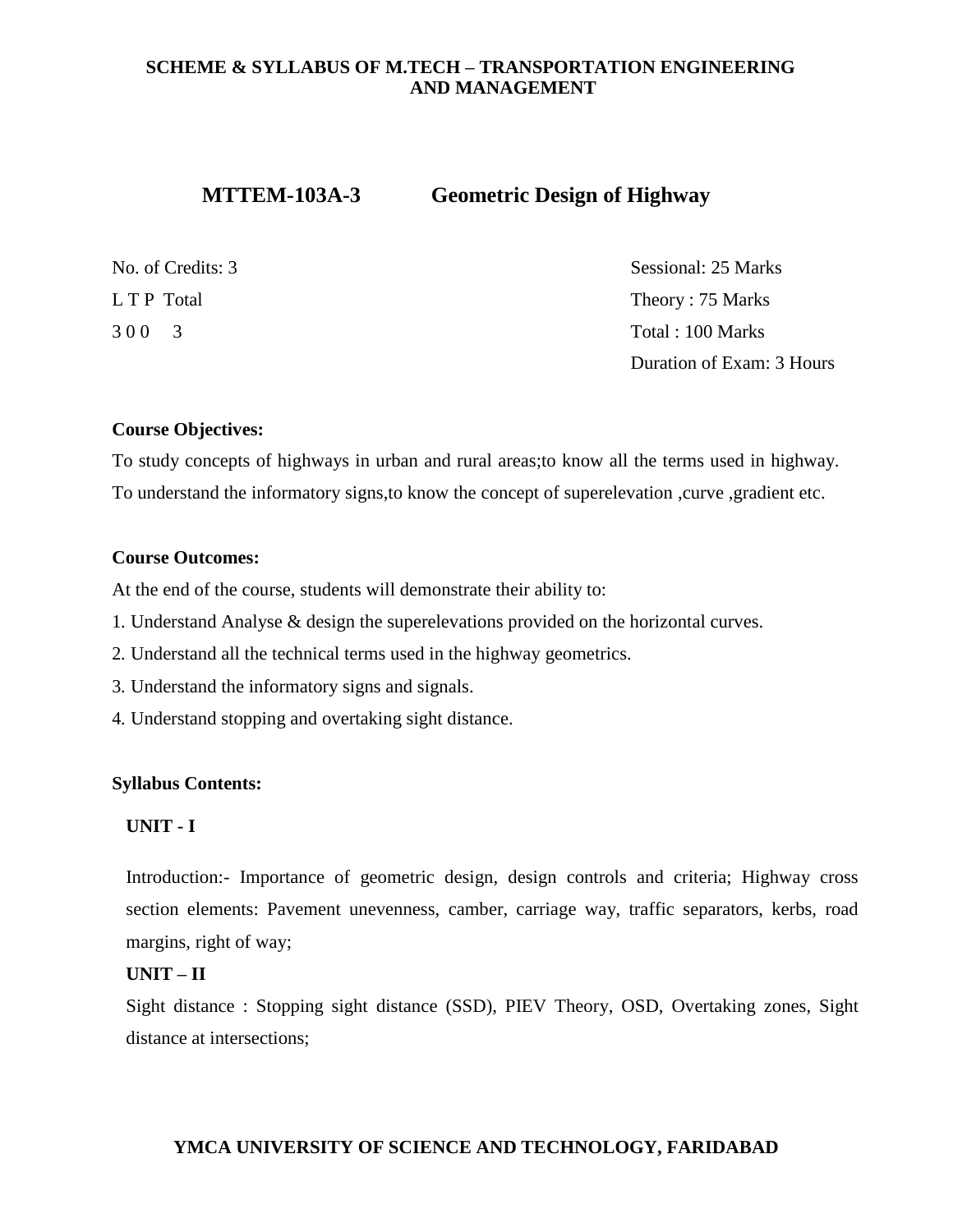#### **UNIT – III**

Designs of Horizontal alignment: Design speed, horizontal curves, super elevation, radius of horizontal curves, widening of pavement on horizontal curves;

#### **UNIT – IV**

Horizontal transition curve: Objects of providing transition curves and its types; Design of vertical alignment: Gradient, vertical curves.

#### **Reference Books:**

1. L.R. Kadiyalli, *Traffic Engineering and Transport Planning*, Khanna Publishers, 7th Edition, 2008.

2. C.A.O'Flaherty, *Transport Planning and Traffic Engineering*, Arnold, 1997.

 3. R. P. Roess, E. S. Prassas, & W.R. Mc Shane, *Traffic Engineering*, Prentice Hall, 3rd Edition, 2004

4. May, *Traffic Flow Fundamentals*, Prentice Hall, 1989

 5. F. L. Mannering, *Principles of Highway Engineering and Traffic Analysis*, 4th Edition, 2008, John Wiley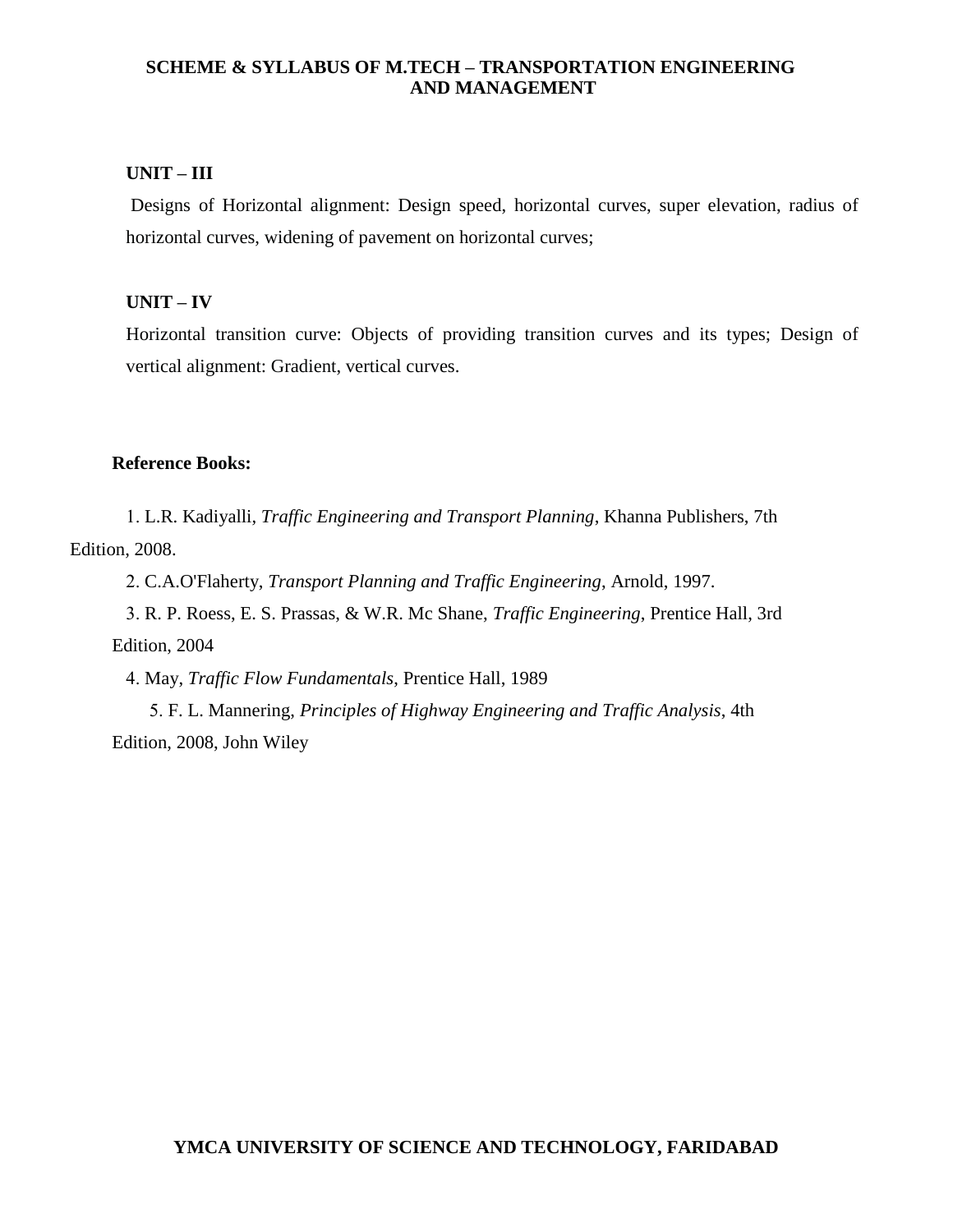#### **MTTEM-104A-1** High Rise Structure

| No. of Credits: 3 | Sessional: 25 Marks       |
|-------------------|---------------------------|
| L T P Total       | Theory: 75 Marks          |
| 300 3             | Total : 100 Marks         |
|                   | Duration of Exam: 3 Hours |

#### **Course Objectives:**

To study the basic concepts regarding design and manufacture of components of high rise buildings. To analyse and design the high rise structures and to understand the technical terms used in high rise structure engineering.

#### **Course Outcomes:**

At the end of the course, the student shall be able to:

- 1. Understand analyse the shear wall.
- 2. Understand Analyse and design the footings for high rise buildings.
- 3. Understand design the time period of a high rise structure .
- 4. Understand three dimensional analysis of tall buildings.

#### **Syllabus Contents:**

#### **UNIT - I**

Analysis of tall building frames, Lateral load analysis, multi bay frames, gravity loads, settlement of foundation.

#### **UNIT – II**

Analysis of shear walls - plane shear walls, in filled frames, coupled frames, frames with shear walls.

#### **UNIT – III**

Principle of three dimensional analysis of tall buildings; perforated cores, pure torsion in thin tubes, bending and warping of perforated cores.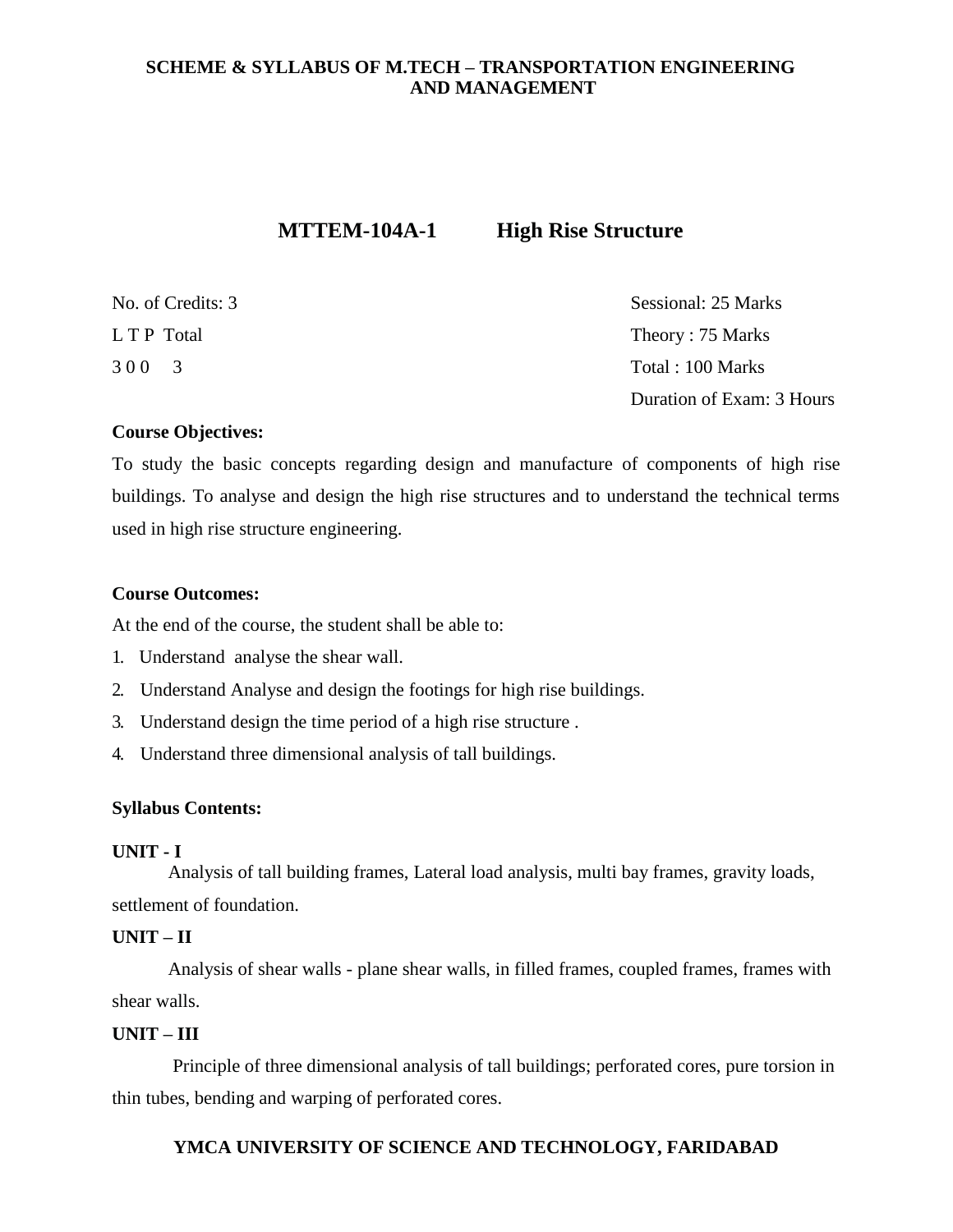#### **UNIT – IV**

Analysis of floor system in tall buildings, Vierendal girders, diagrid floors. Elastic and inelastic stability of frames and shear walls. Analysis of thermal stresses.

#### **Reference Books:**

- 1. B S Smith & A Coull, *Tall Building Structures:* John Wiley & Sons.
- 2. W. Schueller, *High Rise Building Structures*: John Wiley & Sons.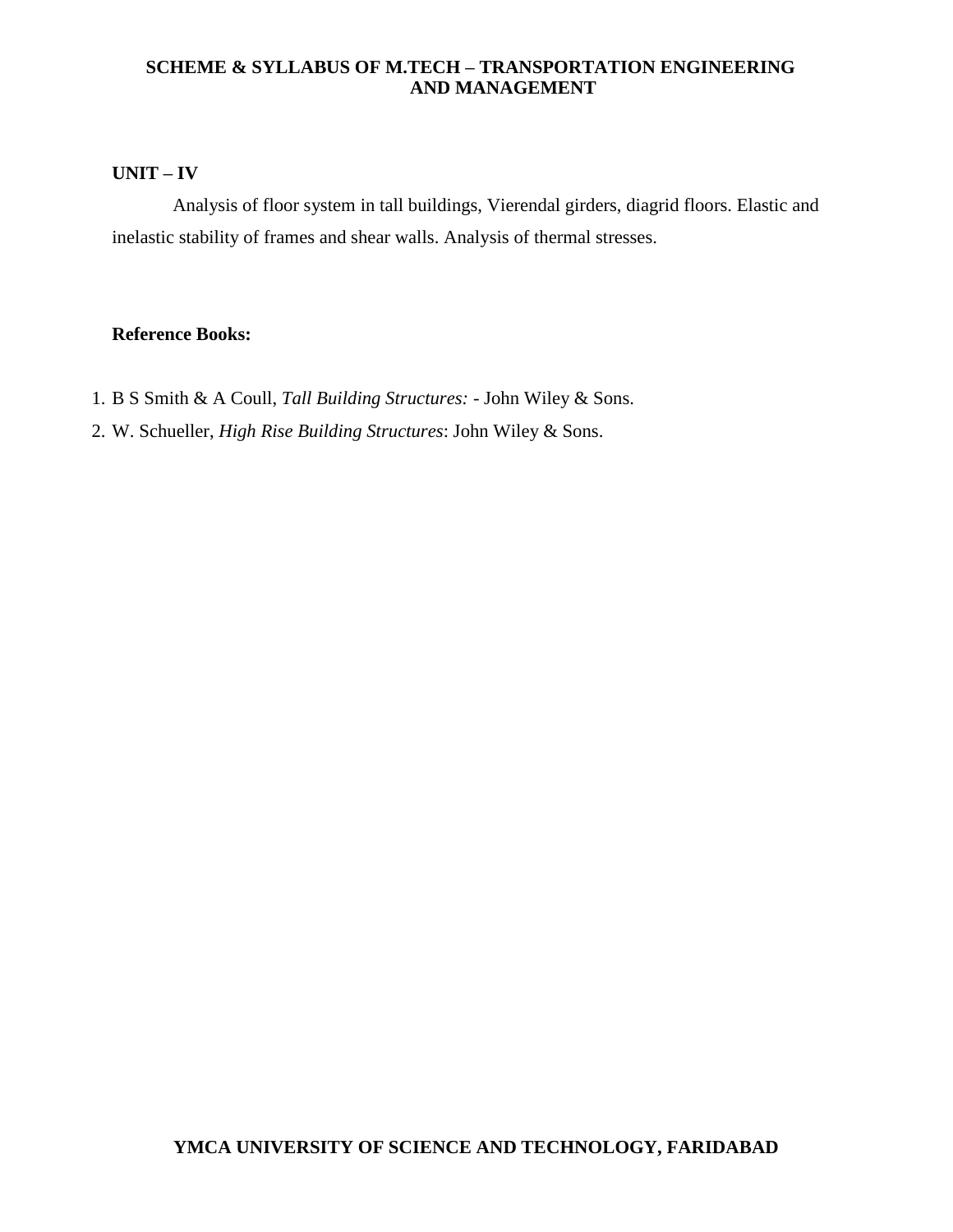#### **MTTEM-104A-2 Numerical Methods & Applied Statistics**

| No. of Credits: 3 | Sessional: 25 Marks       |
|-------------------|---------------------------|
| L T P Total       | Theory: 75 Marks          |
| 300 3             | Total : 100 Marks         |
|                   | Duration of Exam: 3 Hours |

#### **Course Objectives:**

To Solve ordinary and partial differential equations in structural mechanics using numerical methods. Write a program to solve a mathematical problem

#### **Course Outcomes:**

At the end of the course, students will demonstrate their ability to:

- 1. Understand to solve ordinary and partial differential equations in structural mechanics using numerical methods.
- 2. Understand to write a program to solve a mathematical problem.
- 3. Understand Gaussian elimination and gauss Jordan method.
- 4. Understand linear programming.

#### **Syllabus Contents**

#### **UNIT - I**

Linear system – Gaussian elimination and Gauss – Jordan methods – matrix inversion – Gauss seidel method -Nonlinear equations – Regula falsi and Newton- Raphson methods – interpolation – Newton's and Lagrange's interpolation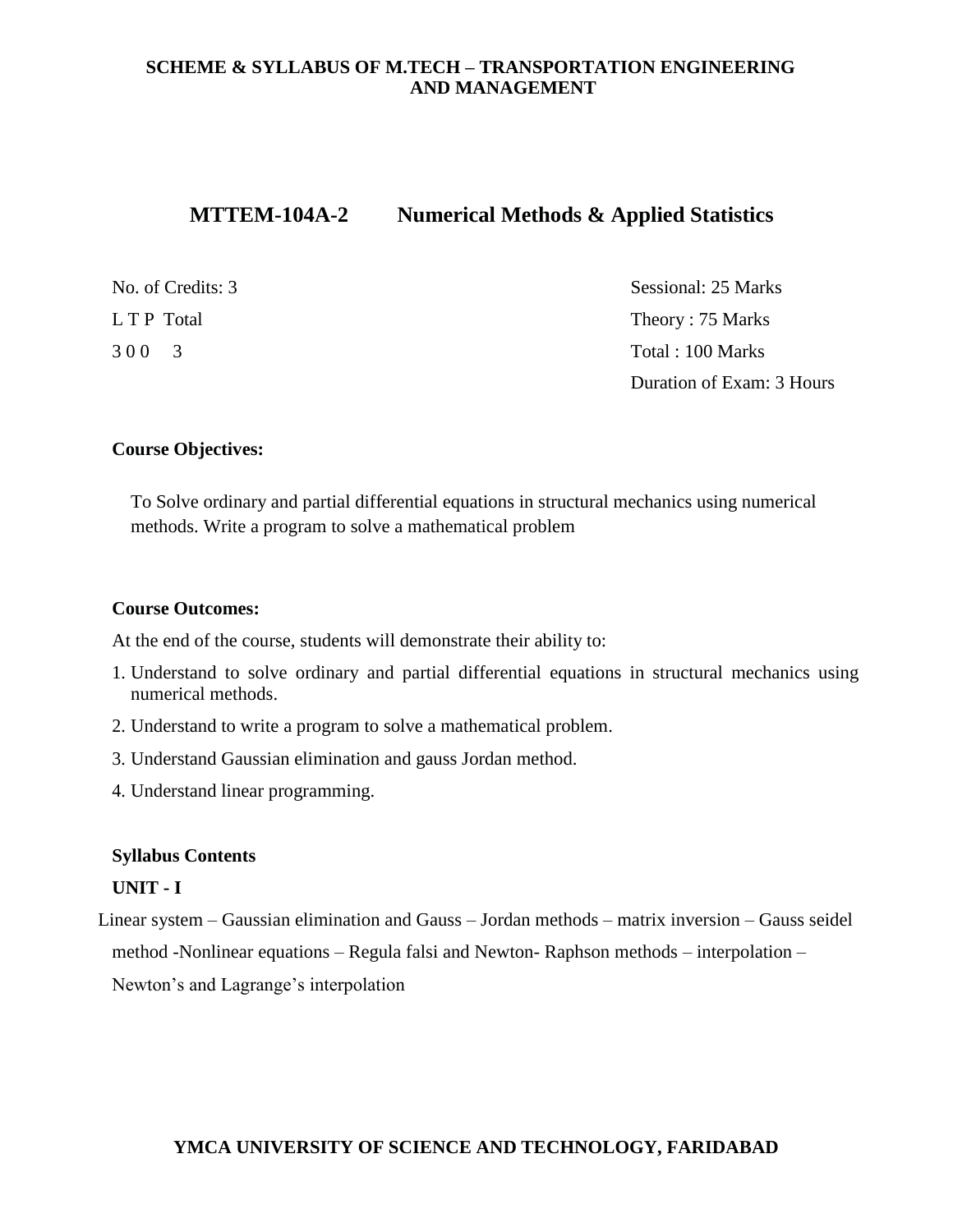#### **UNIT – II**

Linear Programming – Graphical and Simplex methods – Measures of central tendency, dispersion, skewness and Kurtosis – Probability – conditional probability – Bayes' theorem

Random variable – two dimensional random variables – standard probability distributions – Binomial Poisson and normal distributions - moment generating function

#### **UNIT - III**

Sampling distributions – confidence interval estimation of population parameters – testing of hypotheses – Large sample tests for mean and proportion – t-test, F-test and Chi-square test – curve fitting-method of least squares

#### **UNIT - IV**

Regression and correlation – rank correlation – multiple and partial correlation

– analysis of variance one way and two way classifications – experimental design – Latin square design – Time series analysis.

#### **Reference Books:**

- 1. Bowker and Liberman, Engineering Statistics, Prentice-Hall, 1972.
- 2. Venkatraman, M.K., Numerical Methods in Science and Engineering, National Publisher Company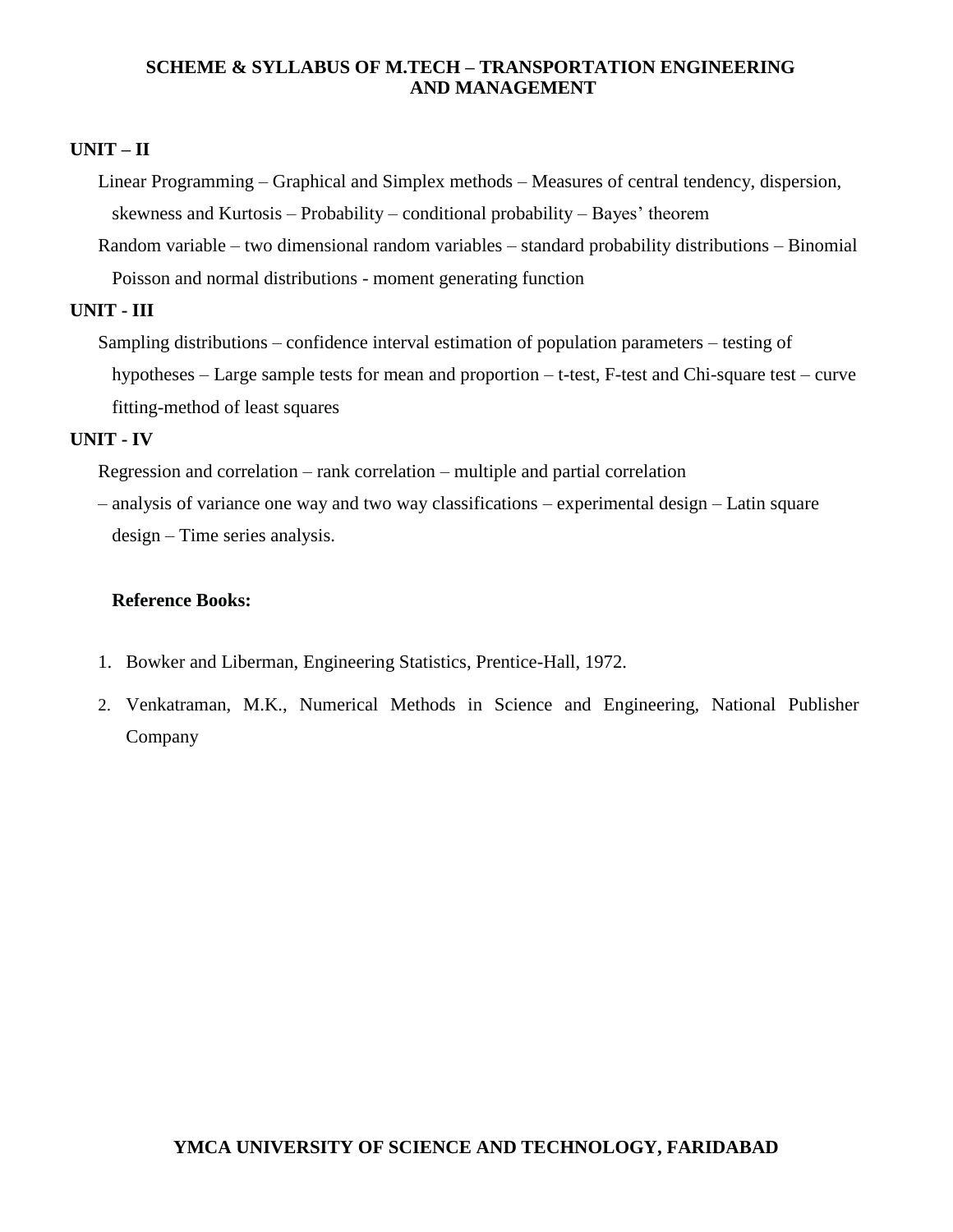#### **MTTEM-104A-3 Optimization methods & its applications in Civil engineering**

| No. of Credits: 3 | Sessional: 25 Marks       |
|-------------------|---------------------------|
| L T P Total       | Theory: 75 Marks          |
| 300 3             | Total : 100 Marks         |
|                   | Duration of Exam: 3 Hours |

#### **Course Objectives:**

To study various theories of optimization methods and its applications in civil engineering

#### **Course Outcomes:**

At the end of the course, students will demonstrate their ability to:

- 1. Understand optimization methods and its applications
- 2. Understand multi variable optimization methods
- 3. Understand gradient based method by newton raphson method
- 4. Understand gradient based method by Fletcher reeve method

#### **Syllabus Contents**

#### **UNIT - I**

Introduction: Need for engineering optimal design, Optimum design formulation: Design variable, objective function and constraints ; Unconstrained optimization methods Single variable optimization methods: Region elimination method Golden section search, Interval halving method

#### **UNIT – II**

Gradient based method Newton-Raphson, bisection and secant method. Multi variable optimization methods: Direct search method: Hooke-Jeeve pattern search, rection search.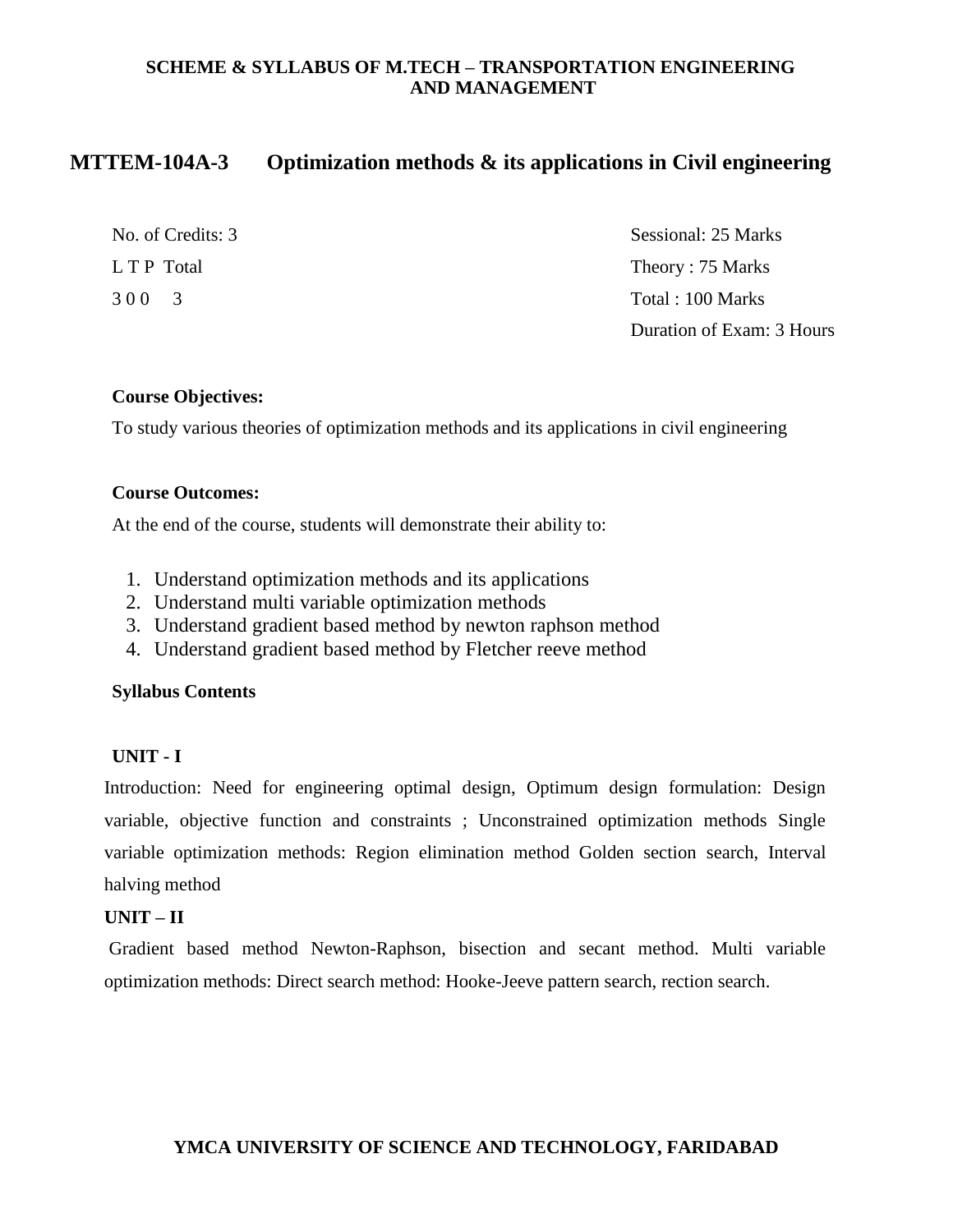#### **UNIT – III**

Gradient Based methods:- Fletcher-Reeve method ; Constrained optimization methods Kuhn Tucker condition, Penalty functionmethod, Augmented Lagrangian method, sequential unconstrained minimization, cutting plane method; Introduction to Evolutionary algorithms: Need for evolutionary algorithms, Type of evolutionary methods,

#### **UNIT – IV**

Introduction to Genetic algorithm (GA), Difference and similarities between GA and traditional methods. Basic operations of GA: reproduction, crossover, mutation and elitism. Binary coded and Real coded GA ; Application of Optimization techniques: Water resource planning management, Structural Optimization, Transportation planning and Management, Slope stability and optimal dimensioning of foundations. multi-objective optimization models.

#### **Reference Books:**

#### **Essential Reading:**

- 1. J.S. Arora, Introduction to Optimum Design, Elsevier, 2nd Edition, 2004.
- 2. K. Deb, Optimization for Engineering. Design: Algorithms & Examples, Prentice Hall

India, 2006

#### **Supplementary Reading:**

- 1. S.S. Rao, Engineering Optimization: Theory & Practice , New Age International (P) Ltd, 3rd Edition, 1996, Reprint : June, 2008.
- 2. K. Deb, Multi-objective Optimizations using Evolutionary Algor.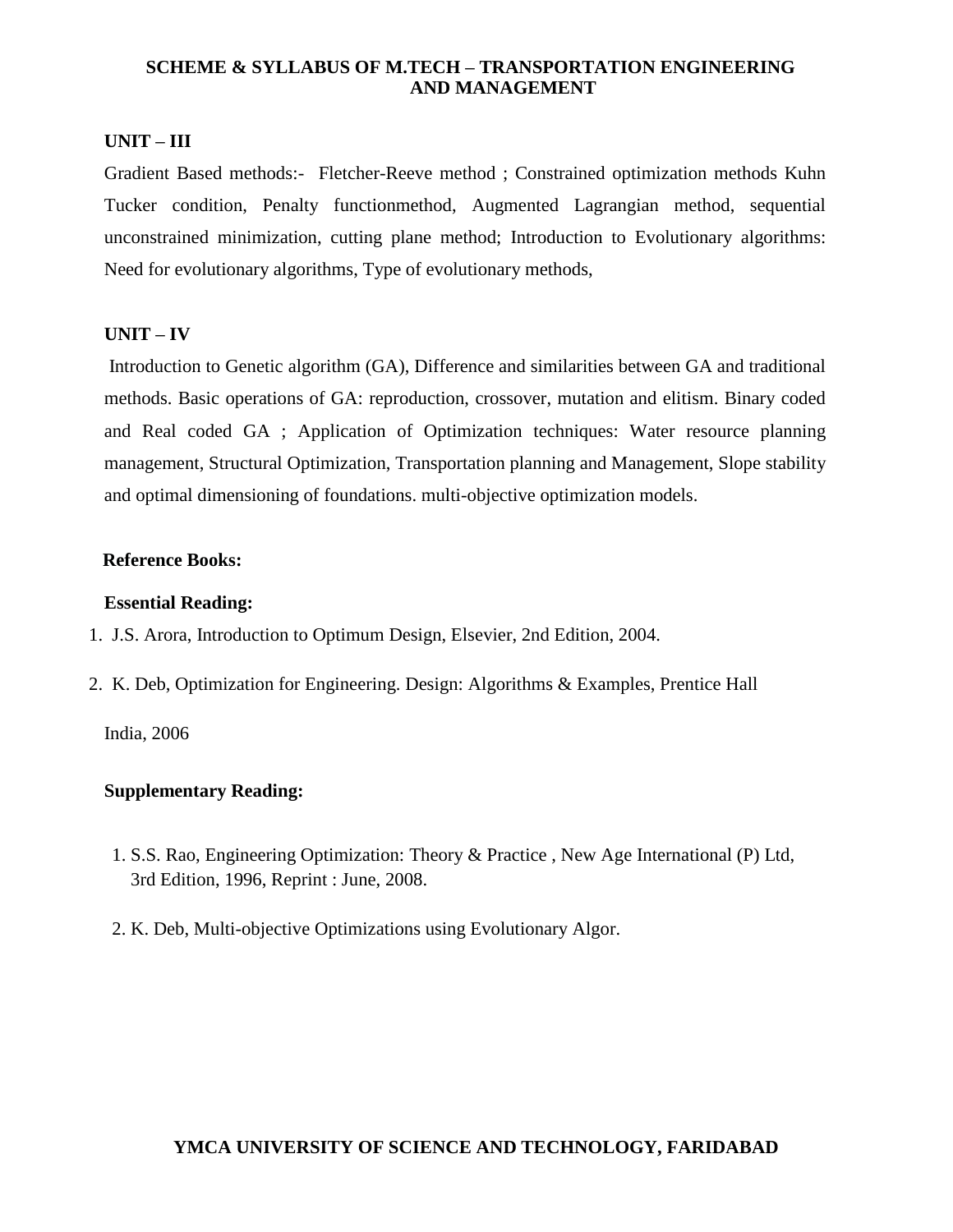#### **MTTEM-106 A Computational Laboratory**

No. of Credits: 2 Sessional: 30 Marks L T P Total Theory : 70 Marks 0 0 4 4 Total : 100 Marks

#### **Course Objectives:**

At the end of the course, students will be able to solve the problems related to civil engg by using matrix method

#### **Course Outcomes:**

At the end of the course, students will demonstrate their ability to:

1. Students will be able to solve the problems related to civil engineering by using matrix method

#### **Syllabus Contents:**

Computer programming in C++. ; Development of computer programs to

solve problems related to civil engineering using matrix method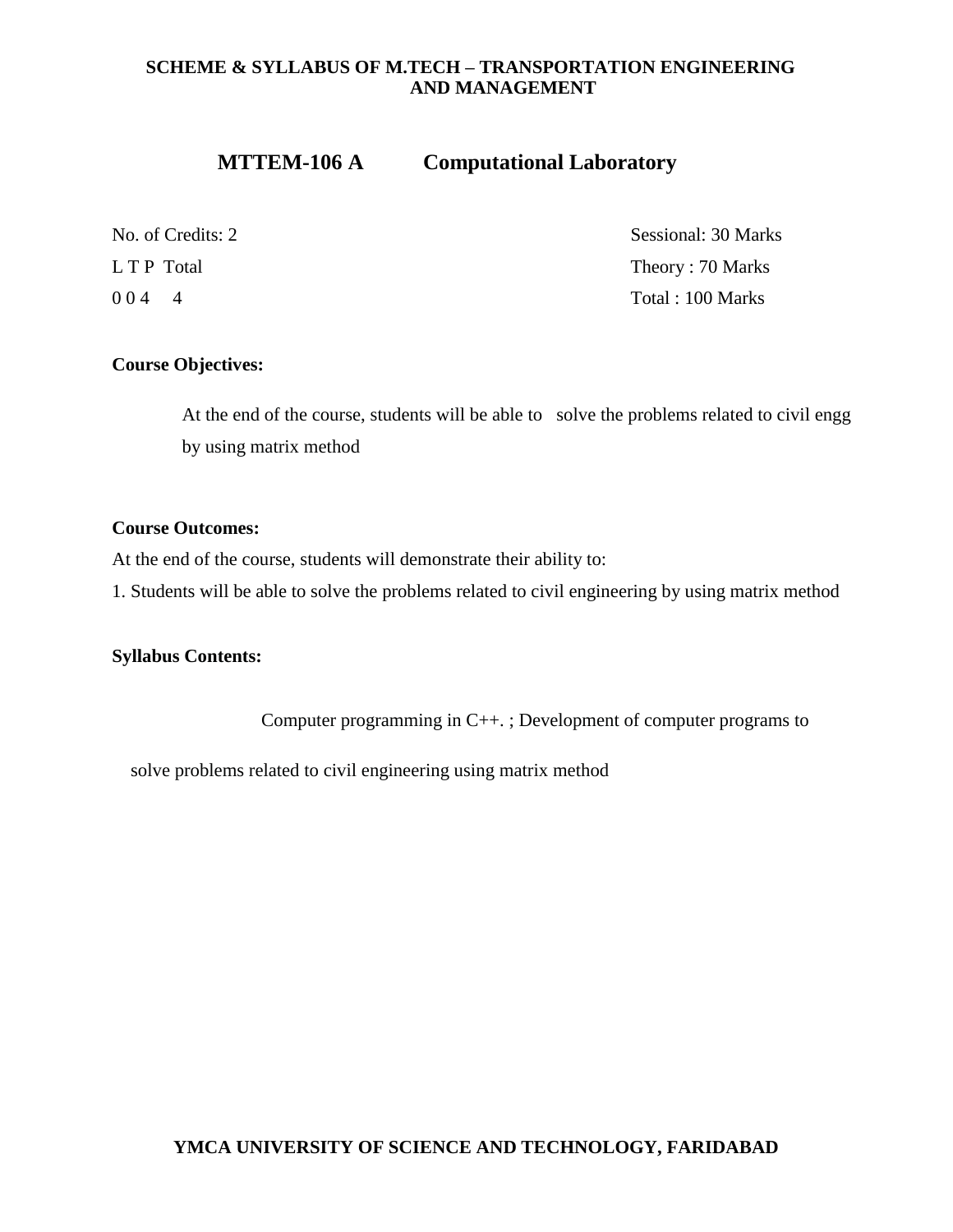#### **MTTEM-107 A Transportation Engineering Laboratory**

| No. of Credits: 2 | <b>Sessional: 30 Marks</b> |
|-------------------|----------------------------|
| L T P Total       | <b>Theory: 70 Marks</b>    |
| 0044              | Total: 100 Marks           |

#### **Course objectives:**

To know about the characteristics of different construction materials and the grade of bitumen and to perform all the tests conducted on them to know their properties .

#### **Course outcomes:**

- 1. To know the grade of the bitumen.
- 2. To perform all the tests on aggregate and sand like los angeles test and CBR test.

#### **Syllabus Contents:**

- Penetration Ratio and Penetration Viscosity Number of Bituminous binders
	- 10% Fineness Test for aggregates
- Moisture sensitivity test for bitumen adhesion
- Viscosity-Temperature relationships for bituminous binders
- Rheological properties of bituminous binders
- 

Design of Bituminous mixes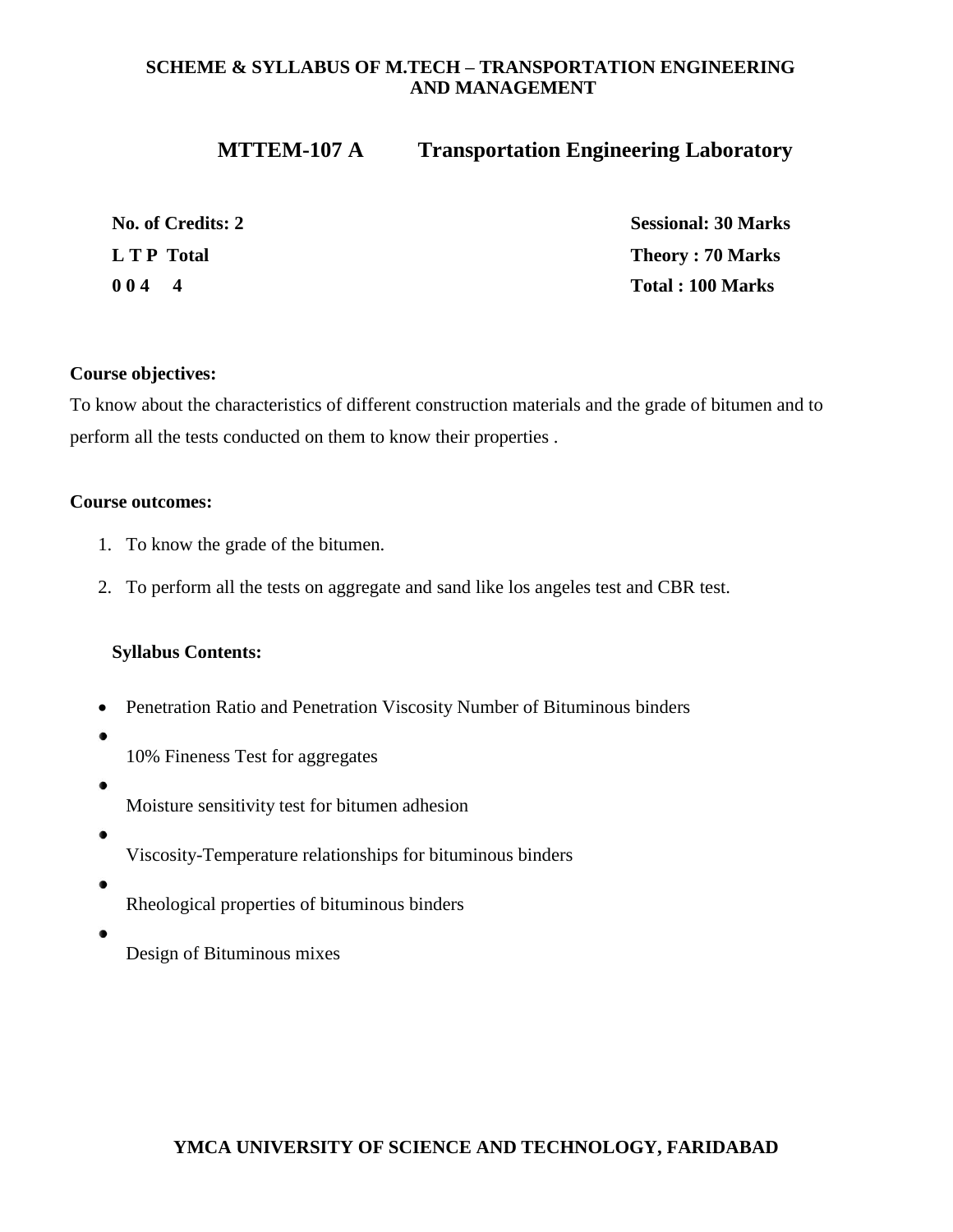#### **RMI-101A Research Methodology and IPR**

No. of Credits: 3 Sessional: 25 Marks L T P Total Theory : 75 Marks 3 0 0 3 Total : 100 Marks Duration of Exam: 3 Hours

#### **Course Outcomes:**

At the end of the course, students will demonstrate their ability to:

1. Understand research problem formulation.

2. Analyze research related information.

3. Follow research ethics

4. Understand that today's world is controlled by Computer, Information Technology, but tomorrow world will be ruled by ideas, concept, and creativity.

5. Understanding that when IPR would take such important place in growth of individuals & nation, it is needless to emphasis the need of information about Intellectual Property Right to be promoted among students in general & engineering in particular.

6. Understand that IPR protection provides an incentive to inventors for further research work and investment in  $R \& D$ , which leads to creation of new and better products, and in turn brings about, economic growth and social benefits.

#### **Syllabus Contents:**

**Unit I:** Meaning of research problem, Sources of research problem, Criteria Characteristics of a good research problem, Errors in selecting a research problem, Scope and objectives of research problem. Approaches of investigation of solutions for research problem, data collection, analysis, interpretation, Necessary instrumentations.

Unit II: Effective literature studies approaches, analysis Plagiarism, Research ethics.

Unit III: Effective technical writing, how to write report, Paper Developing a Research Proposal, Format of research proposal, a presentation and assessment by a review committee.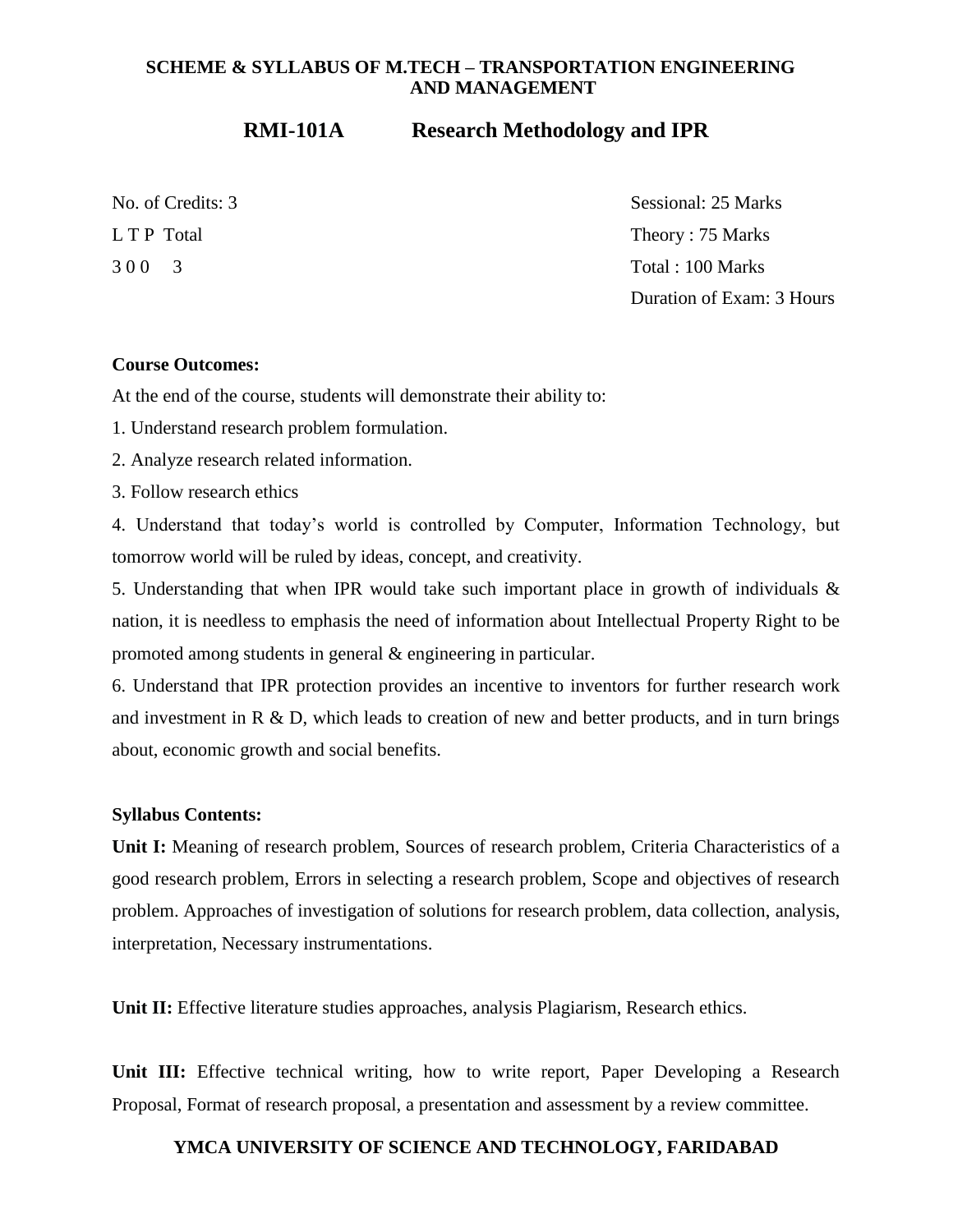**Unit IV:** Nature of Intellectual Property: Patents, Designs, Trade and Copyright. Process of Patenting and Development: technological research, innovation, patenting, development. International Scenario: International cooperation on Intellectual Property. Procedure for grants of patents, Patenting under PCT.

**Unit 5:** Patent Rights: Scope of Patent Rights. Licensing and transfer of technology. Patent information and databases. Geographical Indications.

**Unit 6:** New Developments in IPR: Administration of Patent System. New developments in IPR; IPR of Biological Systems, Computer Software etc. Traditional knowledge Case Studies, IPR and IITs.

#### **Reference Books:**

1. Stuart Melville and Wayne Goddard, "Research methodology: an introduction for science & engineering students'"

- 2. Wayne Goddard and Stuart Melville, "Research Methodology: An Introduction"
- 3. Ranjit Kumar, 2nd Edition, "Research Methodology: A Step by Step Guide for beginners"
- 4. Halbert, "Resisting Intellectual Property", Taylor & Francis Ltd ,2007.
- 5. Mayall , "Industrial Design", McGraw Hill, 1992.
- 6. Niebel , "Product Design", McGraw Hill, 1974.
- 7. Asimov , "Introduction to Design", Prentice Hall, 1962.

8. Robert P. Merges, Peter S. Menell, Mark A. Lemley, " Intellectual Property in New Technological Age", 2016.

9. T. Ramappa, "Intellectual Property Rights Under WTO", S. Chand, 2008.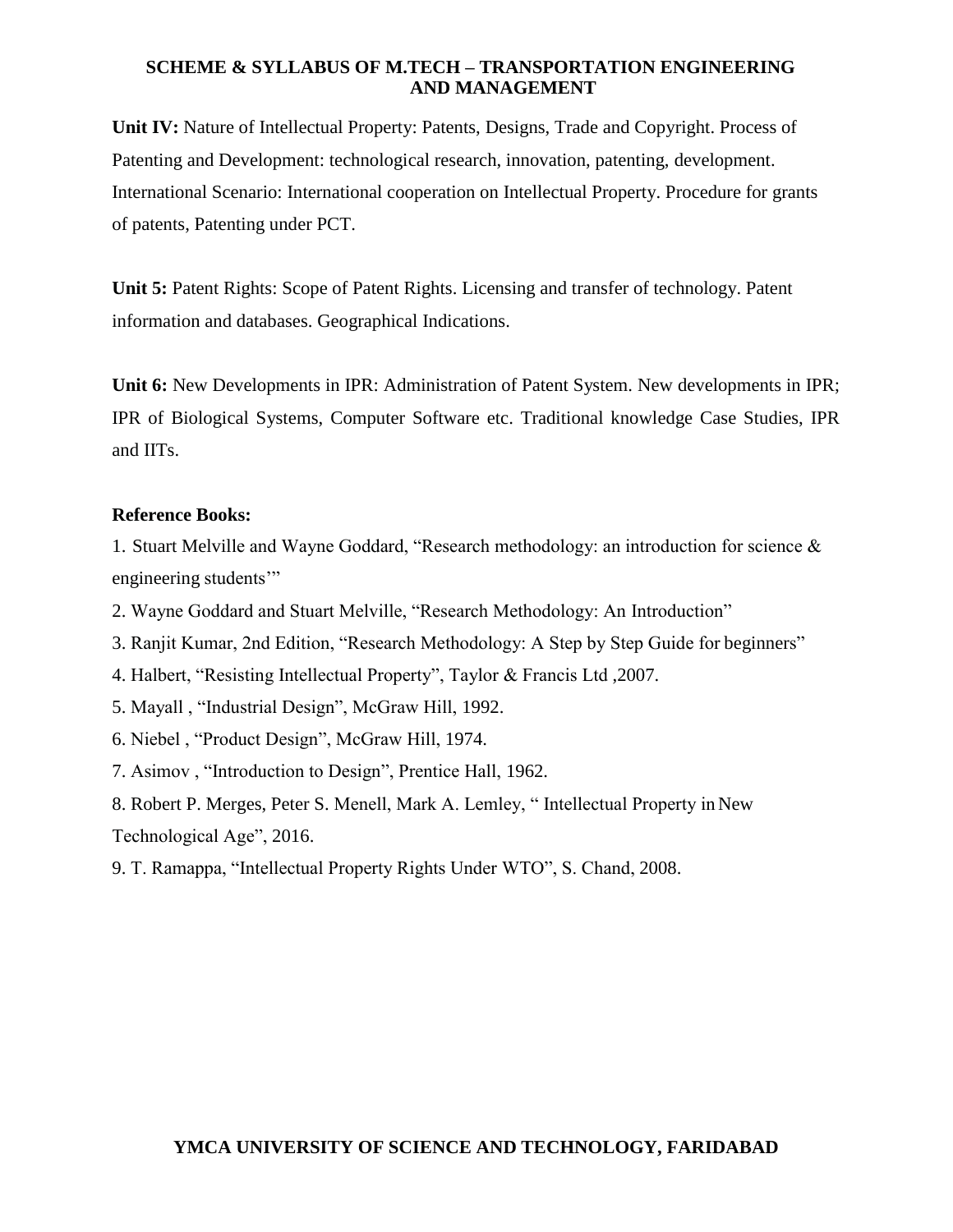### **Semester II**

#### **MTTEM-201A Analysis and Structural design of pavements**

| No. of Credits: 3 | Sessional: 25 Marks       |
|-------------------|---------------------------|
| L T P Total       | Theory: 75 Marks          |
| 300 3             | Total : 100 Marks         |
|                   | Duration of Exam: 3 Hours |

#### **Course Objectives:**

To study about the analysis and design of roads. To design the flexible and rigid pavement . to understand the guidelines of IRC and CRRI .

#### **Course Outcomes:**

At the end of the course, students will demonstrate their ability to:

- 1. Understand Analyse structural design of roads.
- 2. Understand Design flexible and rigid pavements.
- 3. Understand IRC guidelines.
- 4. Understand load and temperature stresses.

#### **Syllabus Contents:**

#### **UNIT - I**

Theories of pavement design, Factors affecting pavement design; Methods of flexible pavement design- applications of CBR, Burmister, Asphalt Institute, AASHTO and IRC Methods.

#### **UNIT – II**

 Load and temperature stresses in rigid pavements-Westergaad's, Bradburry's and Pickets concepts; Design of rigid pavements by PCA, AASHTO and IRC methods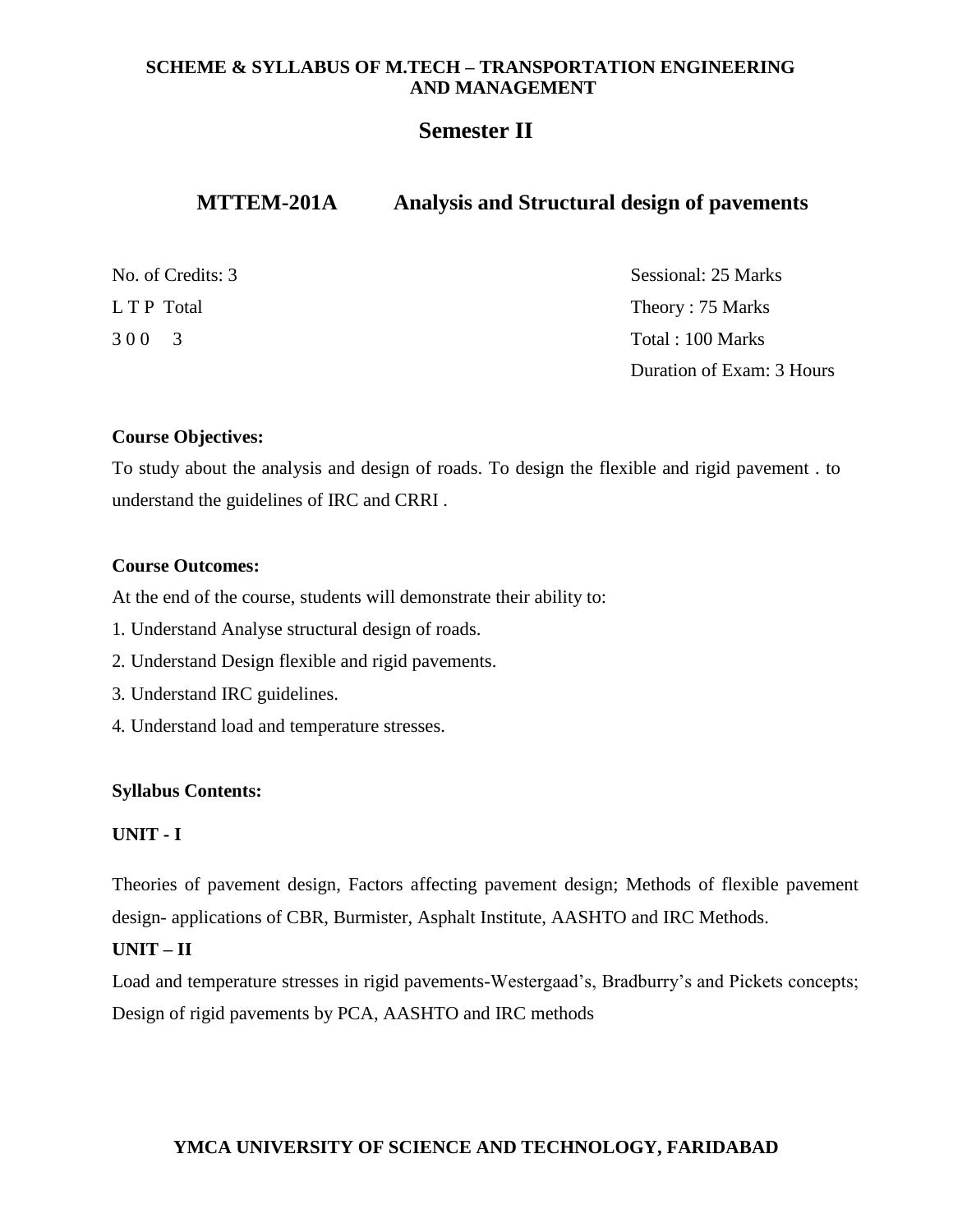#### **UNIT – III**

 Design of joints in rigid pavements; Evaluation of pavement distress; Design aspects of flexible and rigid overlays.

#### **UNIT - IV**

Guidelines and functions of IRC,NHAI,CRRI,AASTHO,methods of rigid pavement design,conventional and non conventional materials.

#### **Reference Books:**

- 1. Yoder and Witzack, *Principles of Pavement Design*, John Willey and Sons, October 1975
- 2. Yang H. Huang*, Pavement Analysis and Design*, PH, 2nd Edition, 2004.
- 3. *Relevant IRC, ASTM, AASHTO and other Codes*, Manuals and Specifications
- 4. D. Croney & P. Croney, *the Design and Performance of Road Pavements*, Mc Graw Hill Professional, 3rd Edition. 1998 Richard J Salter, *Highway design and construction*, Palgrave Macmillan, 1988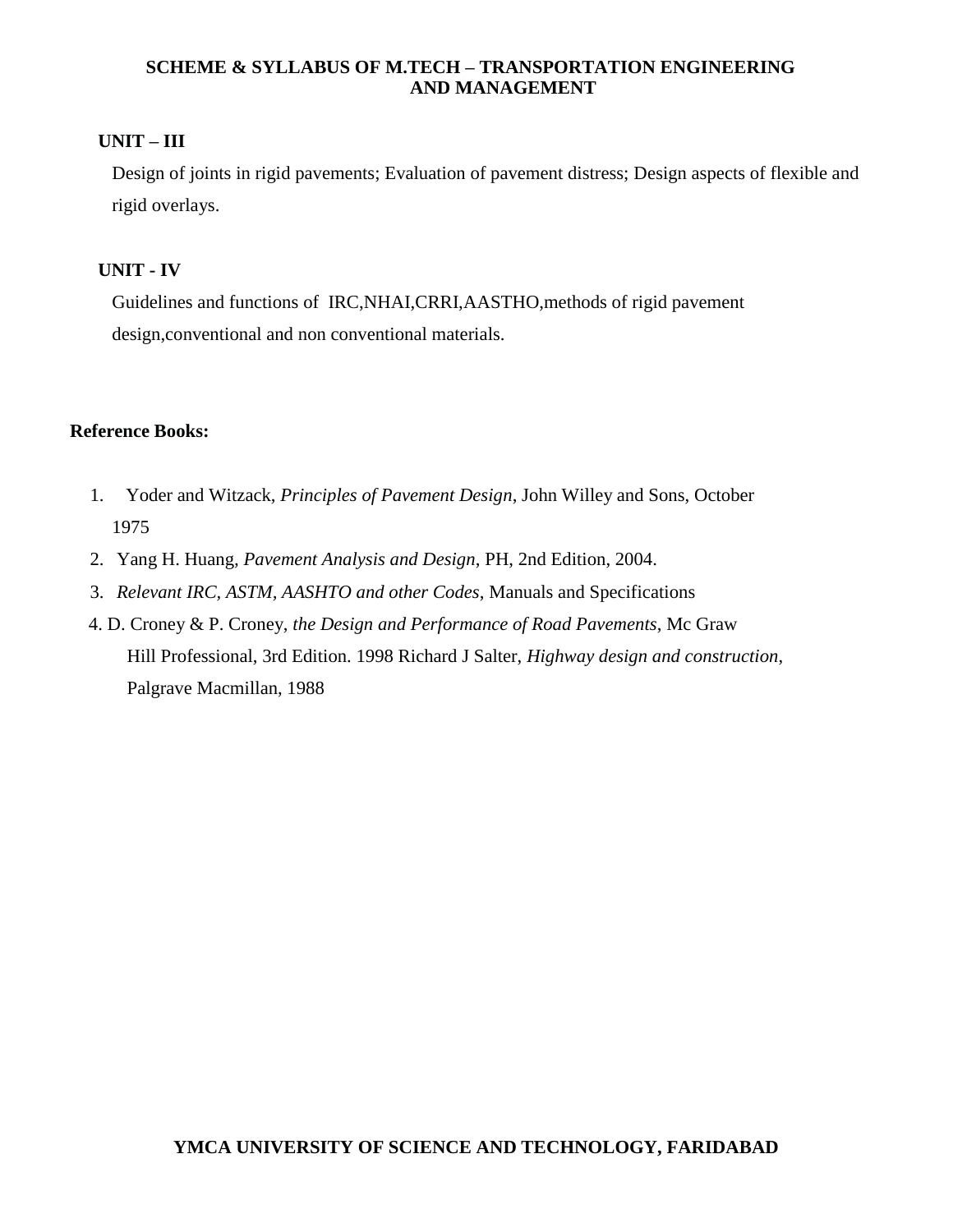#### **MTTEM-202A Mass Transit System**

No. of Credits: 3 Sessional: 25 Marks L T P Total Theory : 75 Marks 3 0 0 3 Total : 100 Marks Duration of Exam: 3 Hours

#### **Course Objectives:**

Study the basic concepts of plan ,construct and operate the modes of mass transit.

#### **Course Outcomes:**

At the end of the course the students should be able to:

- 1. Understand Plan ,construct and operate the modes of mass transit.
- 2. Understand trip interchanges and assignments.
- 3. Understand modes of mass transit.
- 4. Understand case studies.

#### **Syllabus Contents:**

#### **UNIT - I**

Mass Transit concepts- Trip interchanges and assignments ; Urban transportation

problems

#### **UNIT – II**

Modes of mass transit- their planning, construction and operation

#### **UNIT – III**

Case studies of existing mass transit systems ; Technical and economic evaluation of mass transit projects.

#### **UNIT – IV**

Urban transportation problems and their solution aspects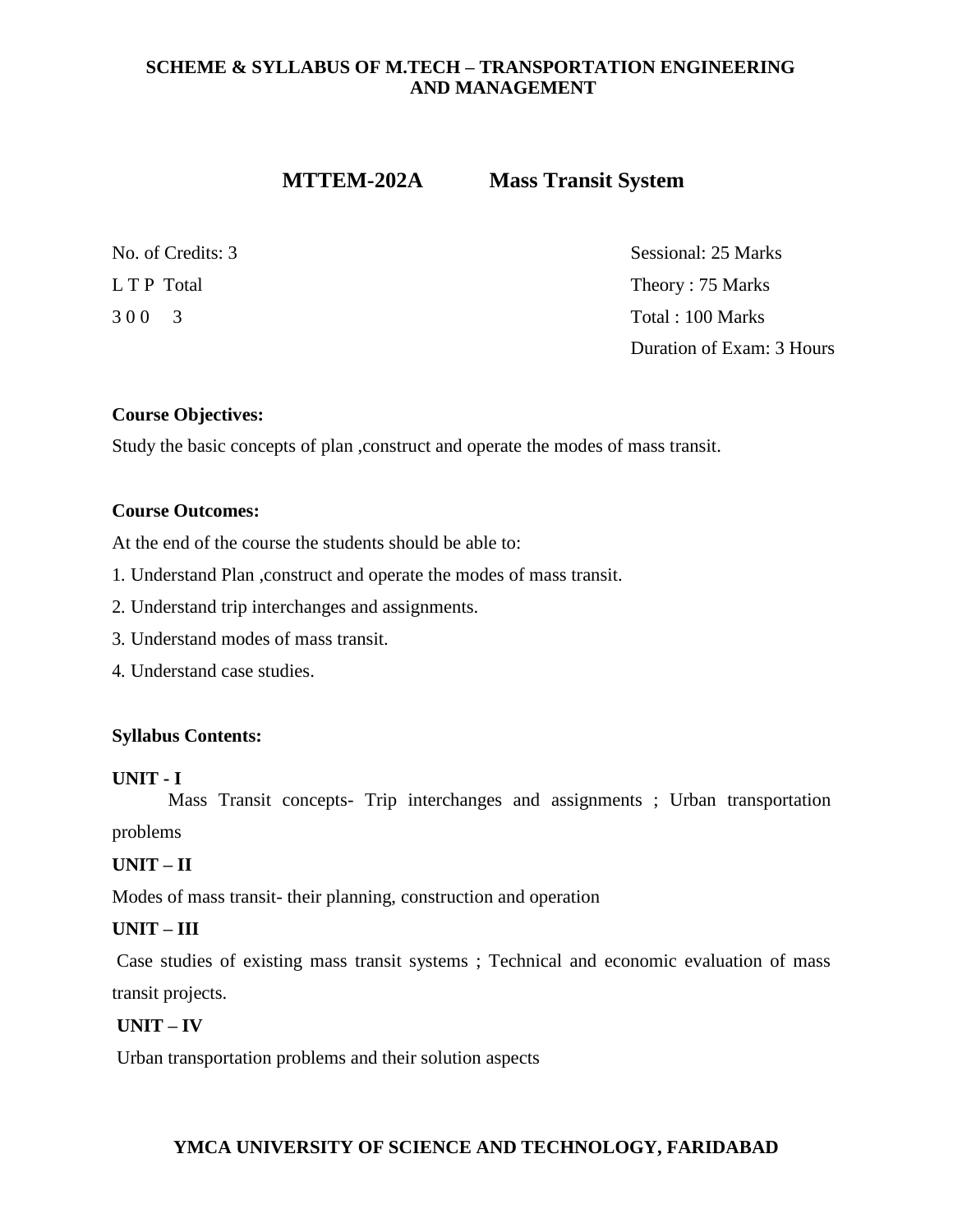#### **Reference Books:**

- 1. C. S. Papacostas, P. D. Prevedouros, *Transportation Engineering and Planning*, PHI Publication, 3rd edition, 2002
- 2. S. Grava, *Urban Transportation Systems*, Mc. Graw Hill Professional, 1st Ed. 2002. 3.J.D. Fricker, & R.K. Whitford, *Fundamentals of Transportation Engineering*, Pearson,

PH, 2004

- 4. V.R. Vuchic, *Urban Transit Systems and Technology*, John Wiley & Sons, February 2007
- 5. C.A. O'Flaherty, *Transport Planning and Traffic Engineering*, Arnold, 1997
- 6. J. E. Anderson, *Transit Systems Theory*, Lexinton Books, USA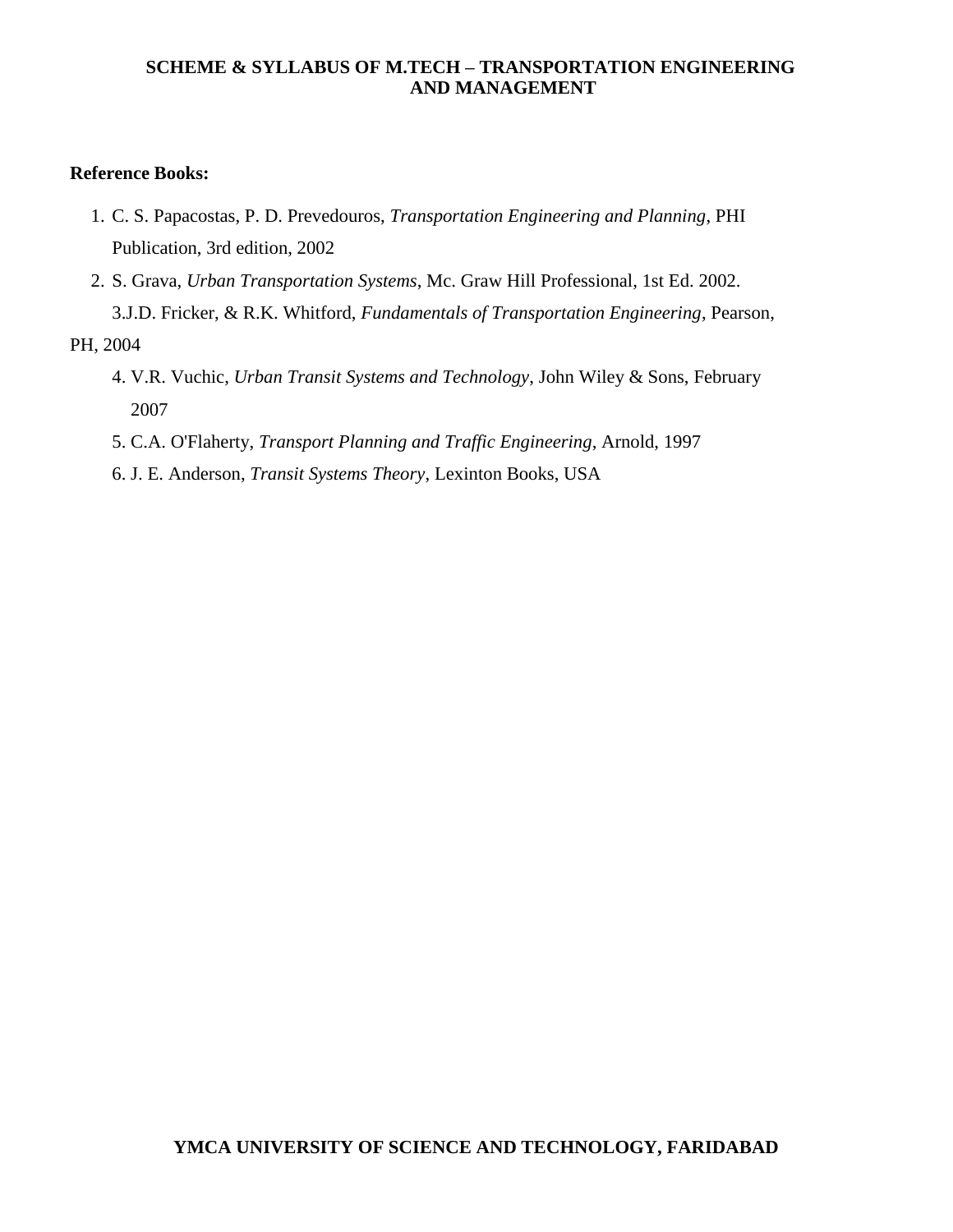#### **MTTEM-203A-1 Bridge engineering**

|             | No. of Credits: 3 |  |
|-------------|-------------------|--|
| L T P Total |                   |  |
| 300         | 3                 |  |

Sessional: 25 Marks Theory : 75 Marks Total : 100 Marks Duration of Exam: 3 Hours

#### **Course Objectives:**

To know about the bridges ,their types and classification of bridges. To study about the repair and maintenance of bridges. To study about the bridge foundations.

#### **Course Outcomes:**

At the end of the course the students should be able to:

- 1. Understand design and construct the road joints.
- 2. Undserstand Design bridge foundation.
- 3. Understand repair and maintenance of bridges.
- 4. Understand construction joints.

#### **Syllabus Contents:**

#### **UNIT - I**

Introduction, historical review, engineering and aesthetic requirements in bridge design. Introduction to bridge codes. Economic evaluation of a bridge project. Site investigation and planning;.

#### **UNIT – II**

 Scour - factors affecting and evaluation. Bridge foundations - open, pile, well and caisson. Piers, abutments and approach structures; Superstructure - analysis and design of right, skew and curved slabs.

#### **UNIT – III**

Girder bridges - types, load distribution, design. Orthotropic plate analysis of bridge decks. Introduction to long span bridges - cantilever, arch, cable stayed and suspension bridges.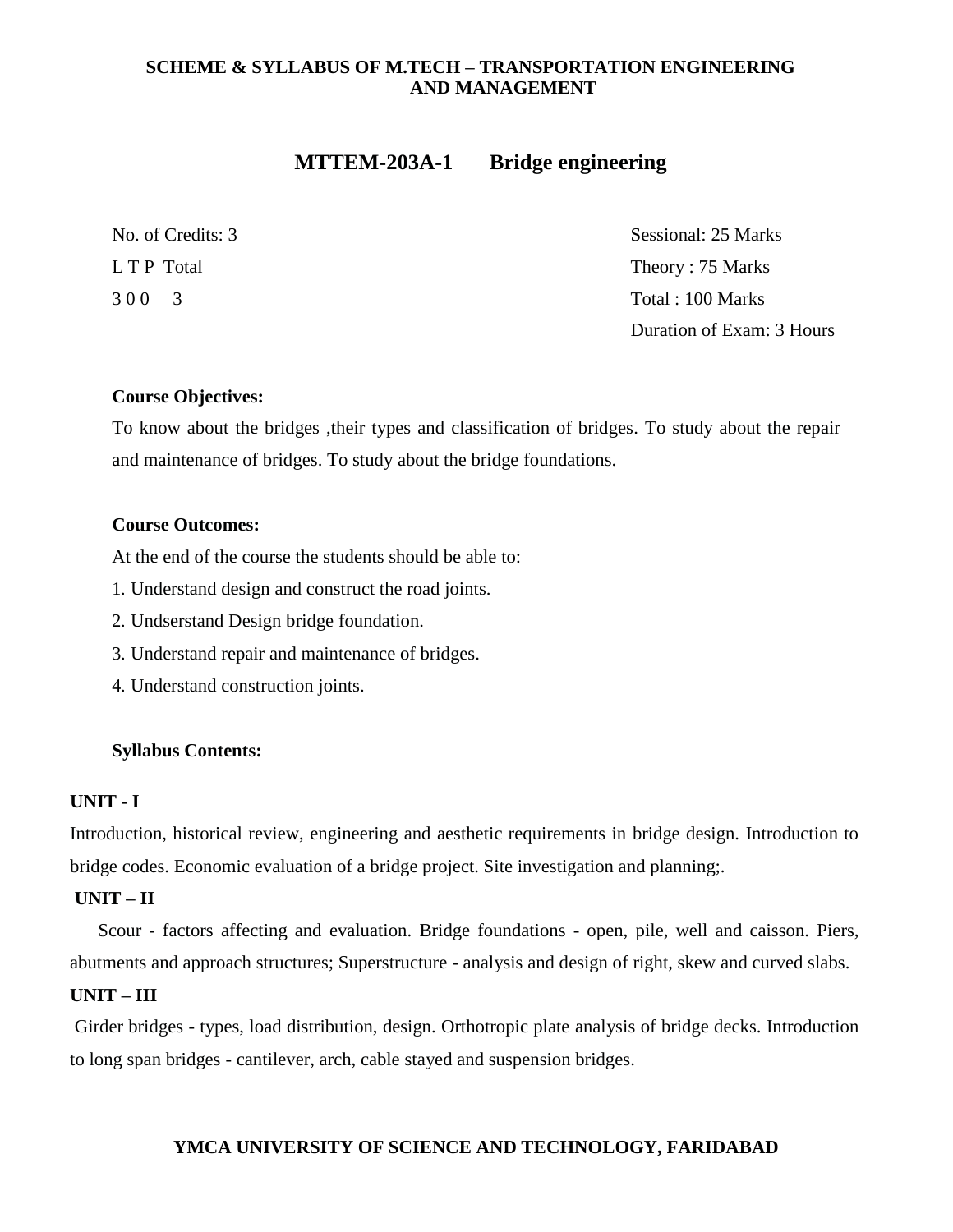#### **UNIT – IV**

Methods of construction of R.C Bridges, Prestressed concrete bridges and steel bridges Fabrication, Launching & creation. Design and construction of construction joints.

#### **Reference Books:**

1. V. K. Raina, *Concrete Bridges Practice Analysis, Design and Economics*, Shroff Publications, New Delhi 2nd Ed. 2005.

- 2. Vazirani, Ratwani and Aswani, *Design of Concrete Bridges*, Khanna Publishers, 2nd Ed. 2008.
- 3. IRC codes for Road bridges- IRS Sec I , II, III
- 4. IRS Codes of Practice for Railway bridges.
- 5. B. M. Das, *Principles of Foundation Engineering,* Thomson, Indian Edition, 2003.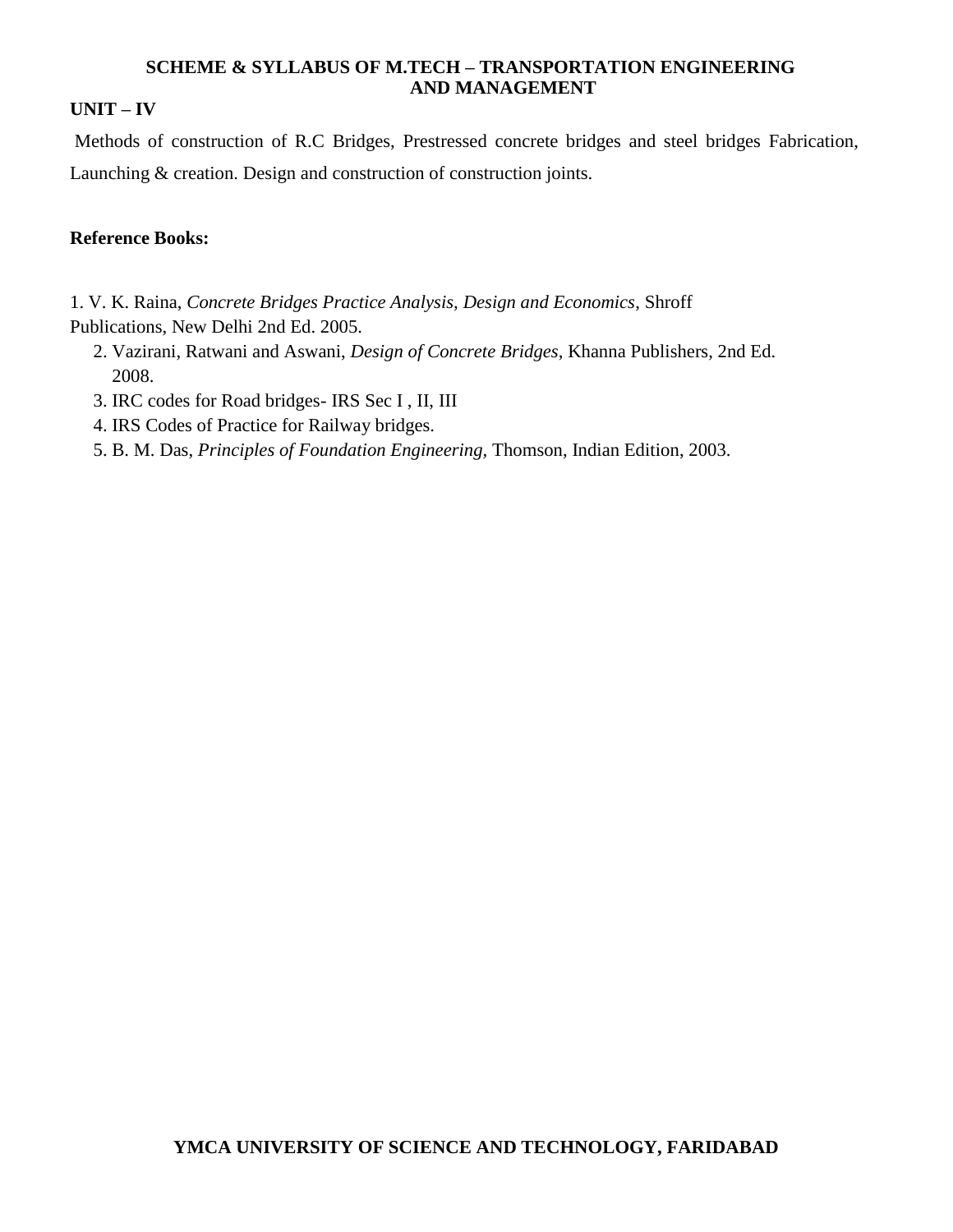#### **MTTEM-203A-2 Highway Construction Practice**

| No. of Credits: 3 | Sessional: 25 Marks       |
|-------------------|---------------------------|
| L T P Total       | Theory: 75 Marks          |
| 300 3             | Total : 100 Marks         |
|                   | Duration of Exam: 3 Hours |

#### **Course Objectives:**

To study about design the retaining walls in hilly areas and use of conventional and nonconventional materials in highways.

#### **Course Outcomes:**

At the end of the course students will be able to

- 1. Understand the design of retaining walls in hilly areas.
- 2. Understand use of conventional and non-conventional materials in highways.
- 3. Understand various construction joints.
- 4. Understand road construction equipments.

#### **Syllabus Contents:**

#### **UNIT - I**

Embankment, formation cutting in soil and hard rock, sub grade; ground improvement;

#### **UNIT – II**

Retaining walls on hill roads,its construction ,types,advantages and disadvantages of retaining wall.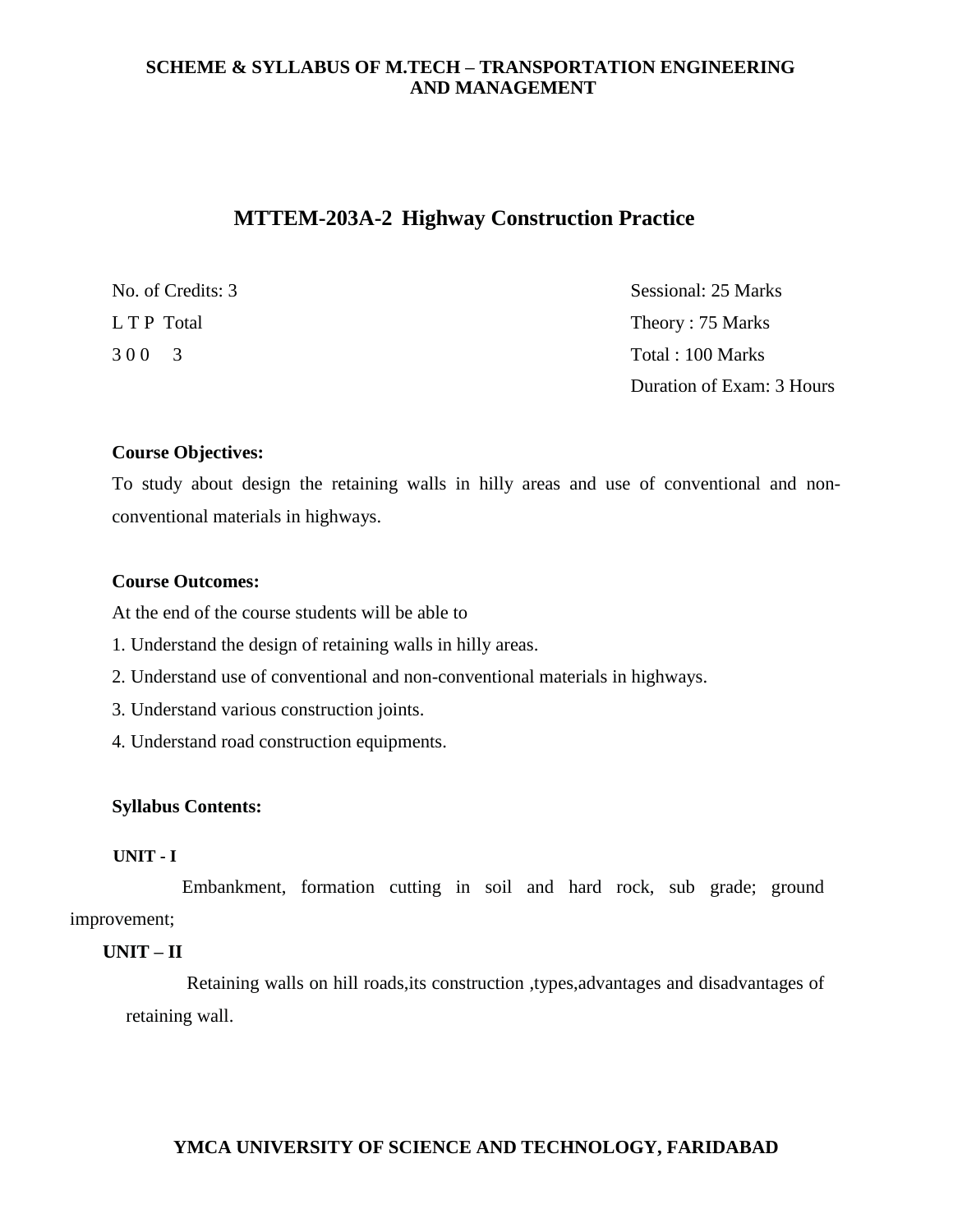#### **UNIT - III**

granular & stabilized sub bases/bases; bituminous surfacing; Recycled pavements; concrete roads;

#### **UNIT – IV**

non conventional pavements; road construction equipments,pavement layers and materials used in different layers.

#### **Reference Books:**

1. MOST, Specifications for Road and Bridge Work (4th Revision),

Ministry of Road Transport and Highways, 2001.

2. C. A. O' Flaherty, Highways – The Location, Design,

Construction, & Maintenance of Pavements, Butterwsorth Heinemann, 2002.

3. R. N. Hunter, Bituminous Mixtures in Road Construction, Thomas Telford Services Ltd., 1995.

4. P. H. Wright, Highway Engineering, John Wiley & Sons, 1996.

5. C. H. Oglesby, and R. G. Hicks, Highway Engineering, John Wiley & Sons, 198.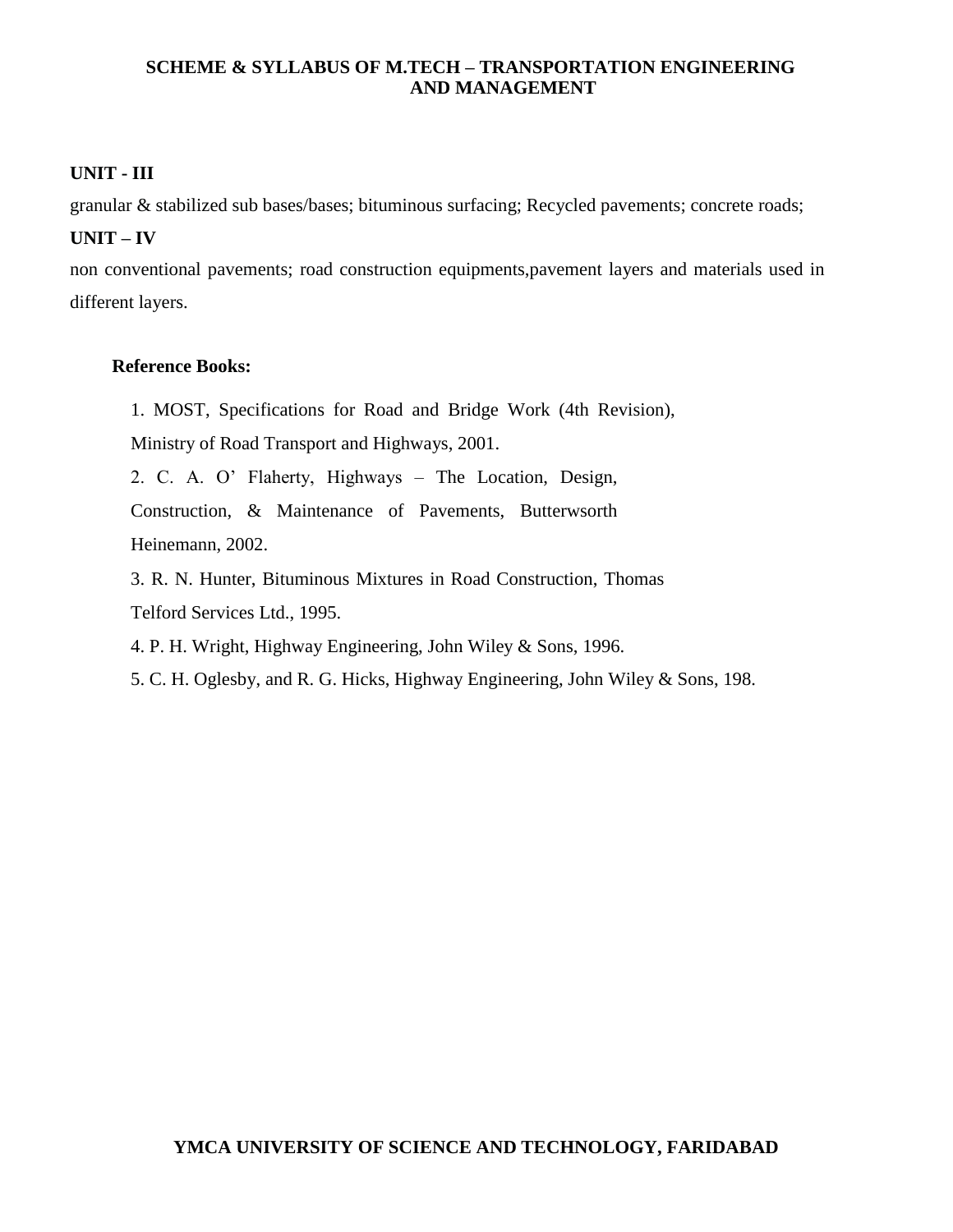#### **MTTEM-203A-3 Design and construction of rural roads**

No. of Credits: 3 Sessional: 25 Marks L T P Total Theory : 75 Marks 3 0 0 3 Total : 100 Marks Duration of Exam: 3 Hours

#### **Course Objectives:**

To understand the construction method and techniques used in roads,to know about the classification of roads and maintenance of roads.

#### **Course Outcomes:**

At the end of the course, students will demonstrate their ability to:

1. Understand the construction method & techniques used in roads.

2. Know about the classification of roads & maintenance of roads.

3. Understand problems during construction in rural roads.

4. Understand various techniques used technical terms.

#### **Syllabus Contents**

#### **UNIT - I**

Rural Road Development; Introduction to Rural Road Construction Scheme in India and its Objectives; Classifications of Roads

#### **UNIT – II**

Importance of Rural Road Connectivity; Planning of Rural Roads Core Network;duties and functions of IRC,CRRI,NHAI,MORTH

#### **UNIT - III**

Preparation of DPR; Specification of Rural Roads; Use of Alternate Materials in Rural Roads; Construction Methods and Techniques Used in Rural Roads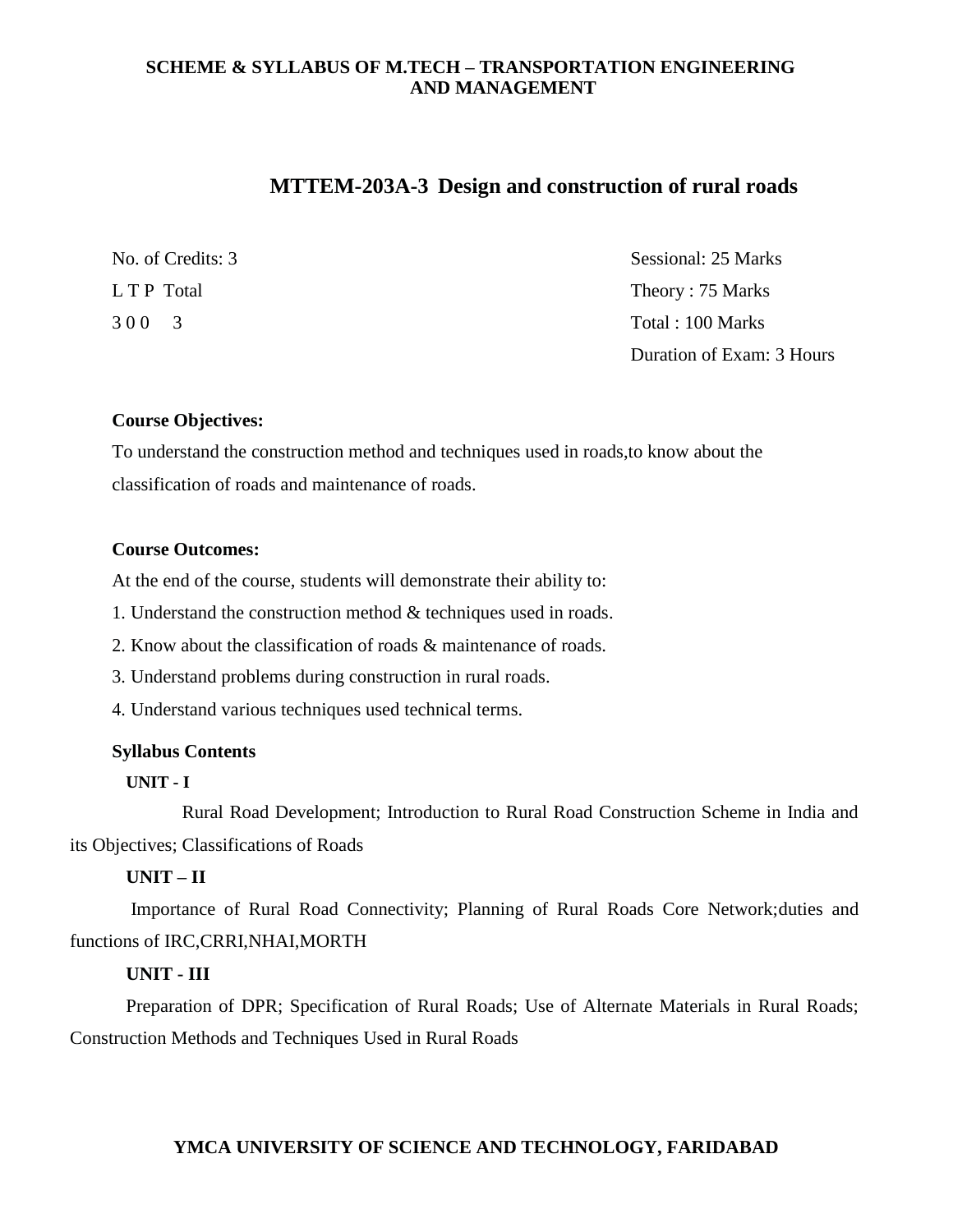# **UNIT – IV**

Quality Control in Rural Road Construction Projects; Maintenance of Rural Roads,problems during construction of rural roads.

### **Reference Books:**

- **1.** Brown, J. Victor, and C. N. Conner, Low cost roads and bridges, Gillette Co. Publications, 1933.
- **2.** K. N. Ramanujam, Rural Transport in India, Mittal Publications, 1993.

 **3.** R. Lamm, A. Beck, and T. Ruscher, How to Make Two-Lane Rural Roads Safer, WIT Press, 2007.

 **4.** L. Odier, Low Cost Roads: Design, Construction and Maintenance, Unesco, Butterworths, 1971.

**5.** G. R. Chatburn, and J. Wiley and Sons, Highway Engineering, Rural Roads and Pavements, Inc. Publication, 2010.

**6.** Rural Development Study, World Bank Publications, 1998

**7.** Geometric Design Standards for Rural (Non-Urban) Highways, IRC: 73-1980.

**8.** Rural Roads Manual, IRC: SP: 20-2002.

 **9.** Manual on Economic Evaluation of Highway Projects in India, IRC: SP: 30-1993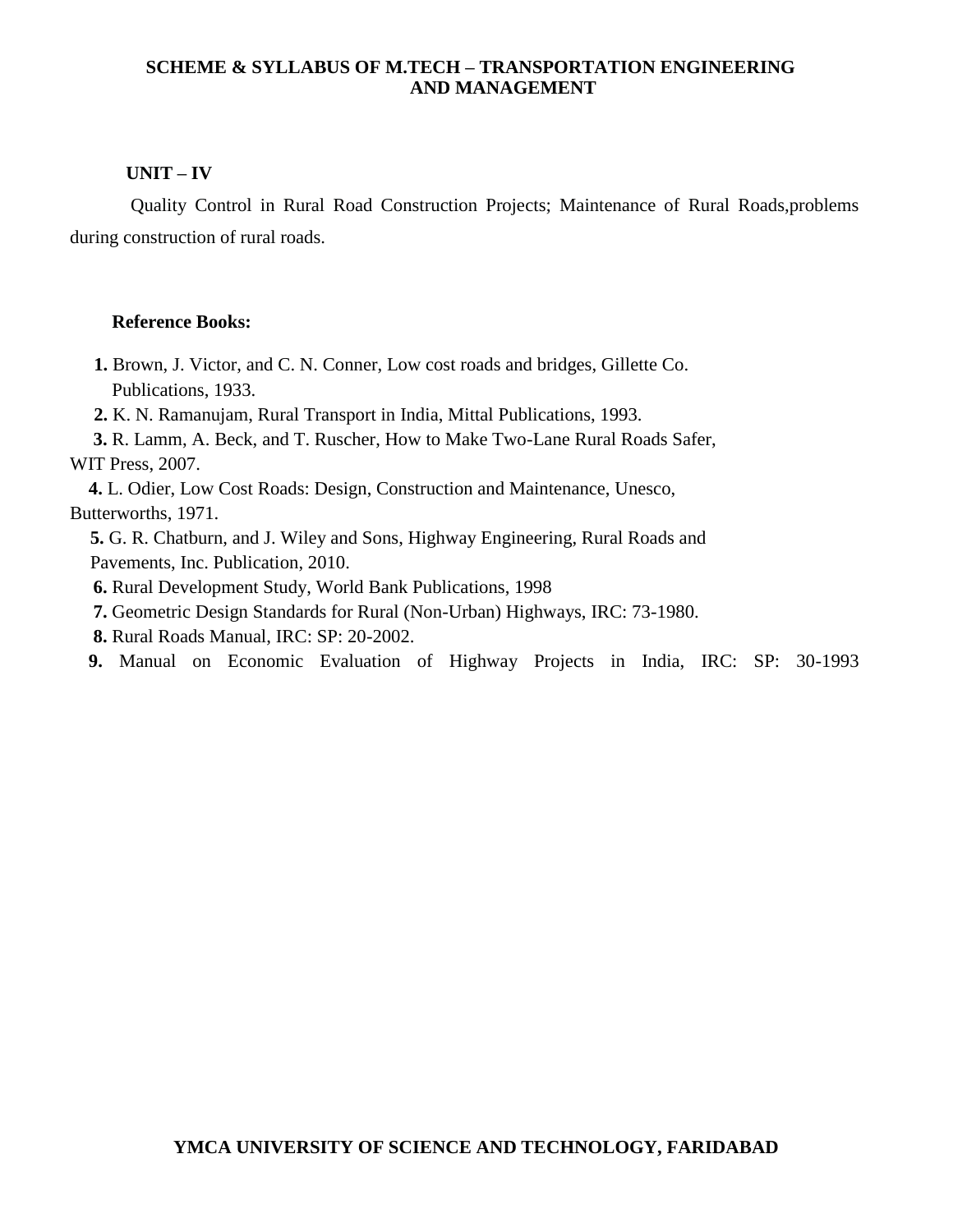# **MTTEM-204A-1 Advanced Railway Engineering**

|             | No. of Credits: |  |
|-------------|-----------------|--|
| L T P Total |                 |  |
| 300         |                 |  |

Sessional: 25 Marks Theory :  $75$  Marks Total: 100 Marks Duration of Exam: 3 Hours

# **Course Objectives:**

Study the construction and maintenance of railway tracks and to know about railway track components like sleeper,basalt,superelevation,curves etc.

# **Course Outcomes:**

At the end of the course, students will demonstrate their ability to:

- 1. Understand about the laying of railway track.
- 2. Understand the technical terms used in railway engineering.
- 3. Understand various railway components.
- 4. Understand stopping and crossings.

# **Syllabus Contents**

# **UNIT - I**

Track and track stresses, Train resistances and hauling power of locomotives ; Railway track components: Important features

# **UNIT – II**

Railway curves, Super elevation, Gradients and grade compensation, Points and crossing and their design approaches.

# **UNIT – III**

Construction and maintenance of railway track, Control of train movements; Signals and interlocking.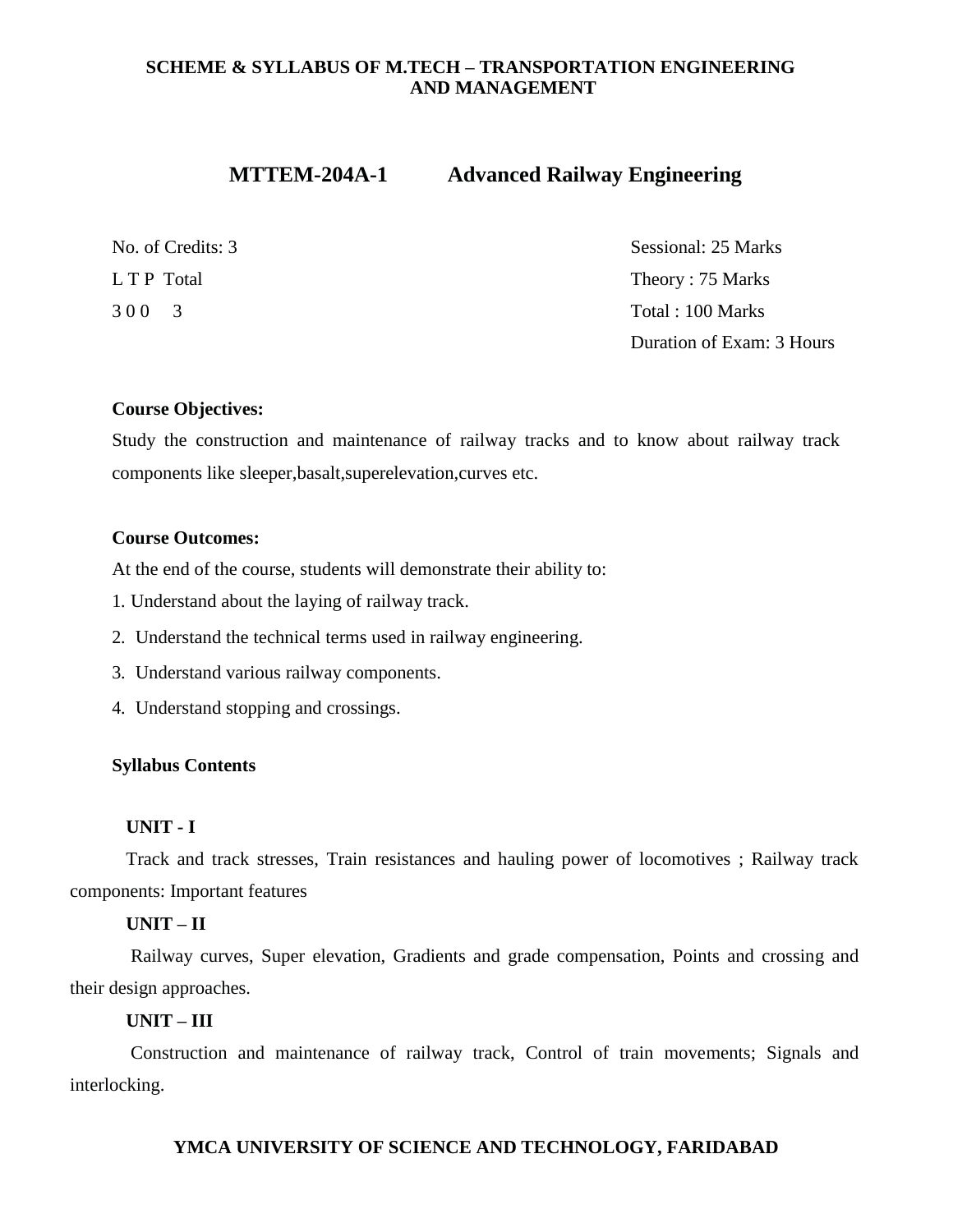# **UNIT – IV**

Modernization of railways and future trends; Track standards and track rehabilitation.

### **Reference Books:**

- 1. J.S. Mundrey, *Railway Track Engineering*, Tata McGraw Hill Co. Ltd., 3rd Edition, 2000.
- 2. M.M. Agarwal, *Railway Track Engineering*, Standard Publishers, 1st Ed. 2005.
- 3. S. Chandra and Aqarwal, *Railway Engineering*, Oxford University Press, 1st Ed. Feb 2008.
- 4. A.D. Kerr, *Fundamentals of Railway Track Engineering*, Simmons Boardman Pub Co (December 30, 2003)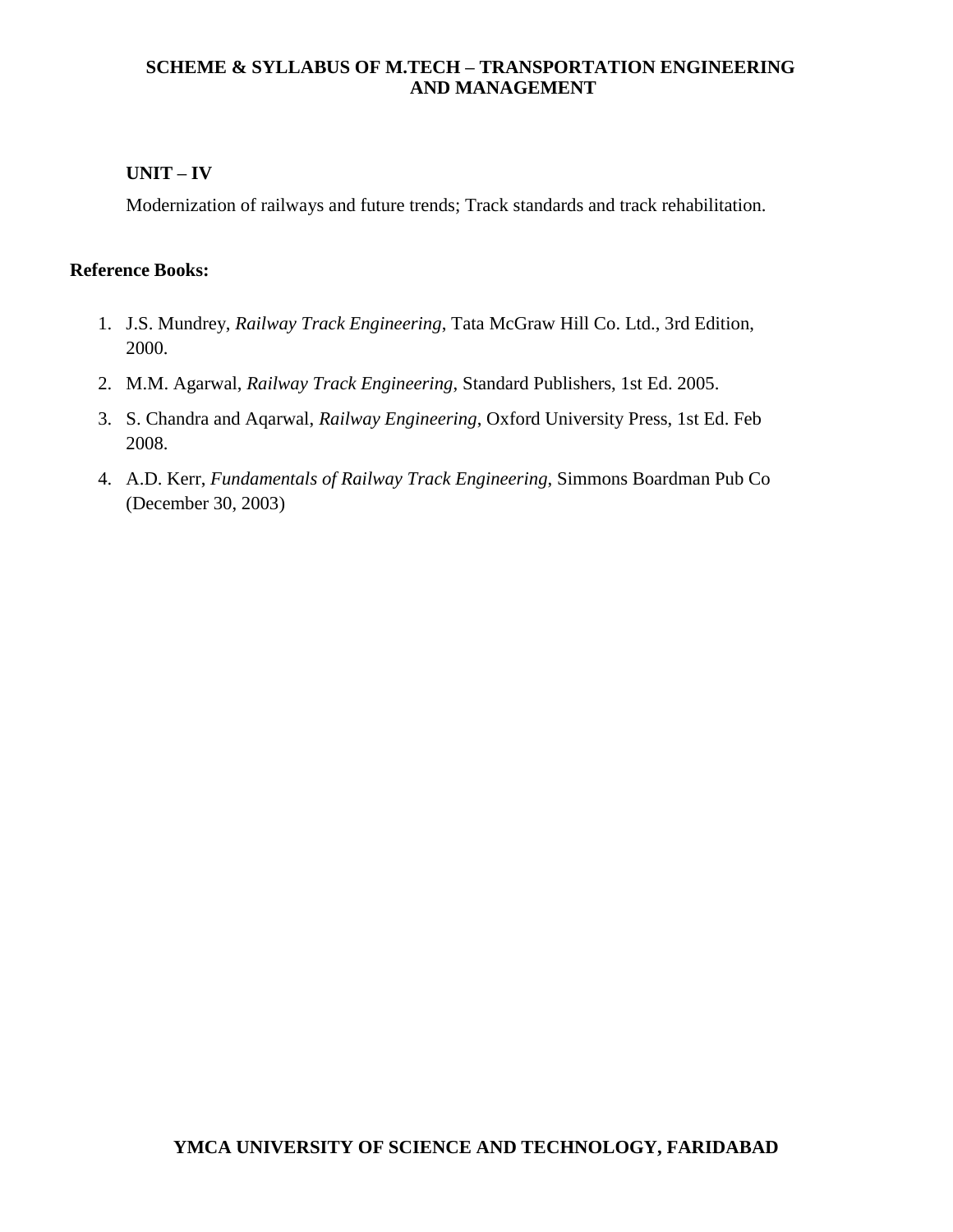# **MTTEM-204A-2 Strength and Deformation behaviour of soil**

| No. of Credits: 3 | Sessional: 25 Marks       |
|-------------------|---------------------------|
| L T P Total       | Theory: 75 Marks          |
| 300 3             | Total : 100 Marks         |
|                   | Duration of Exam: 3 Hours |

### **Course Objectives:**

To study about the physical and chemical properties of soil and to perform various tests on soil to check its characteristics .

### **Course Outcomes:**

At the end of this course, the students will be able to:

- 1. Understand about the physical and chemical properties of soil.
- 2. To perform various tests on soil.
- 3. Understand bearing capacity and soil behaviour.
- 4. Understand soil plasticity,stresses and shear strength.

#### **Syllabus Contents**

#### **UNIT - I**

Introduction: Physico-Chemical aspects, Failure theories, Yield criteria, Elastic and Plastic Analysis of soil, Mohar's diagram; Stresses in Soil: Description of state of stress and strain at a point, stress distribution problems in elastic half pace.

# **UNIT – II**

Boussinessqu, Westergard Mindlin and Kelvin problems. Distribution of contact pressure. Analysis of Elastic settlement. ; Soil Plasticity. ; Shear Strength of Soils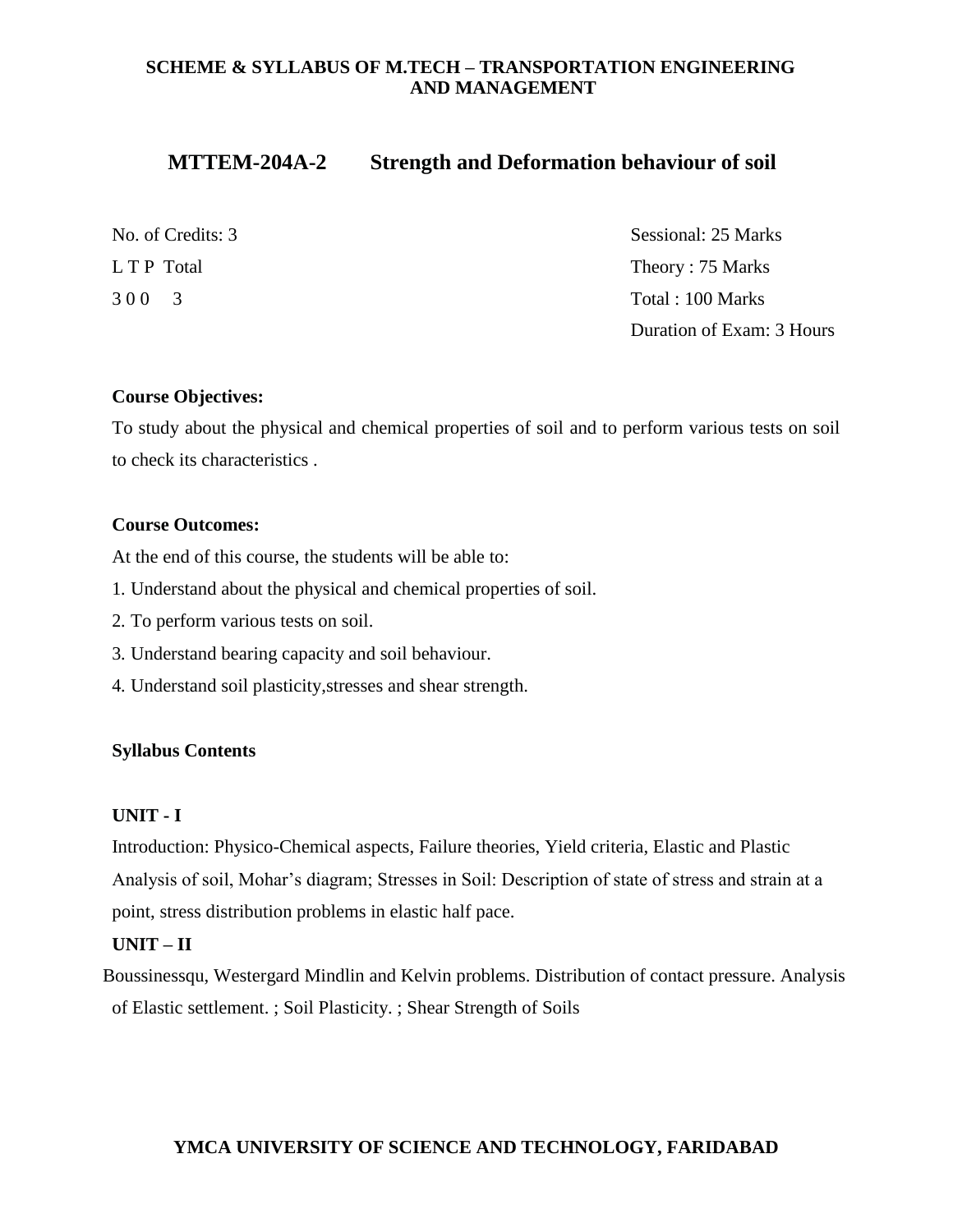# **UNIT – III**

Experimental determination of shear strength, Types of Tests base on drainage condition and their practical significance, Skempton's and hankel's pore water pressure, Coefficients, Stress Path, Shear strength of unsaturated soil, Row's stress dilatancy theory.

# **UNIT – IV**

Constitutive Models: Constitutive Models in Soil Mechanics: Isotropic Elastic, Anisotropic Plasticity and Viscous Models. Representing Soil Behavior using these Models. ; Advances in Constitutive models.

# **Reference Books:**

1. A.P.S. Selvadurai, *Plasticity & Geomechanics*, Cambridge University Press, 2002

2.W.F. Chen, *Limit Analysis & Soil Plasticity*, Elsevier Scientific, 1975.

 3.C. S. Desai and J. T. Christian, *Numerical Methods in Geotechnical Engineering*, McGrew Hill, New York.

4. R. F. Scott, *Principles of Soil Mechanics*, Addison & Wesley.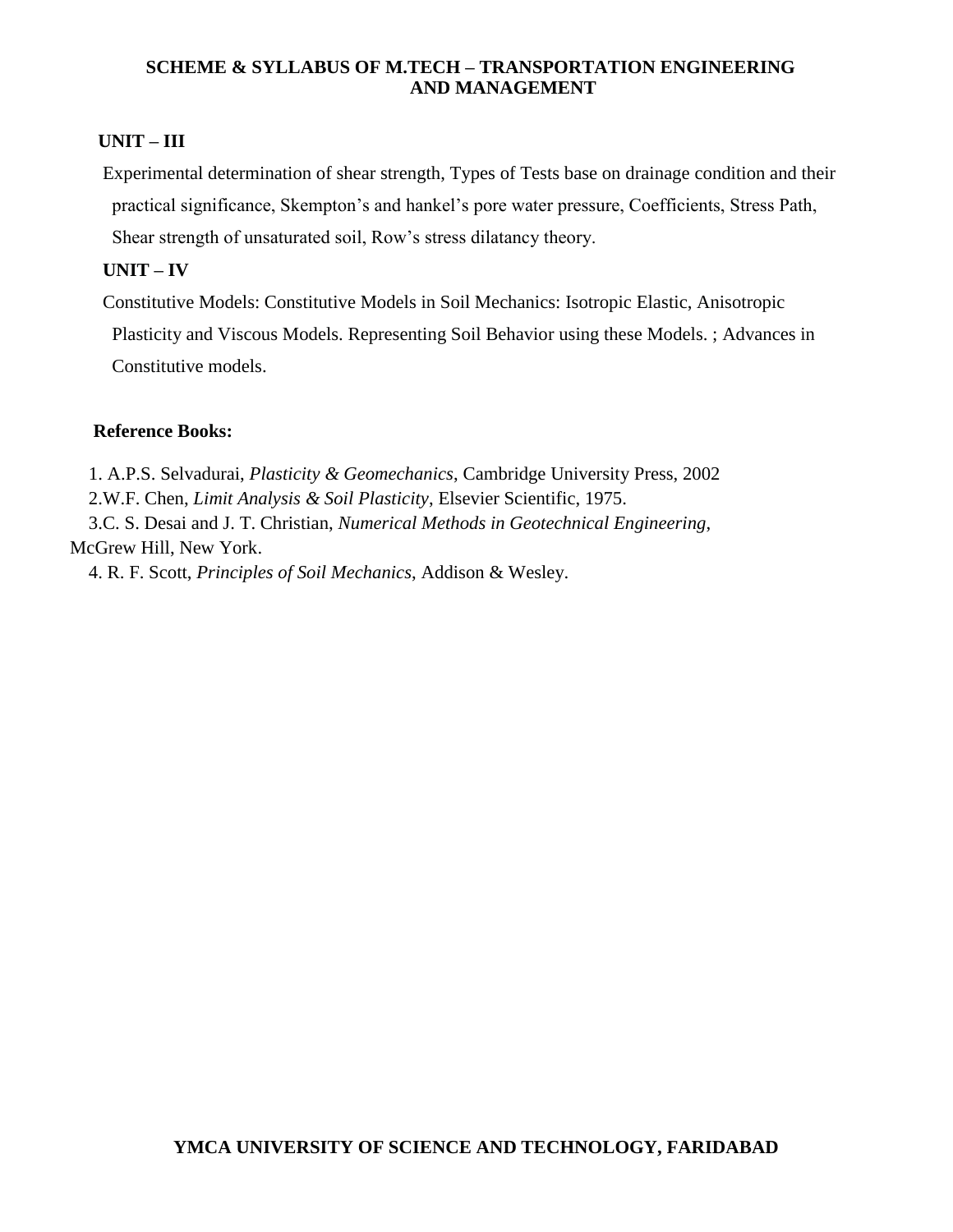# **MTTEM-204A-3 Tunnel Engineering**

No. of Credits: 3 Sessional: 25 Marks L T P Total Theory : 75 Marks 3 0 0 3 Total : 100 Marks Duration of Exam: 3 Hours

# **Course Objectives:**

Study concept of design of tunnels,design of pavements,construction ,repair and maintenance of tunnels , ventilation ,lightning ,dust control and drainage.

# **Course Outcomes:**

At the end of the course, students will demonstrate their ability to:

- 1. Understand the design of tunnels.
- 2. Apply artificial intelligence in ventilasion and drainage system in tunnels.
- 3. Understand construction,repair and maintenance.
- 4. Understand types and components of tunnels, alignment and safety in tunnels.

# **Syllabus Contents**

# **UNIT - I**

Tunnels: Necessity/advantage of a tunnel, Classification of Tunnels, Size and shape of a tunnel,

Alignment of a Tunnel

# **UNIT – II**

Portals and Shafts, Methods of Tunneling in Hard Rock and Soft ground, Mucking, Construction & Excavation methods , soft ground tunnels , Rock tunnels

# **UNIT – III**

Lighting and Ventilation in tunnel, Dust control, Drainage of tunnels, Safety in tunnel construction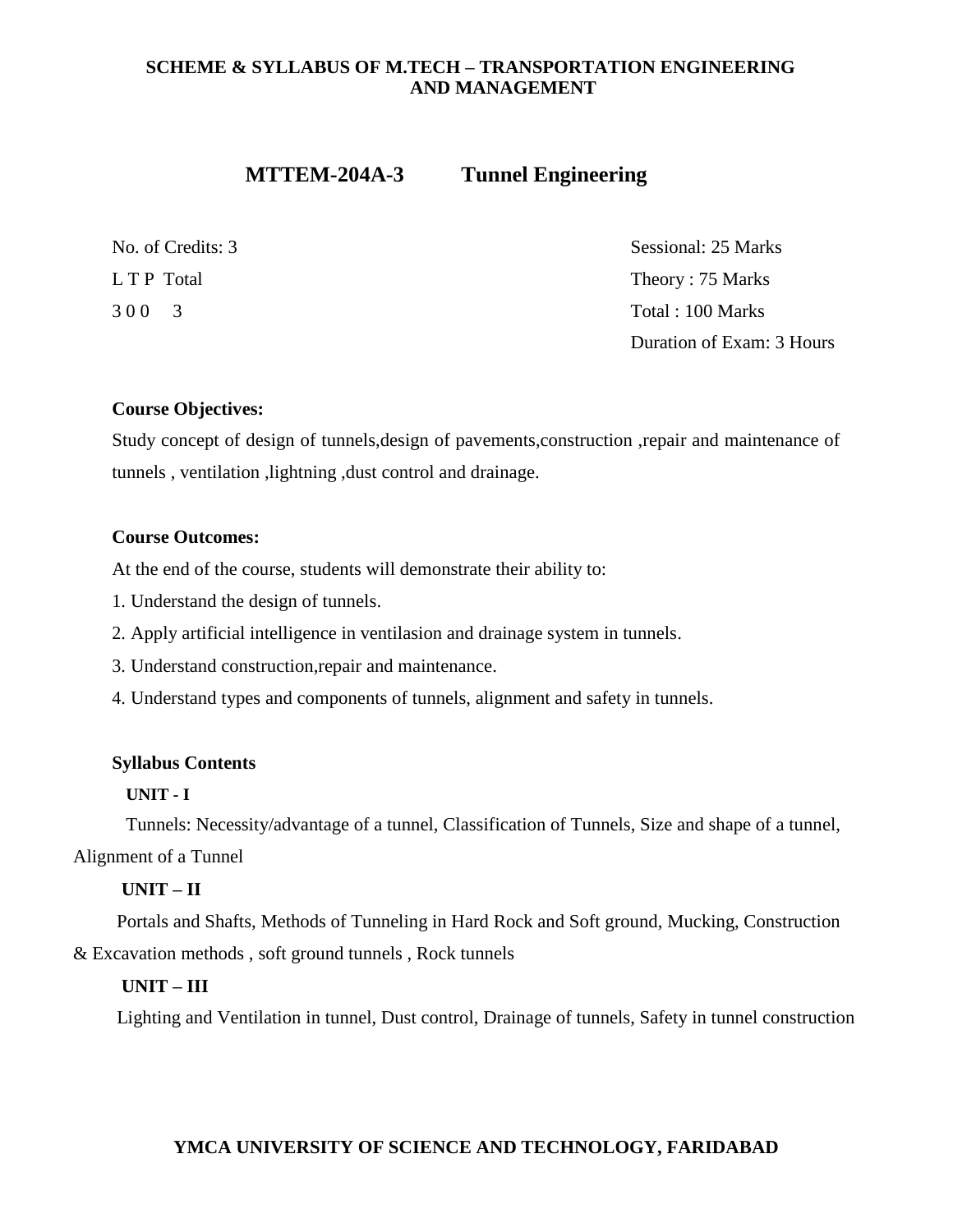### **UNIT – IV**

Micro tunneling techniques, Tunnel support design, Ventilation of tunnels, tunnel utilities, safety aspects

# **Reference Books:**

1. Satish Chandra and M.M. Agrawal, Railway Engineering, Oxford University Press, New Delhi

2. S.C. Saxena and S. P. Arora, A Text Book of Railway Engineering, Dhanpat Rai & Sons, New Delhi

3. S.C. Rangwala, K.S. Rangwala and P.S. Rangwala, Principles of Railway Engineering, Charotar Publishing House, Anand.

4. S.P. Bindra, Principles and Practice of Bridge Engineering, Dhanpat Rai & Sons, New Delhi

- 5. S.C. Saxena, Tunnel Engineering, Dhanpat Rai & Sons, New Delhi
- 6. D.J. Victor, Essential of Bridge Engineering, Oxford & IBH Pub. Co. Ltd. Mumbai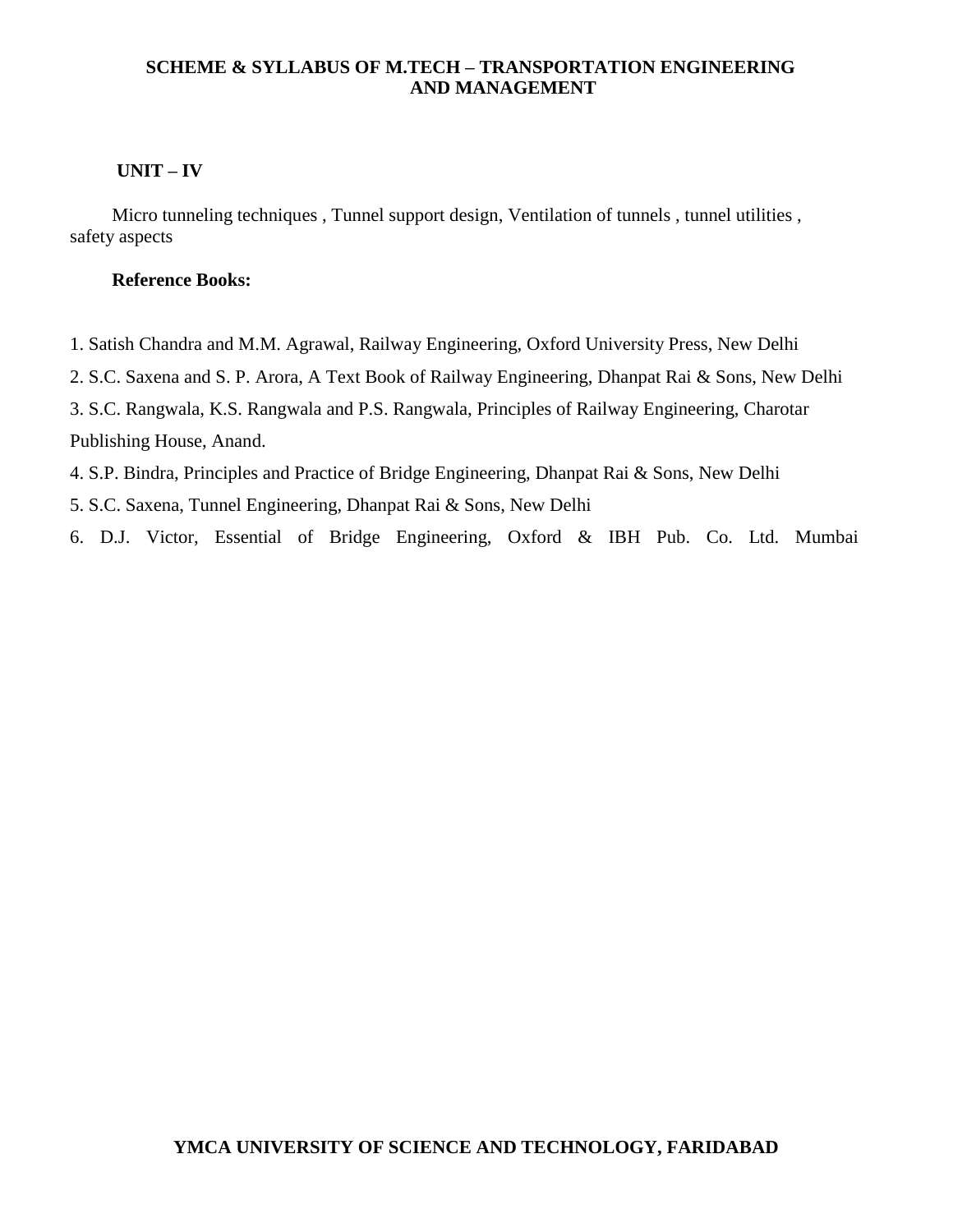# **MTTEM-205 A Traffic & Transportation Engg Lab**

No. of Credits: 2 Sessional: 30 Marks L T P Total Theory : 70 Marks 0 0 4 4 Total : 100 Marks

# **Course Objectives:**

To impart knowledge about the traffic volume study ,accident and parking studies and road safety audit.

# **Course Outcomes:**

At the end of the course, students will demonstrate their ability to:

- 1. Understand analyse the traffic volume
- 2. Understand analyse and design the parking area

# **Syllabus Contents:**

- Traffic volume studies
- - Spot speed studies
- - Accident and Parking studies
	- Design of Traffic rotaries and Intersections
- - Traffic simulation modeling
- 
- Road safety audit Use of software for geometric design and alignment of highway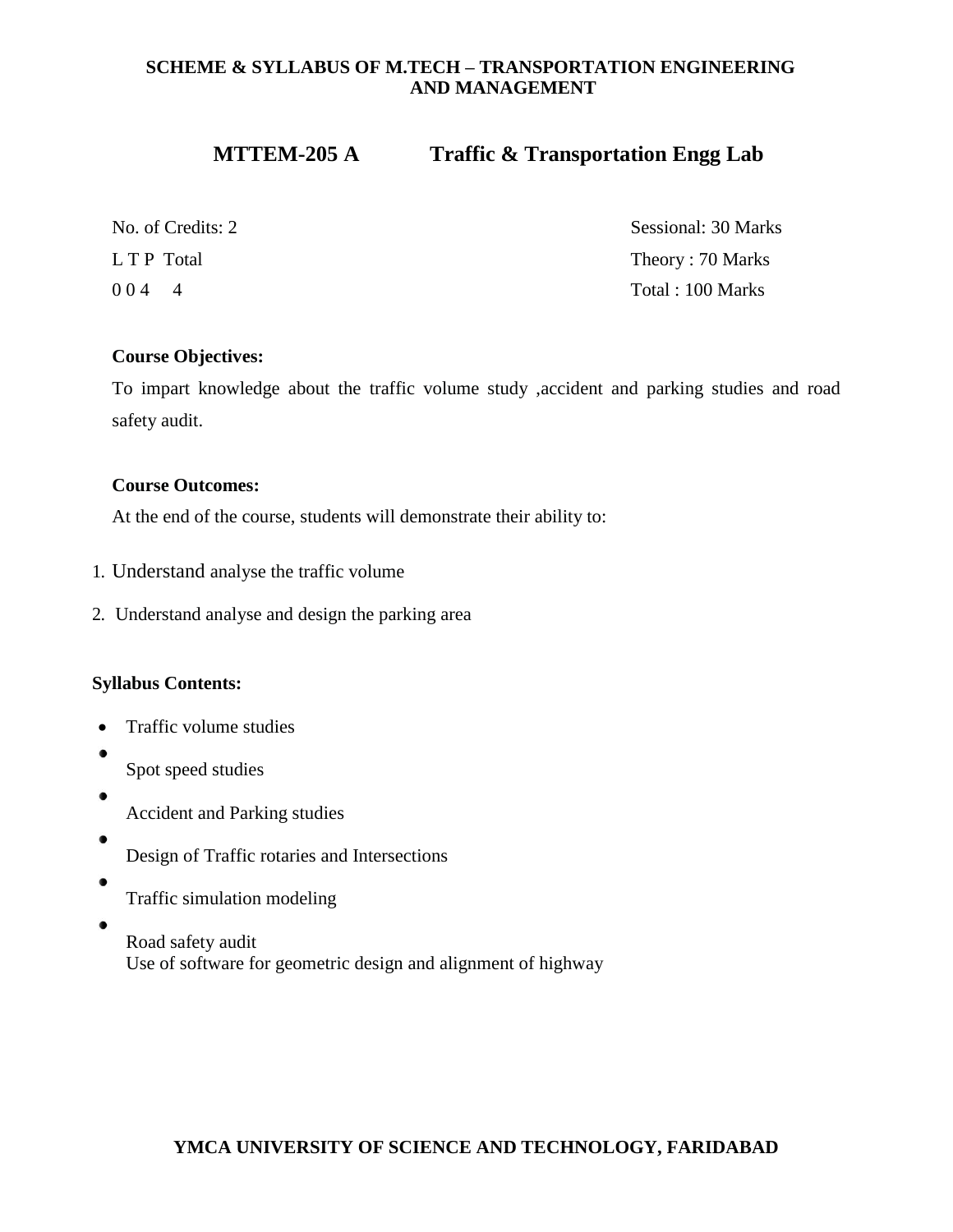# **MTTEM-206A Transportation Engg Design practice Lab**

| No. of Credits: 2 | Sessional: 30 Marks |
|-------------------|---------------------|
| L T P Total       | Theory: 70 Marks    |
| 0044              | Total : 100 Marks   |

### **Course Objectives:**

To impart knowledge about the characteristics of bitumen,mix design,design of sub base material,modified marshall test for bituminous mixes.

### **Course Outcomes:**

At the end of the course, students will demonstrate their ability to:

- 1. Perform the tests conducted on soil,cement and aggregates
- 2.Analyse the characteristics of bituminous and aggregates

# **Syllabus Contents:**

- Soil-Cement / Soil-lime Mix Design
- Blending of aggregates
- Design and blending of sub-base material
- Characterization of Aggregate and Bituminous materials
- Viscoelastic Characteristics of bituminous and modified binders
- Modified Marshall test for bituminous mixes
- Repeated Load Testing of pavement materials

Use of software's for Pavement Analysis and Design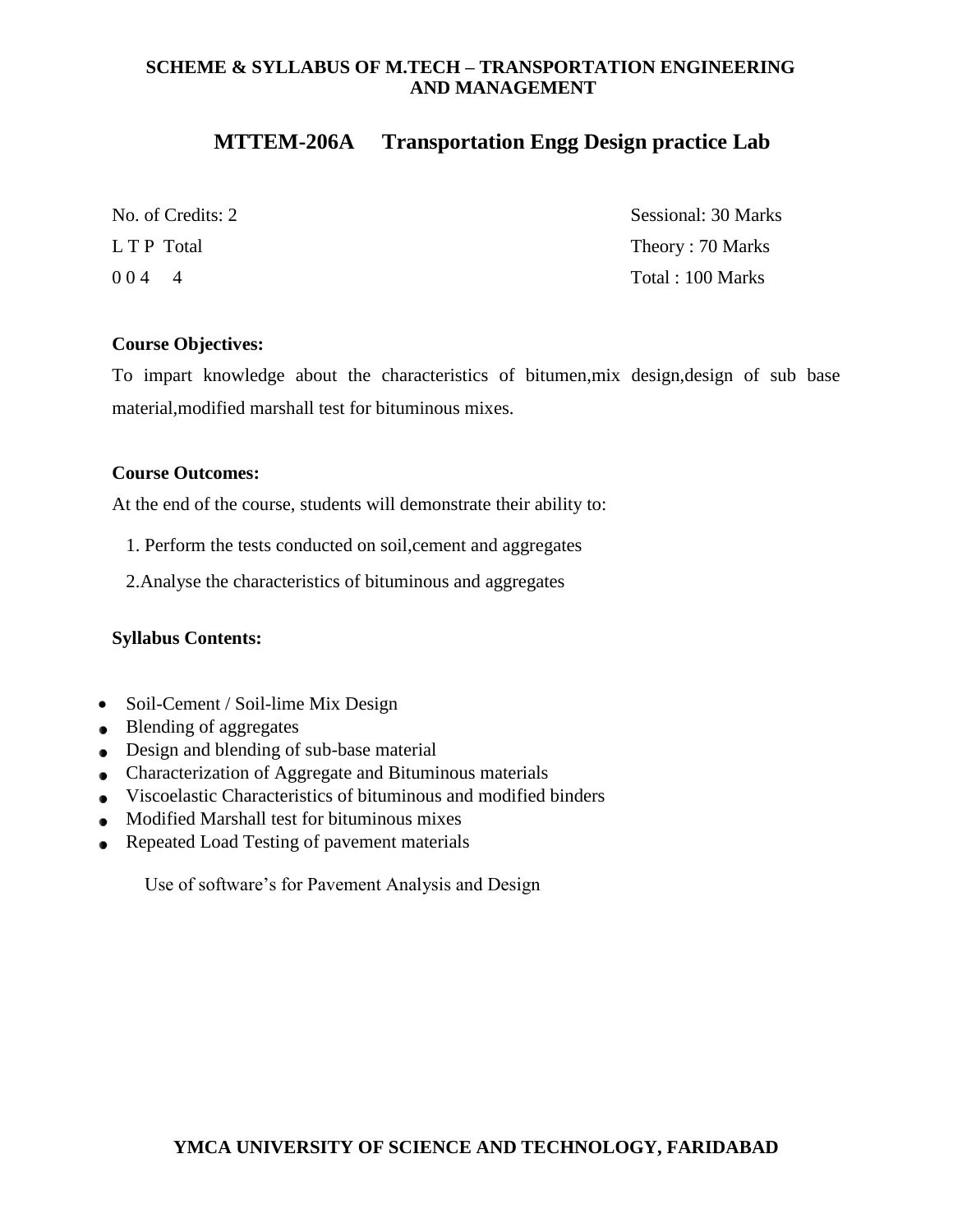# **MTTEM-207A Mini-project**

No. of Credits: 2 Sessional: 30 Marks L T P Total Theory : 70 Marks 0 0 4 4 Total : 100 Marks

# **Course Outcomes:**

At the end of the course:

- 1. Identify transportation engineering problems reviewing available literature.
- 2. Study different techniques used to analyze complex pavement systems.
- 3. Work on the solutions given and present solution by using his/her technique applying engineering principles

# **Syllabus Contents:**

Mini Project will have mid semester presentation and end semester presentation. Mid semester presentation will include identification of the problem based on the literature review on the topic referring to latest literature available.

End semester presentation should be done along with the report on identification of topic for the work and the methodology adopted involving scientific research, collection and analysis of data, determining solutions highlighting individuals' contribution.

Continuous assessment ofMini Project at Mid Sem and End Sem will be monitored by the departmental committee.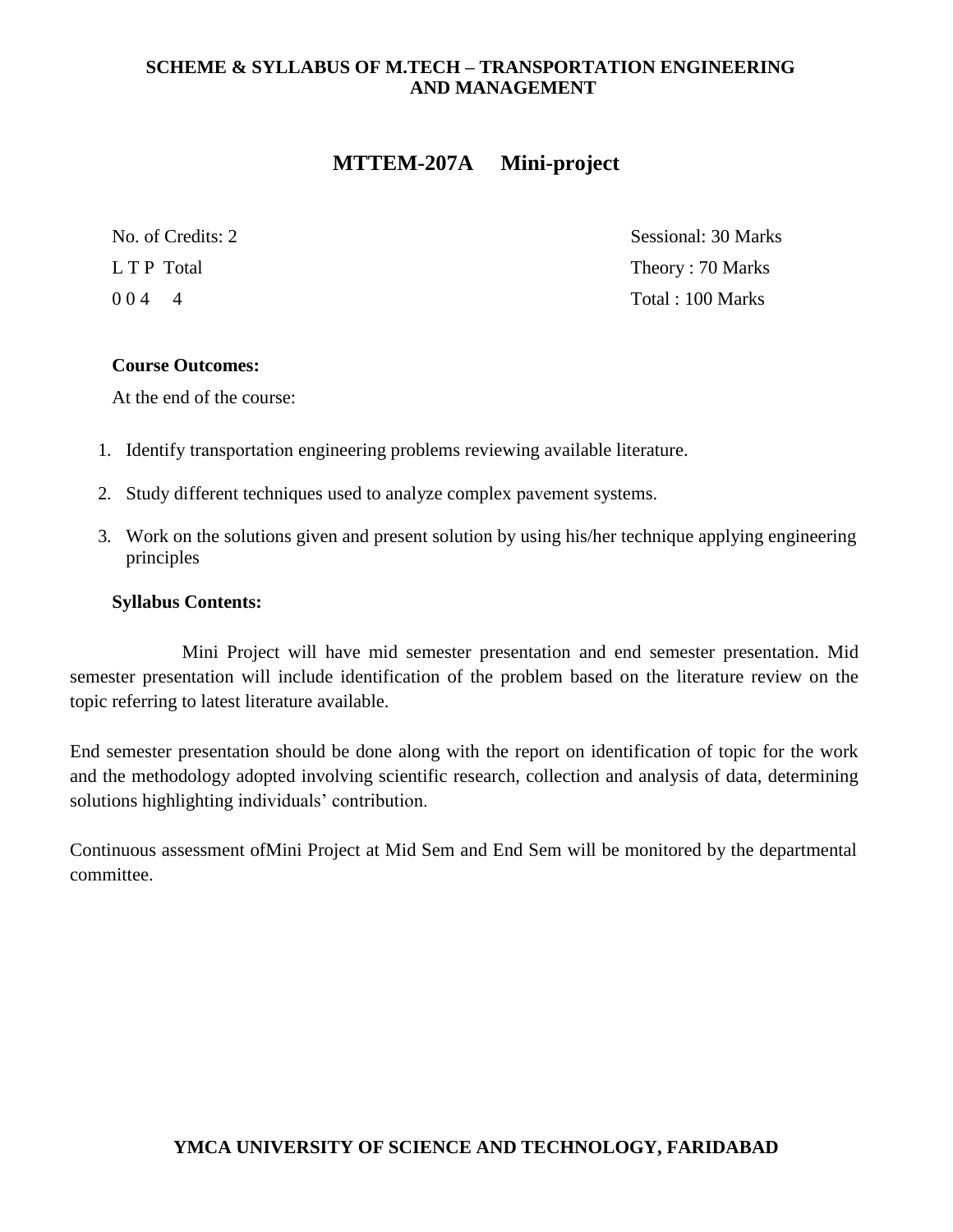# **Semester –III**

# **MTTEM-301A-1 Traffic Engg & Traffic Flow Theory**

| No. of Credits: 3 | Sessional: 25 Marks       |
|-------------------|---------------------------|
| L T P Total       | Theory: 75 Marks          |
| 300 3             | Total : 100 Marks         |
|                   | Duration of Exam: 3 Hours |

### **Course Objectives:**

To study essential concepts of traffic sign and signals, road marking ,and other traffic control aids. To understand the design of roads according to the geometric dimensions.

#### **Course Outcomes:**

At the end of the course, students will demonstrate their ability to:

- **1.** Understand the traffic signs, signals, road marking and other traffic control aids.
- **2.** Understand all the technical terms used in the construction of roads.
- 3. Understand the roads according to the geometric dimensions
- 4. Understand traffic safety measures.

#### **Syllabus Contents**

### **UNIT - I**

Traffic surveys: Speed, volume, delay, origin and destination, parking

# **UNIT – II**

Traffic controls:Traffic signs, signals, road marking and other traffic control aids; Traffic safety: Accidents, causes and Prevention

#### **UNIT – III**

traffic flow theory: Light hill and Witham's Theory the queuing theory and its application to traffic engineering problems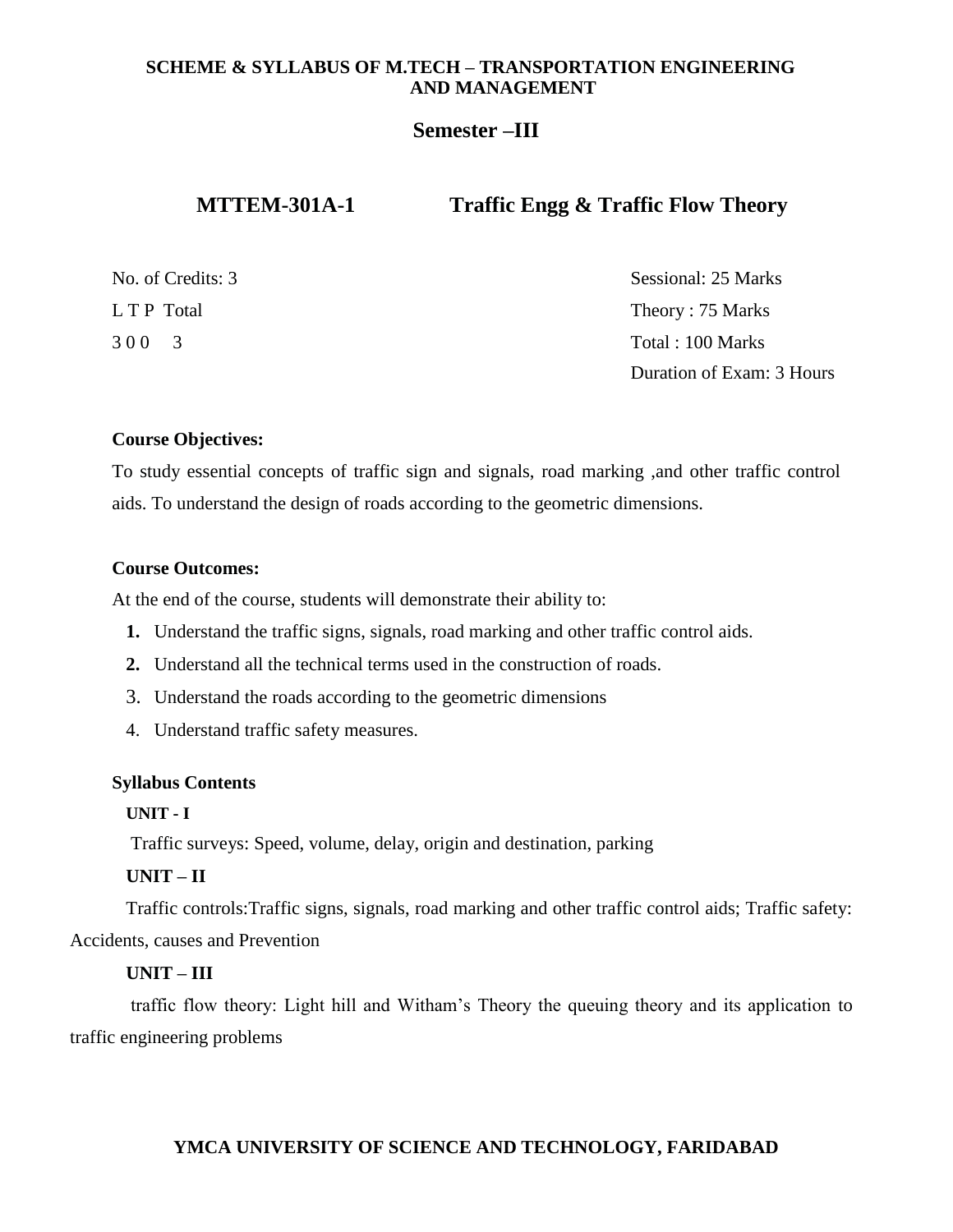# **UNIT – IV**

car flow theory; Simulations of traffic: scanning technique.

### **Reference Books:**

1. L.R. Kadiyalli, *Traffic Engineering and Transport Planning*, Khanna Publishers, 7th Edition, 2008.

2. C.A.O'Flaherty, *Transport Planning and Traffic Engineering*, Arnold, 1997.

3. R. P. Roess, E. S. Prassas, & W.R. Mc Shane, *Traffic Engineering*, Prentice Hall, 3rd Edition, 2004

4. May, *Traffic Flow Fundamentals*, Prentice Hall, 1989

5. F. L. Mannering, *Principles of Highway Engineering and Traffic Analysis*, 4th Edition, 2008, John Wiley.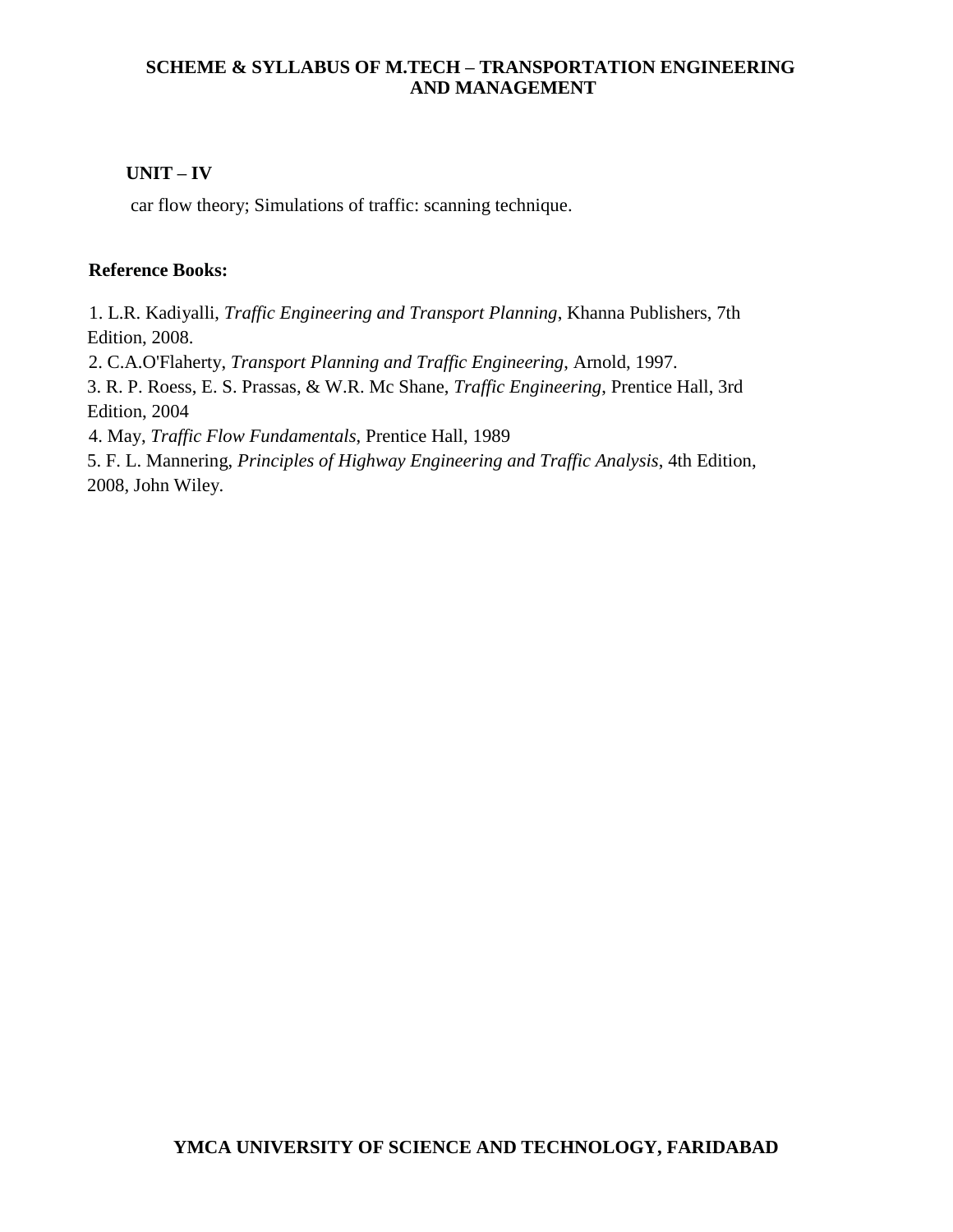# **MTTEM-301A-2 Transportation and Environment**

| No. of Credits: 3 | Sessional: 25 Marks       |
|-------------------|---------------------------|
| L T P Total       | Theory: 75 Marks          |
| 300 3             | Total : 100 Marks         |
|                   | Duration of Exam: 3 Hours |

# **Course Objectives:**

To understand the transport related pollution and to maintain the environment and to know about environmental impact assessment

# **Course Outcomes:**

At the end of the course, students will demonstrate their ability to:

- 1. Understand transport related pollution and to maintain the environment.
- 2. Understand environmental impact assessment.
- 3. Understand vehicle characteristics,driver,road and environment.
- 4. Understand urban and non urban traffic noise sources.

#### **Syllabus Contents**

### **UNIT - I**

 The Road Environment: human factors in road user behavior, vehicle characteristics, driver, road and environment.

# **UNIT – II**

Environmental Factors: impacts and mitigation measures of air quality, noise, severance, visual intrusion, impact on water quality, use of limited resources, impact on flora & fauna, vibration, dust;; Transport related pollution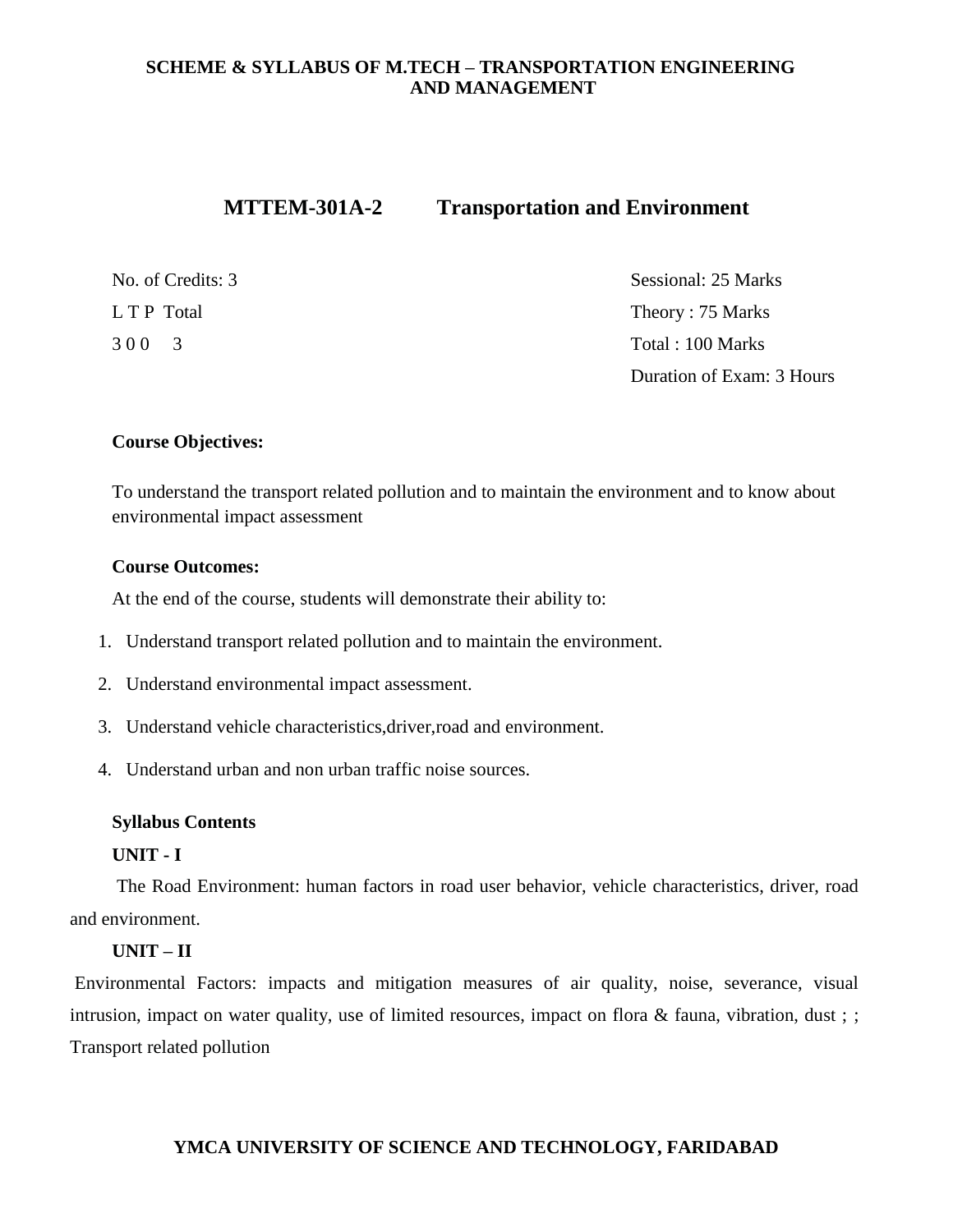# **UNIT – III**

Technology Vision-2020; Urban and non urban traffic noise sources, Noise pollution; Energy related aspects of different transport technologies. Traffic calming, Measures, Road transport related air pollution, sources of air pollution, effects of weather conditions

# **UNIT – IV**

Vehicular emission parameters, pollution standards, measurement and analysis of vehicular emission; Imitative measures; EIA requirements of Highways projects, Procedure; MOEF World Bank/EC/UK guidelines ; EIA practices in India.

### **Reference Books:**

1. K. Wark, C.F. Warner, & W.T. Davis, *Air Pollution: Its Origin and Control*, Prentice Hall. 3rd Ed. 1997.

2. R.W. Boubel, *Fundamentals of Air Pollution*, Academic Press, 4th Ed. 2007.

3. D. Vallero, *Fundamentals of Air Pollution*, Academic Press, 4th Ed. 2007.

4. L. Canter, *Environmental Impact Assessment*, McGraw-Hill International, 2nd Ed. 1995.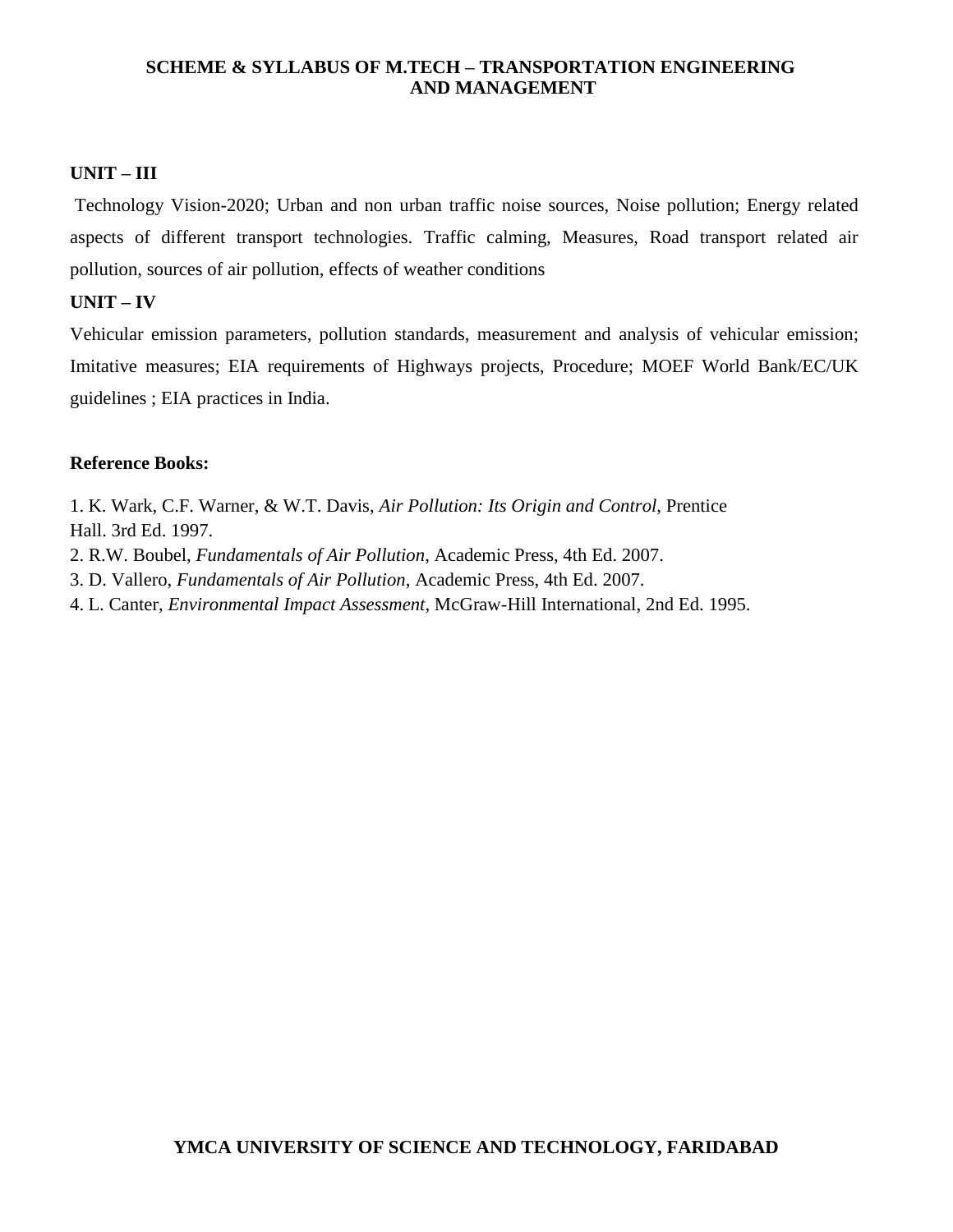# **MTTEM-302A Dissertation Phase-I**

| No. of Credits: 10 | Sessional: 60 Marks |
|--------------------|---------------------|
| L T P Total        | Theory: 140 Marks   |
| 0 0 20<br>- 20     | Total: 200 Marks    |

#### **Course Outcomes:**

At the end of the course:

1. Students will learn to survey the relevant literature such as books, national/international refereed journals and contact resource persons for the selected topic of research.

2. Students will be able to use different experimental techniques.

3. Students will be able to use different software/ computational/analytical tools.

4. Students will be able to design and develop an experimental set up/ equipment/test rig.

5. Students will be able to conduct tests on existing set ups/equipments and draw logical conclusions from the results after analyzing them.

6. Students will be able to either work in a research environment or in an industrial environment.

#### **Syllabus Contents:**

Every student will carry out dissertation under the supervision of a Supervisor(s). The topic shall be approved by a Committee constituted by the Head of the concerned Deptt. Every student will be required to present two seminar talks, first at the beginning of the Dissertation (Phase-I) to present the scope of the work and to finalize the topic, and second towards the end of the semester, presenting the work carried out by him/her in the semester. The committee constituted will screen both the presentations and work.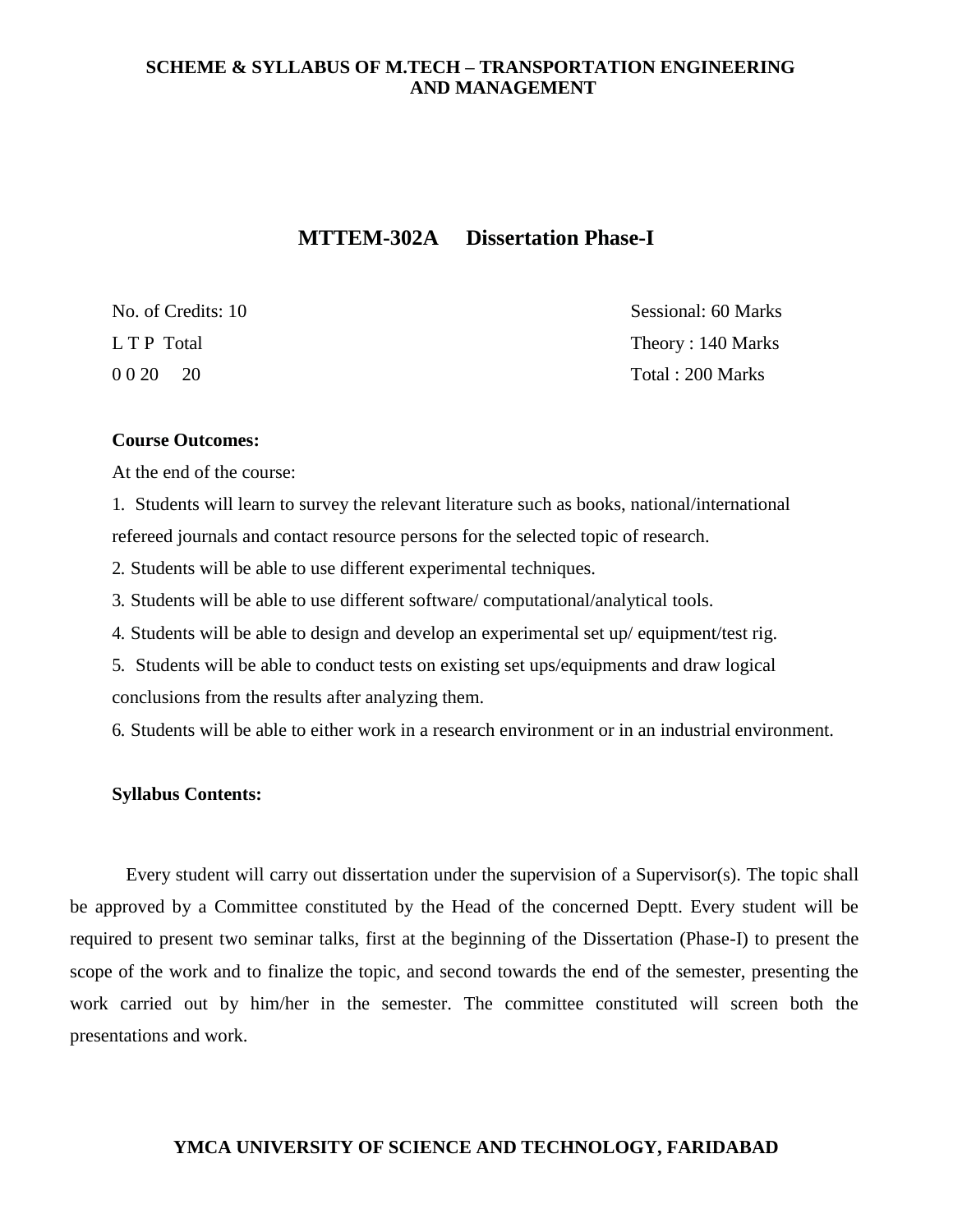# **Semester –IV**

# **MTTEM-401A Dissertation Phase- II**

|            | No. of Credits: 16 |
|------------|--------------------|
| LT P Total |                    |
| 0 0 32 32  |                    |

No. of Credits: 16 Sessional: 180 Marks Theory :  $420$  Marks  $Total: 600 Marks$ 

### **Course Outcomes:**

At the end of the course:

1. Students will develop attitude of lifelong learning and will develop interpersonal skills to deal with people working in diversified field will.

2. Students will learn to write technical reports and research papers to publish at national and international level.

3. Students will develop strong communication skills to defend their work in front of technically qualified audience.

#### **Syllabus Contents:**

The Dissertation Phase-1 will be continued as dissertation in  $4<sup>th</sup>$  Semester. The award of sessional will be done by an internal Committee constituted by the Head of the Deptt. This assessment shall be based on presentation (s), report, etc. before this committee. At the end of the semester, every student will be required to submit three bound copies of his/her Master's dissertation of the office of the concerned Department. Out of these, one copy will be kept for department record  $\&$  one copy shall be for the supervisor.

A copy of the dissertation will be sent to the external examiner by mail by the concerned department, after his/her appointment and intimation from the university. Dissertation will be evaluated by a committee of examiners consisting of the Head of the Department, dissertation supervisor(s) and one external examiner. There shall be no requirement of a separate evaluation report on the Master Dissertation from the external examiner. The external examiner shall be appointed by the University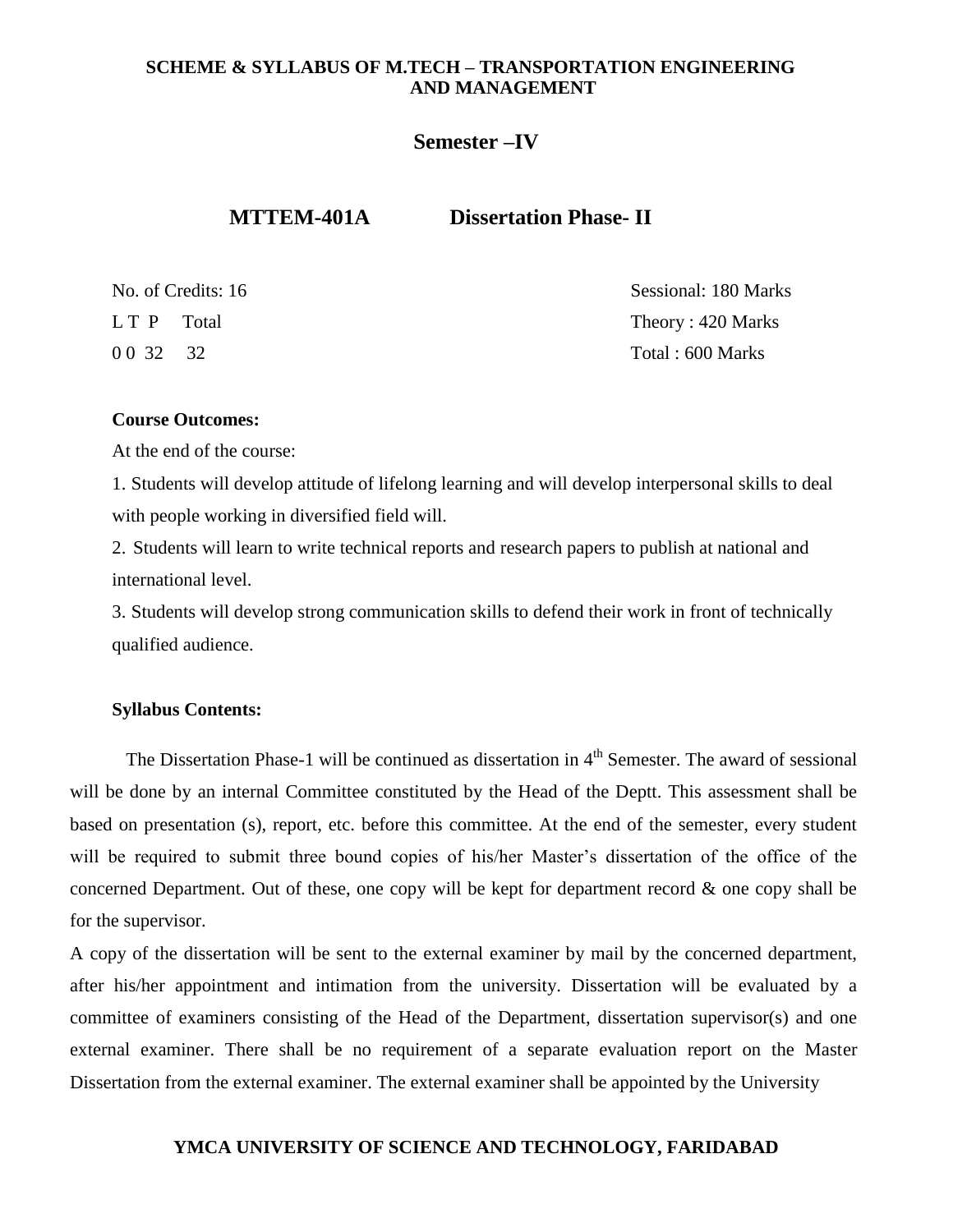from a panel of examiners . In case the external examiner so appointed by the University does not turn up, the Director/ Principal of the concerned college, on the recommendation of the concerned Head of the Deptt. Shall be authorized, on behalf of the University., to appointed an external examiner from some other institution.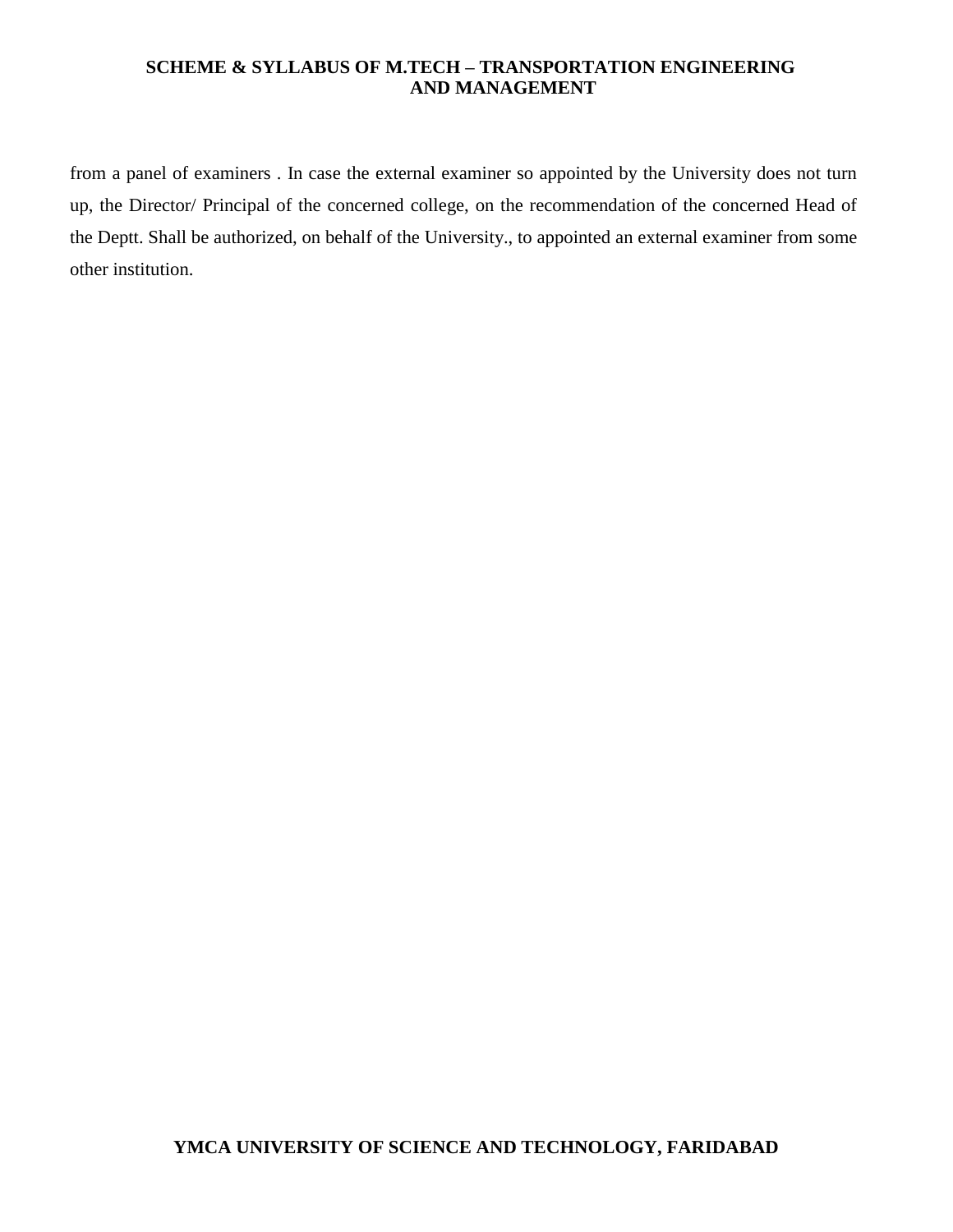# **OPEN ELECTIVES**

**OEC-101A Business Analytics**

| No. of Credits: 3 | Sessional: 25 Marks       |
|-------------------|---------------------------|
| L T P Total       | Theory: 75 Marks          |
| 300 3             | Total : 100 Marks         |
|                   | Duration of Exam: 3 Hours |

#### **Course outcomes**

1. Students will demonstrate knowledge of data analytics.

2. Students will demonstrate the ability of think critically in making decisions based on data and deep analytics.

3. Students will demonstrate the ability to use technical skills in predicative and prescriptive modeling to support business decision-making.

4. Students will demonstrate the ability to translate data into clear, actionable insights.

### **Course objective**

1. Understand the role of business analytics within an organization.

2. Analyze data using statistical and data mining techniques and understand relationships between the underlying business processes of an organization.

3. To gain an understanding of how managers use business analytics to formulate and solve business problems and to support managerial decision making.

4. To become familiar with processes needed to develop, report, and analyze business data.

5. Use decision-making tools/Operations research techniques.

6. Mange business process using analytical and management tools.

7. Analyze and solve problems from different industries such as manufacturing, service, retail, software, banking and finance, sports, pharmaceutical, aerospace etc.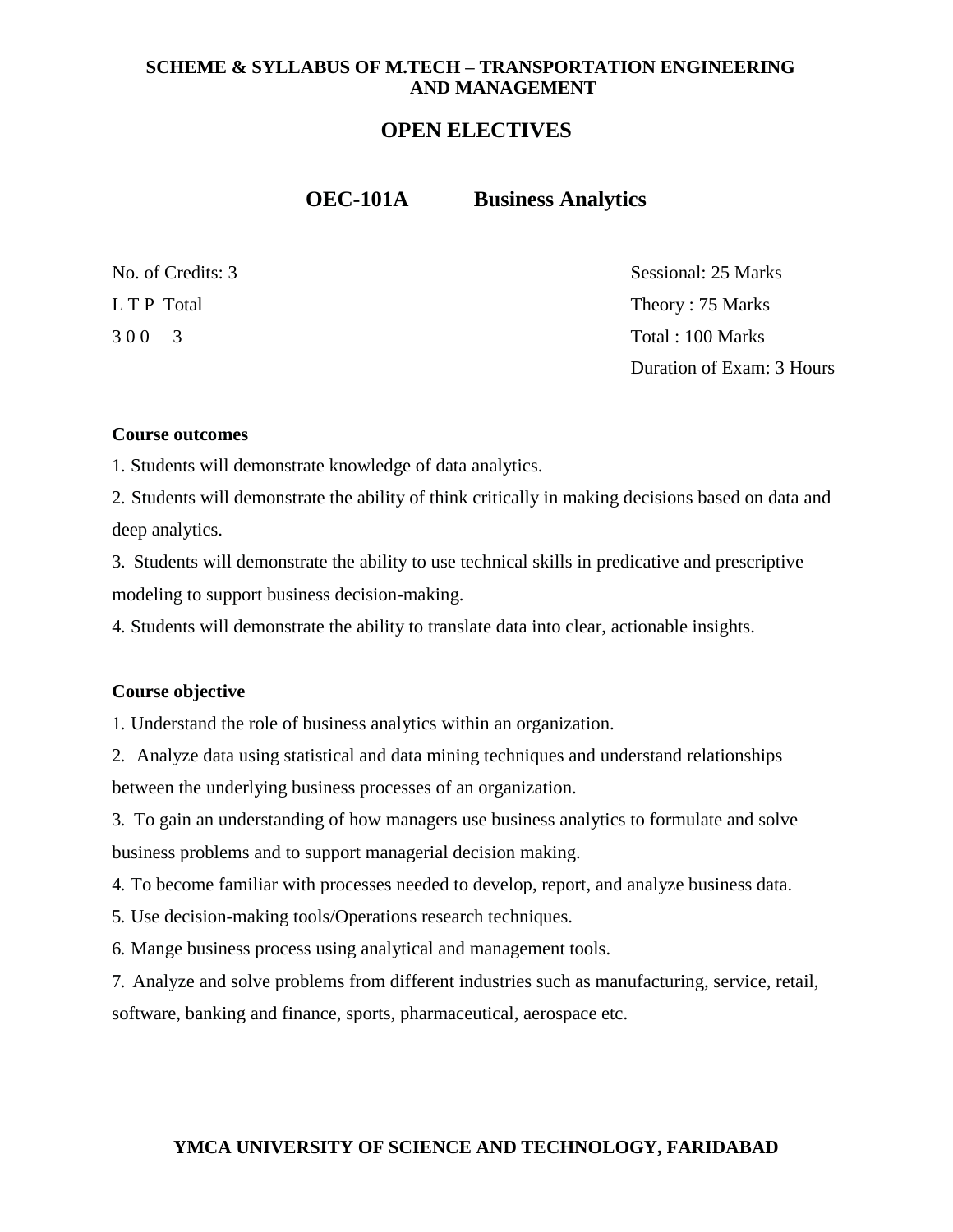**Unit 1:** Business analytics: Overview of Business analytics, Scope of Business analytics, Business Analytics Process, Relationship of Business Analytics Process and organisation, competitive advantages of Business Analytics. Statistical Tools: Statistical Notation, Descriptive Statistical methods, Review of probability distribution and data modelling, sampling and estimation methods overview.

**Unit 2:** Trendiness and Regression Analysis: Modelling Relationships and Trends in Data, simple Linear Regression. Important Resources, Business Analytics Personnel, Data and models for Business analytics, problem solving, Visualizing and Exploring Data, Business Analytics Technology.

**Unit 3:** Organization Structures of Business analytics, Team management, Management Issues, Designing Information Policy, Outsourcing, Ensuring Data Quality, Measuring contribution of Business analytics, Managing Changes. Descriptive Analytics, predictive analytics, predicative Modelling, Predictive analytics analysis, Data Mining, Data Mining Methodologies, Prescriptive analytics and its step in the business analytics Process, Prescriptive Modelling, nonlinear Optimization.

**Unit 4:** Forecasting Techniques: Qualitative and Judgmental Forecasting, Statistical Forecasting Models, Forecasting Models for Stationary Time Series, Forecasting Models for Time Series with a Linear Trend, Forecasting Time Series with Seasonality, Regression Forecasting with Casual Variables, Selecting Appropriate Forecasting Models. Monte Carlo Simulation and Risk Analysis: Monte Carle Simulation Using Analytic Solver Platform, New-Product Development Model, Newsvendor Model, Overbooking Model, Cash Budget Model.

#### **Unit 5:**

Decision Analysis: Formulating Decision Problems, Decision Strategies with the without Outcome Probabilities, Decision Trees, The Value of Information, Utility and Decision Making.

**Unit 6:** Recent Trends in: Embedded and collaborative business intelligence, Visual data recovery, Data Storytelling and Data journalism.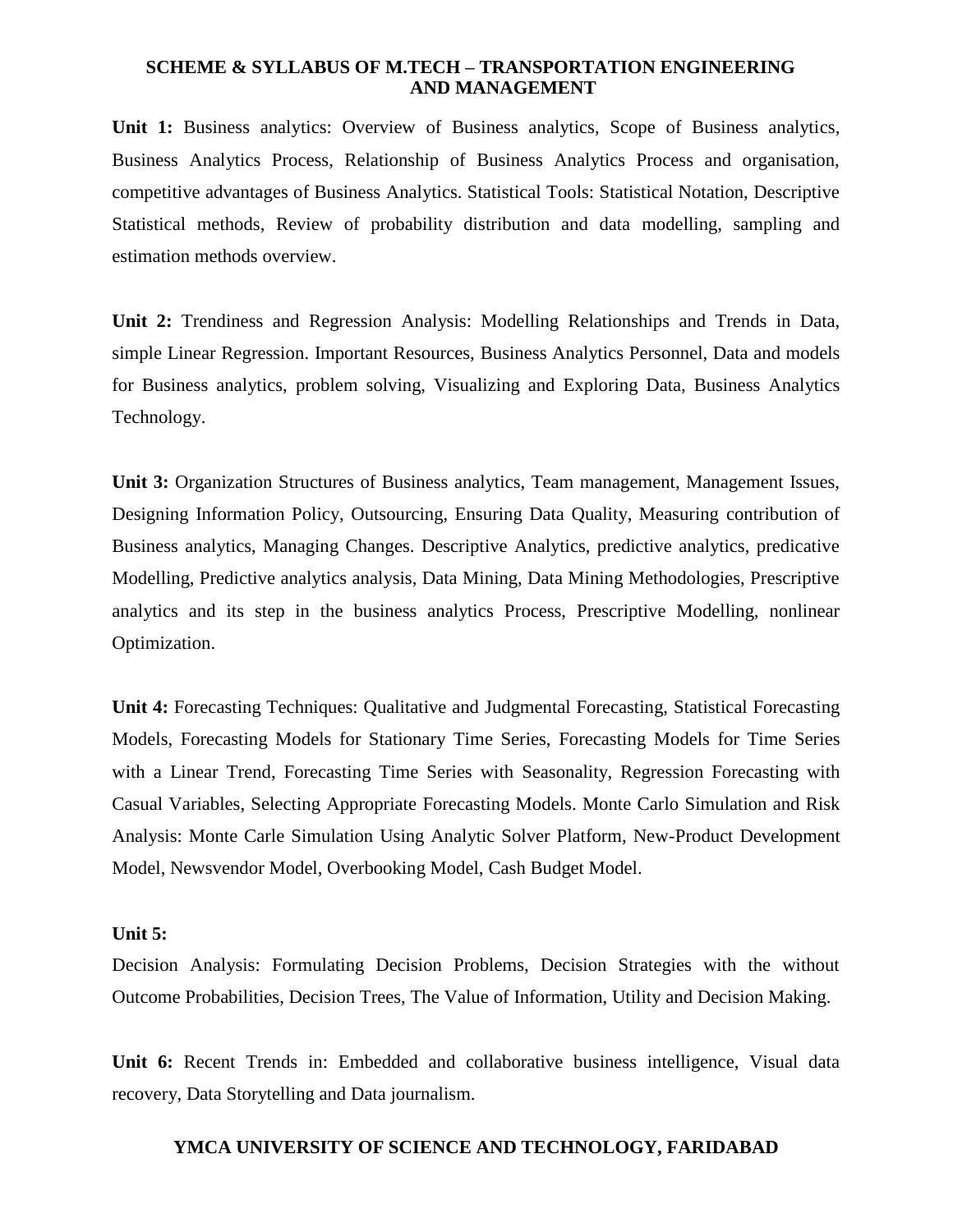# **Reference Books::**

1. Business analytics Principles, Concepts, and Applications by Marc J. Schniederjans, Dara G. Schniederjans, Christopher M. Starkey, Pearson FT Press.

2. Business Analytics by James Evans, persons Education.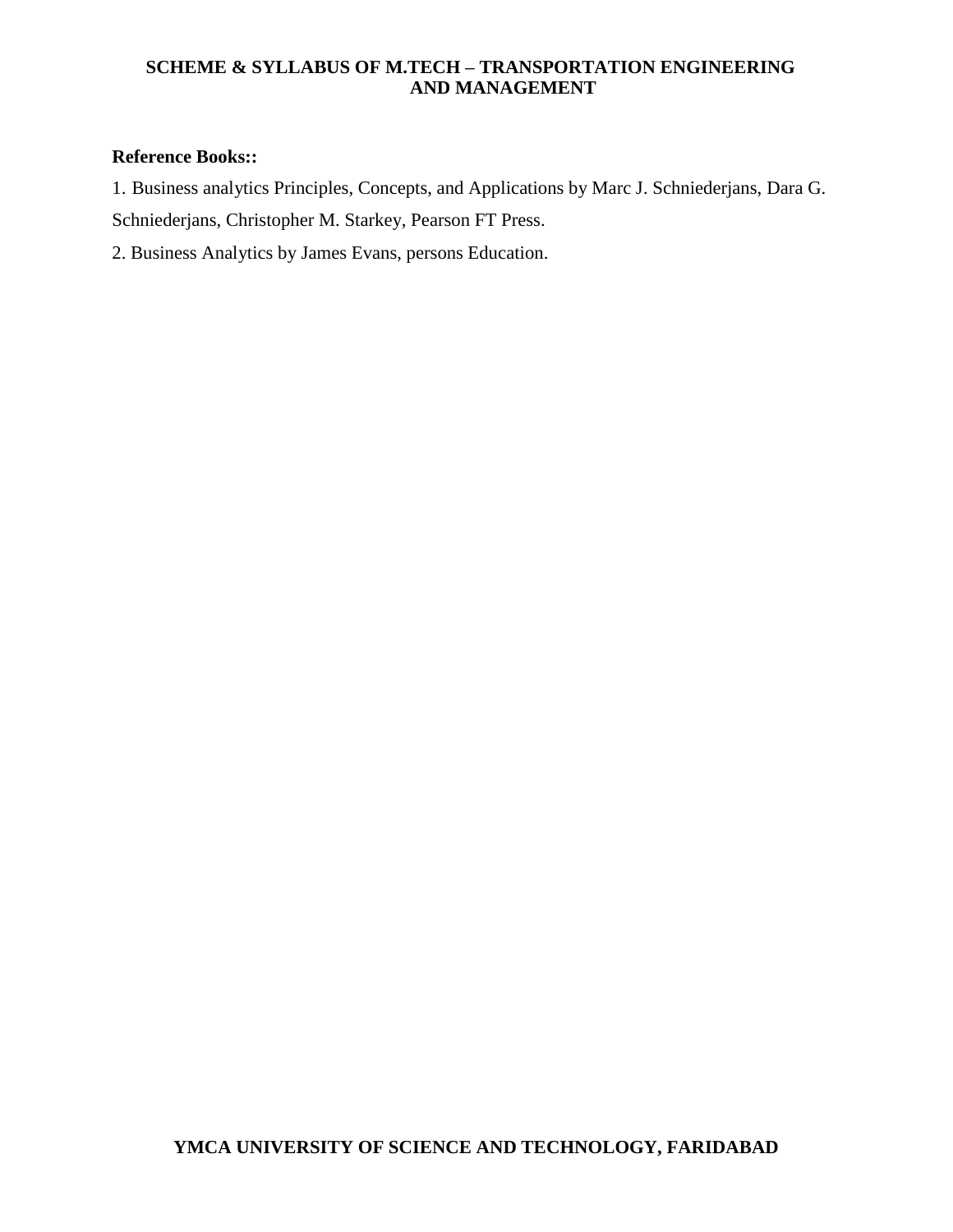# **OEC-102A Industrial Safety**

No. of Credits: 3 Sessional: 25 Marks L T P Total Theory : 75 Marks 3 0 0 3 Total : 100 Marks Duration of Exam: 3 Hours

#### **Course Contents:**

**Unit-I:** Industrial safety: Accident, causes, types, results and control, mechanical and electrical hazards, types, causes and preventive steps/procedure, describe salient points of factories act 1948 for health and safety, wash rooms, drinking water layouts, light, cleanliness, fire, guarding, pressure vessels, etc, Safety color codes. Fire prevention and firefighting, equipment and methods.

Unit-II: Fundamentals of maintenance engineering: Definition and aim of maintenance engineering, Primary and secondary functions and responsibility of maintenance department, Types of maintenance, Types and applications of tools used for maintenance, Maintenance cost & its relation with replacement economy, Service life of equipment.

**Unit-III:** Wear and Corrosion and their prevention: Wear- types, causes, effects, wear reduction methods, lubricants-types and applications, Lubrication methods, general sketch, working and applications, i. Screw down grease cup, ii. Pressure grease gun, iii. Splash lubrication, iv. Gravity lubrication, v. Wick feed lubrication vi. Side feed lubrication, vii. Ring lubrication, Definition, principle and factors affecting the corrosion. Types of corrosion, corrosion prevention methods.

**Unit-IV:** Fault tracing: Fault tracing-concept and importance, decision treeconcept, need and applications, sequence of fault finding activities, show as decision tree, draw decision tree for problems in machine tools, hydraulic, pneumatic, automotive, thermal and electrical equipment's like, i. Any one machine tool, ii. Pump iii. Air compressor, iv. Internal combustion engine, v. Boiler, vi. Electrical motors, Types of faults in machine tools and their general causes.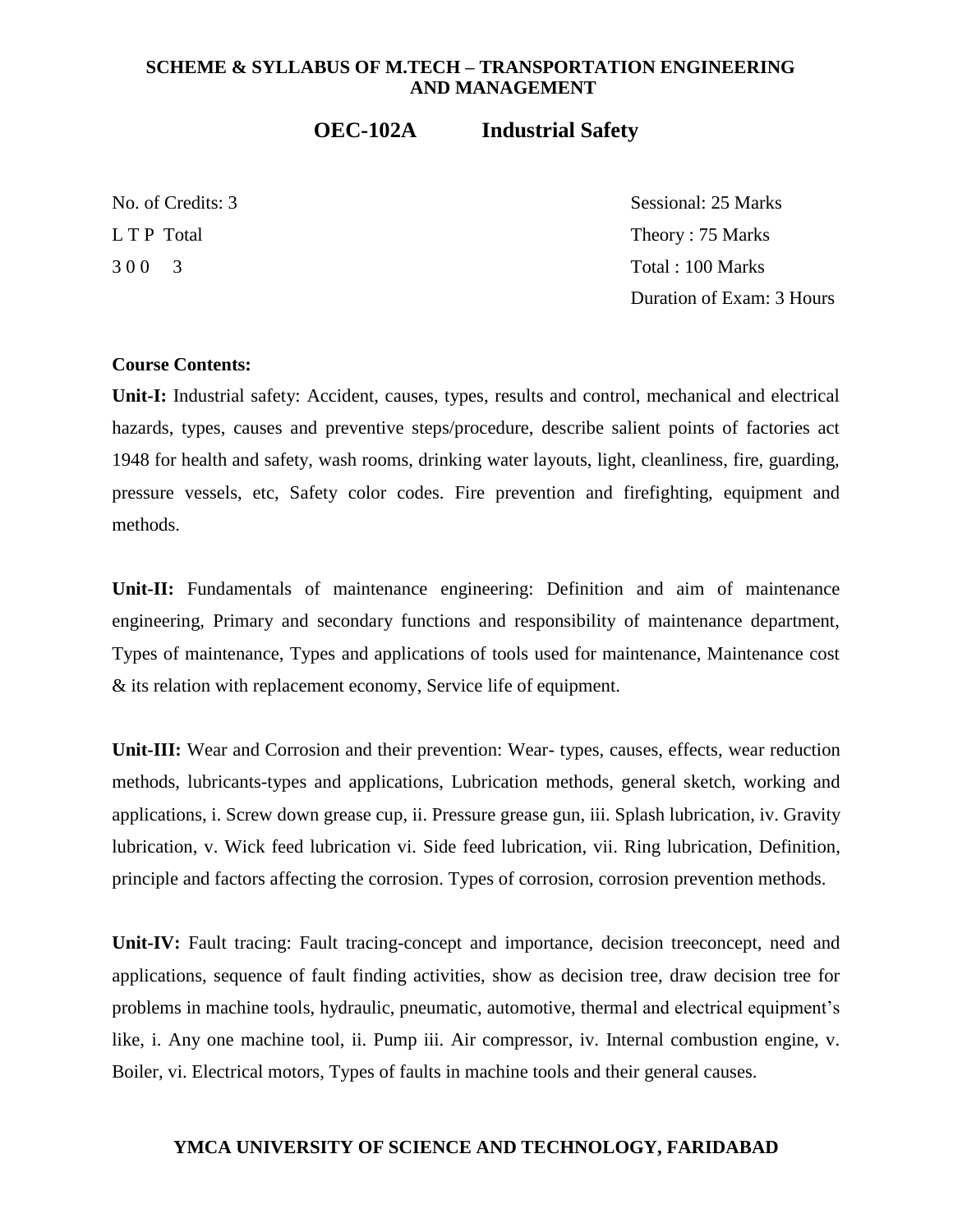Unit-V: Periodic and preventive maintenance: Periodic inspection-concept and need, degreasing, cleaning and repairing schemes, overhauling of mechanical components, overhauling of electrical motor, common troubles and remedies of electric motor, repair complexities and its use, definition, need, steps and advantages of preventive maintenance. Steps/procedure for periodic and preventive maintenance of: i. Machine tools, ii. Pumps, iii. Air compressors, iv. Diesel generating (DG) sets, Program and schedule of preventive maintenance of mechanical and electrical equipment, advantages of preventive maintenance. Repair cycle concept and importance

# **Reference Books::**

- 1. Maintenance Engineering Handbook, Higgins & Morrow, Da Information Services.
- 2. Maintenance Engineering, H. P. Garg, S. Chand and Company.
- 3. Pump-hydraulic Compressors, Audels, Mcgrew Hill Publication.
- 4. Foundation Engineering Handbook, Winterkorn, Hans, Chapman & Hall London.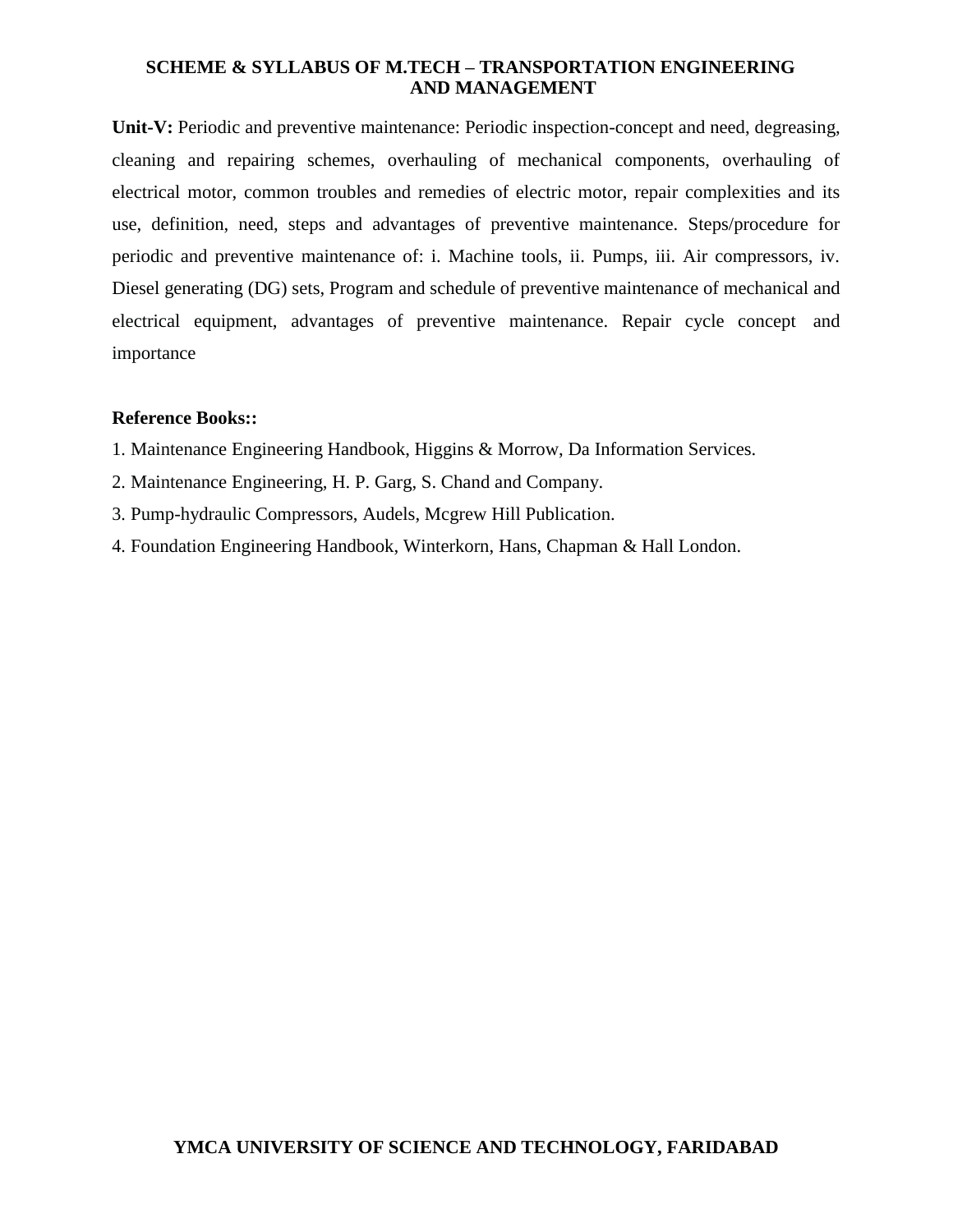# **OEC-103A Operations Research**

|           | No. of Credits: 3 |
|-----------|-------------------|
| LTP Total |                   |
| 300       | $\mathcal{R}$     |

Sessional: 25 Marks Theory :  $75$  Marks Total : 100 Marks Duration of Exam: 3 Hours

# **Course Outcomes:**

**At the end of the course,** the student should be able to

1. Students should able to apply the dynamic programming to solve problems of discreet and continuous variables.

2. Students should able to apply the concept of non-linear programming

3. Students should able to carry out sensitivity analysis

4. Student should able to model the real world problem and simulate it.

#### **Syllabus Contents:**

**Unit 1**: Optimization Techniques, Model Formulation, models, General L.R Formulation, Simplex Techniques, Sensitivity Analysis, Inventory Control Models.

**Unit 2** Formulation of a LPP - Graphical solution revised simplex method - duality theory - dual simplex method - sensitivity analysis - parametric programming.

**Unit 3**: Nonlinear programming problem - Kuhn-Tucker conditions min cost flow problem - max flow problem - CPM/PERT.

**Unit 4:** Scheduling and sequencing - single server and multiple server models - deterministic inventory models - Probabilistic inventory control models - Geometric Programming.

**Unit 5:** Competitive Models,Single and Multi-channel Problems, Sequencing Models, Dynamic Programming, Flow in Networks, Elementary Graph Theory, Game Theory Simulation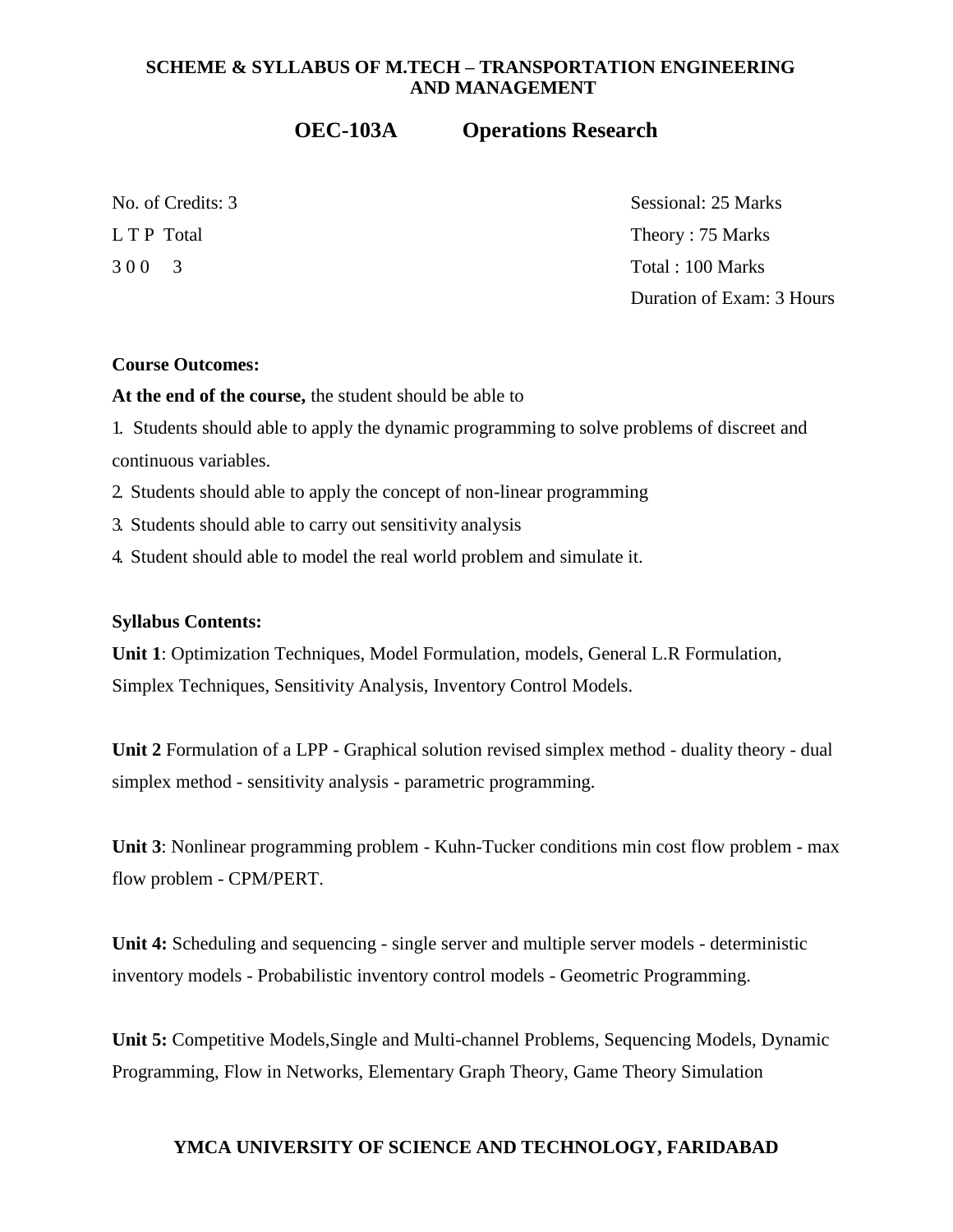# **Reference Books:**:

- 1. H.A. Taha, Operations Research, An Introduction, PHI, 2008
- 2. H.M. Wagner, Principles of Operations Research, PHI, Delhi, 1982.
- 3. J.C. Pant, Introduction to Optimisation: Operations Research, Jain Brothers, Delhi, 2008
- 4. Hitler Libermann Operations Research: McGraw Hill Pub. 2009
- 5. Pannerselvam, Operations Research: Prentice Hall of India 2010
- 6. Harvey M Wagner, Principles of Operations Research: Prentice Hall of India 2010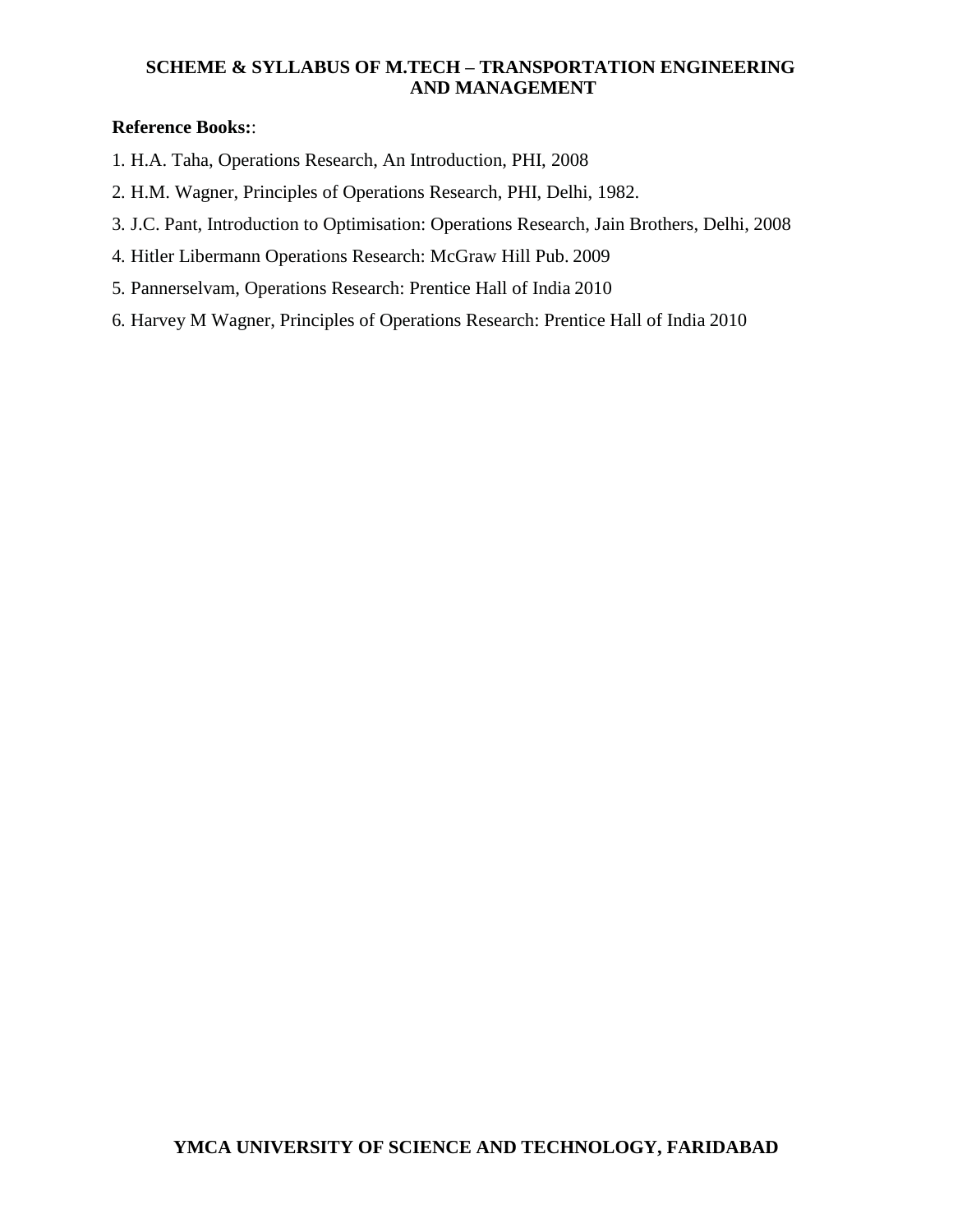# **OEC-104A Cost Management of Engineering Projects**

| No. of Credits: 3 | Sessional: 25 Marks       |
|-------------------|---------------------------|
| L T P Total       | Theory: 75 Marks          |
| 300 3             | Total : 100 Marks         |
|                   | Duration of Exam: 3 Hours |

#### **Course contents:**

**Unit 1:** Introduction and Overview of the Strategic Cost Management Process, Cost concepts in decision-making; Relevant cost, Differential cost, Incremental cost and Opportunity cost. Objectives of a Costing System; Inventory valuation; Creation of a Database for operational control; Provision of data for Decision-Making.

**Unit 2:** Project: meaning, Different types, why to manage, cost overruns centres, various stages of project execution: conception to commissioning. Project execution as conglomeration of technical and nontechnical activities. Detailed Engineering activities. Pre project execution main clearances and documents Project team: Role of each member. Importance Project site: Data required with significance. Project contracts. Types and contents. Project execution Project cost control. Bar charts and Network diagram. Project commissioning: mechanical and process.

**Unit 3:** Cost Behavior and Profit Planning Marginal Costing; Distinction between Marginal Costing and Absorption Costing; Break-even Analysis, Cost-Volume-Profit Analysis. Various decision-making problems. Standard Costing and Variance Analysis. Pricing strategies: Pareto Analysis. Target costing, Life Cycle Costing. Costing of service sector.

**Unit 4:** Just-in-time approach, Material Requirement Planning, Enterprise Resource Planning, Total Quality Management and Theory of constraints. Activity-Based Cost Management, Bench Marking; Balanced Score Card and Value-Chain Analysis. Budgetary Control; Flexible Budgets; Performance budgets; Zero-based budgets. Measurement of Divisional profitability pricing decisions including transfer pricing.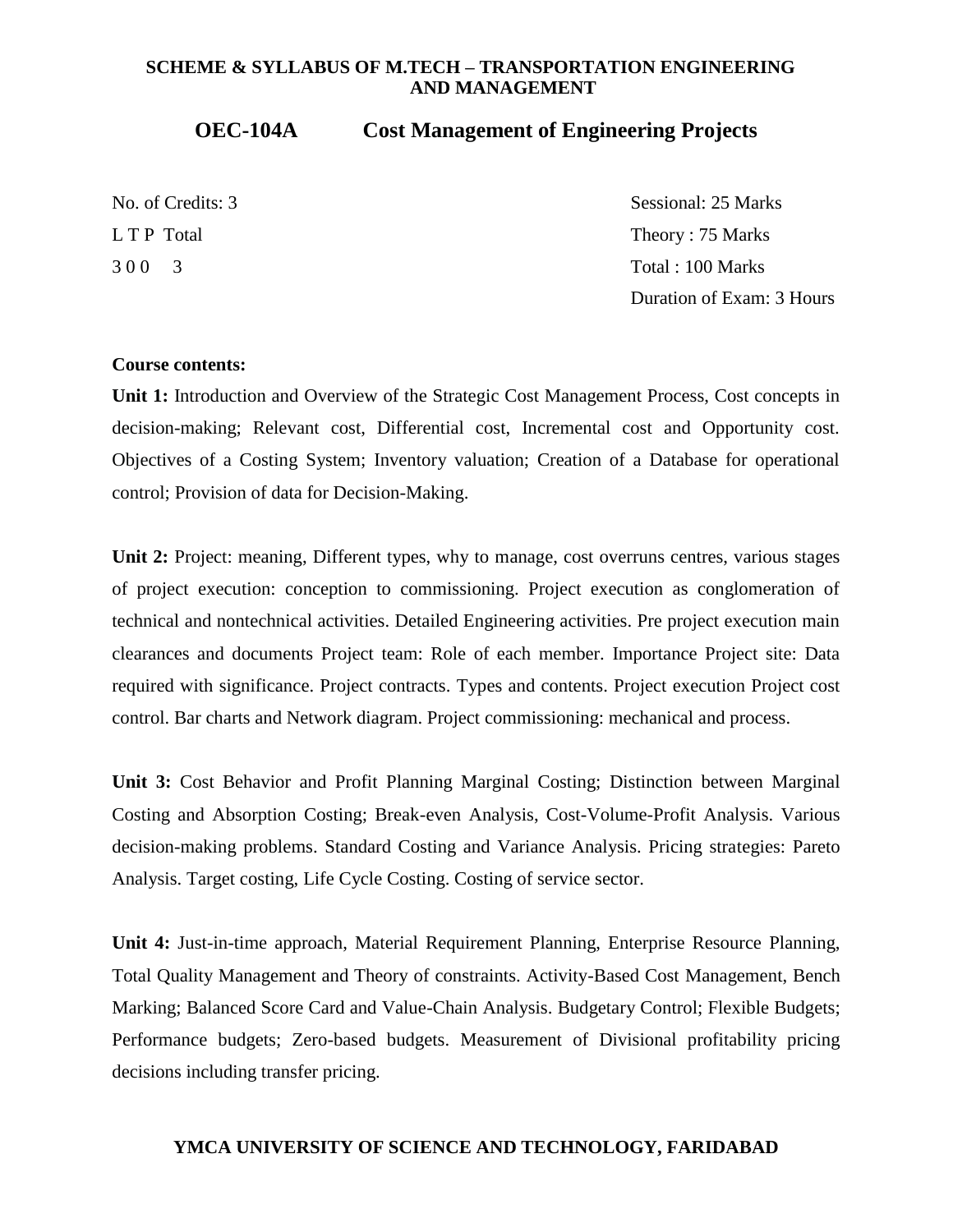**Unit 5:** Quantitative techniques for cost management, Linear Programming, PERT/CPM, Transportation problems, Assignment problems, Simulation, Learning Curve Theory.

# **Reference Books::**

- 1. Cost Accounting A Managerial Emphasis, Prentice Hall of India, New Delhi
- 2. Charles T. Horngren and George Foster, Advanced Management Accounting
- 3. Robert S Kaplan Anthony A. Alkinson, Management & Cost Accounting
- 4. Ashish K. Bhattacharya, Principles & Practices of Cost Accounting A. H. Wheeler publisher
- 5. N.D. Vohra, Quantitative Techniques in Management, Tata McGraw Hill Book Co. Ltd.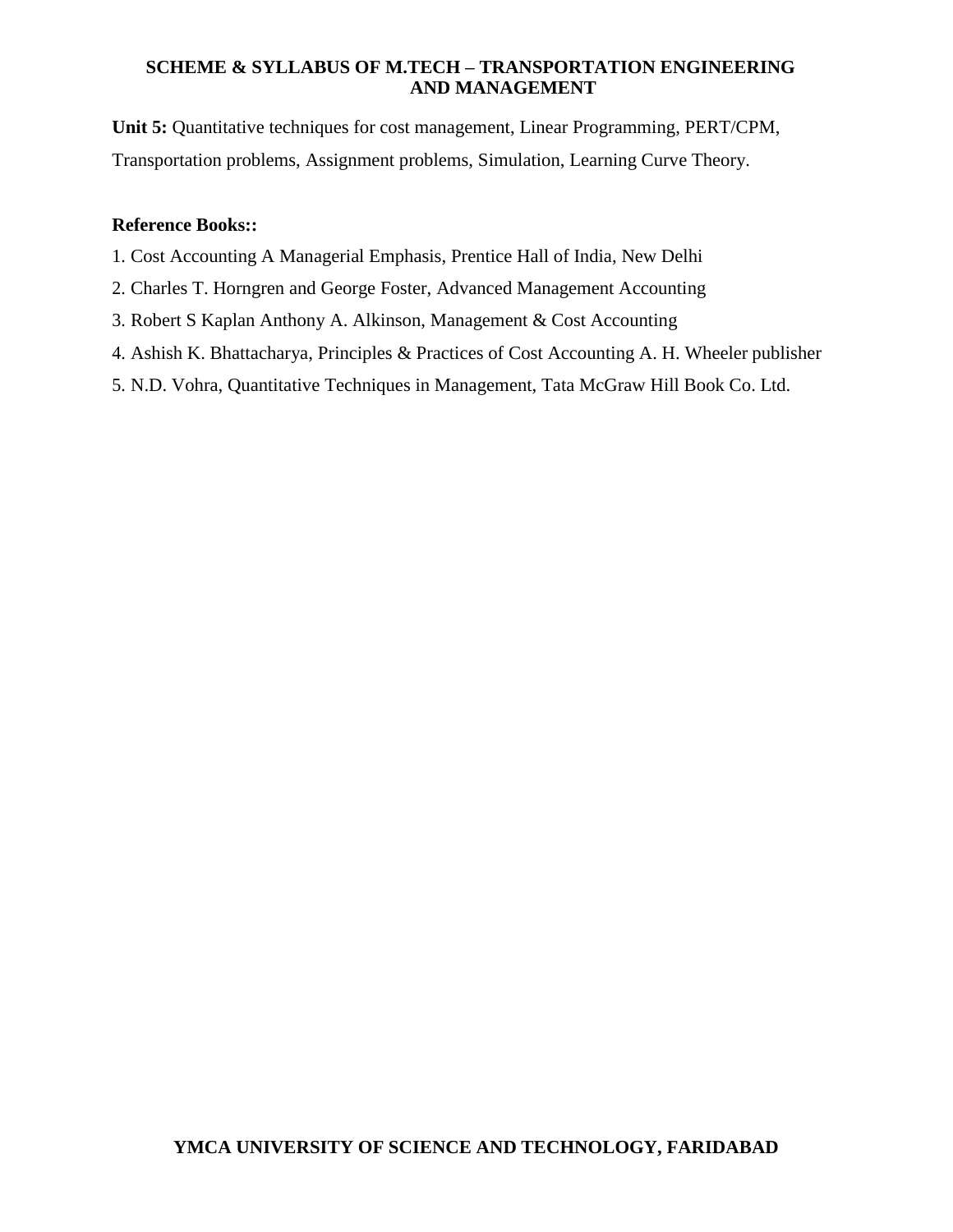# **OEC-105A Composite Materials**

No. of Credits: 3 Sessional: 25 Marks L T P Total Theory : 75 Marks 3 0 0 3 Total : 100 Marks Duration of Exam: 3 Hours

#### **Course Contents:**

**UNIT–I**: Introduction: Definition – Classification and characteristics of Composite materials. Advantages and application of composites. Functional requirements of reinforcement and matrix. Effect of reinforcement (size, shape, distribution, volume fraction) on overall composite performance.

**UNIT – II**: Reinforcements: Preparation-layup, curing, properties and applications of glass fibers, carbon fibers, Kevlar fibers and Boron fibers. Properties and applications of whiskers, particle reinforcements. Mechanical Behavior of composites: Rule of mixtures, Inverse rule of mixtures. Isostrain and Isostress conditions.

**UNIT – III:** Manufacturing of Metal Matrix Composites: Casting – Solid State diffusion technique, Cladding – Hot isostatic pressing. Properties and applications. Manufacturing of Ceramic Matrix Composites: Liquid Metal Infiltration – Liquid phase sintering. Manufacturing of Carbon – Carbon composites: Knitting, Braiding, Weaving. Properties and applications.

**UNIT–IV:** Manufacturing of Polymer Matrix Composites: Preparation of Moulding compounds and prepregs – hand layup method – Autoclave method – Filament winding method-Compression moulding – Reaction injection moulding. Properties and applications.

**UNIT – V:** Strength: Laminar Failure Criteria-strength ratio, maximum stress criteria, maximum strain criteria, interacting failure criteria, hygrothermal failure. Laminate first play failure-insight strength; Laminate strength-ply discount truncated maximum strain criterion; strength design using caplet plots; stress concentrations.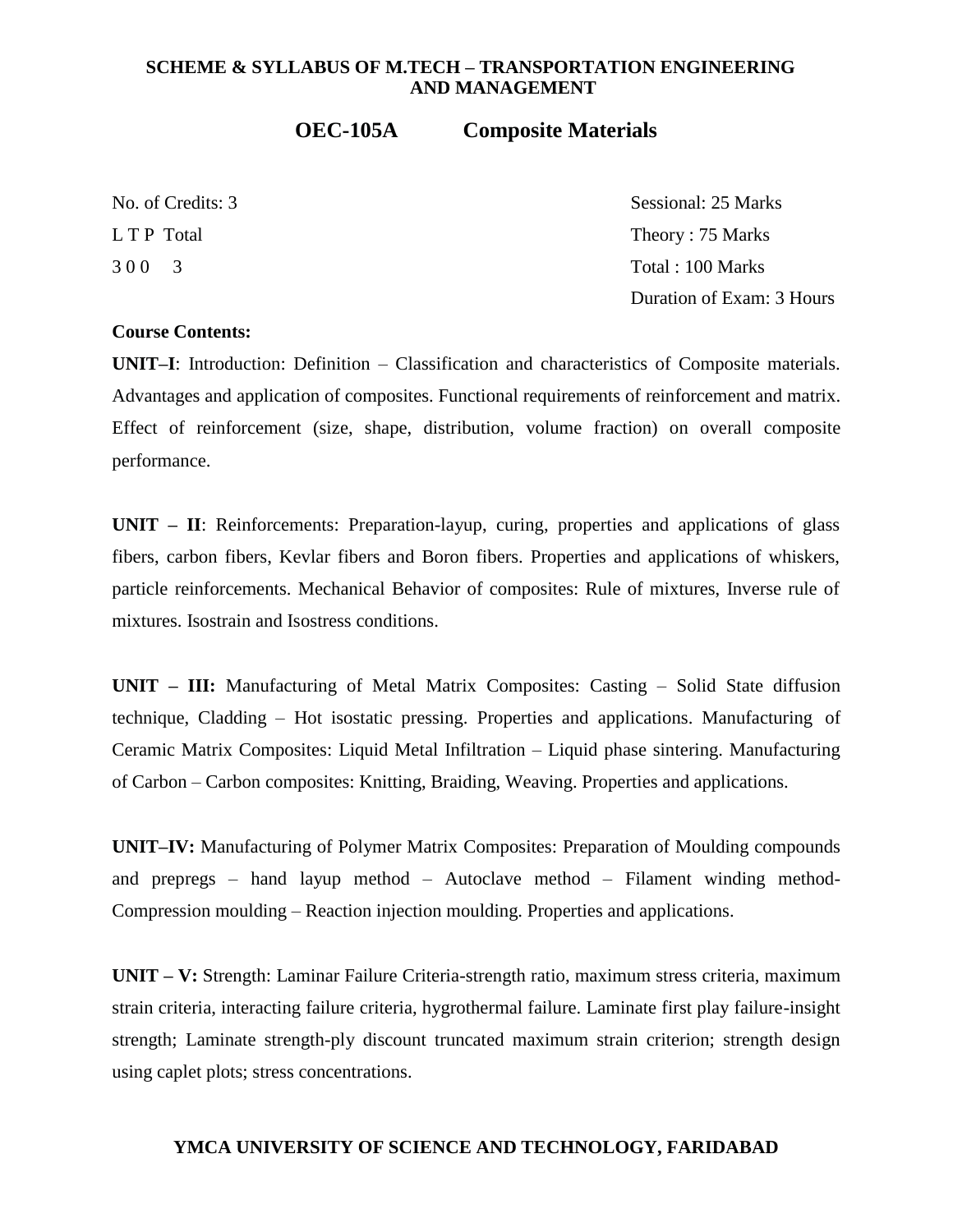# **Text Books:**

1. Material Science and Technology – Vol 13 – Composites by R.W.Cahn – VCH, West Germany.

2. Materials Science and Engineering, An introduction. WD Callister, Jr., Adapted by R.

Balasubramaniam, John Wiley & Sons, NY, Indian edition, 2007.

# **Reference Books::**

1. Hand Book of Composite Materials-ed-Lubin.

- 2. Composite Materials K.K.Chawla.
- 3. Composite Materials Science and Applications Deborah D.L. Chung.
- 4. Composite Materials Design and Applications Danial Gay, Suong V. Hoa, and Stephen W. Tasi.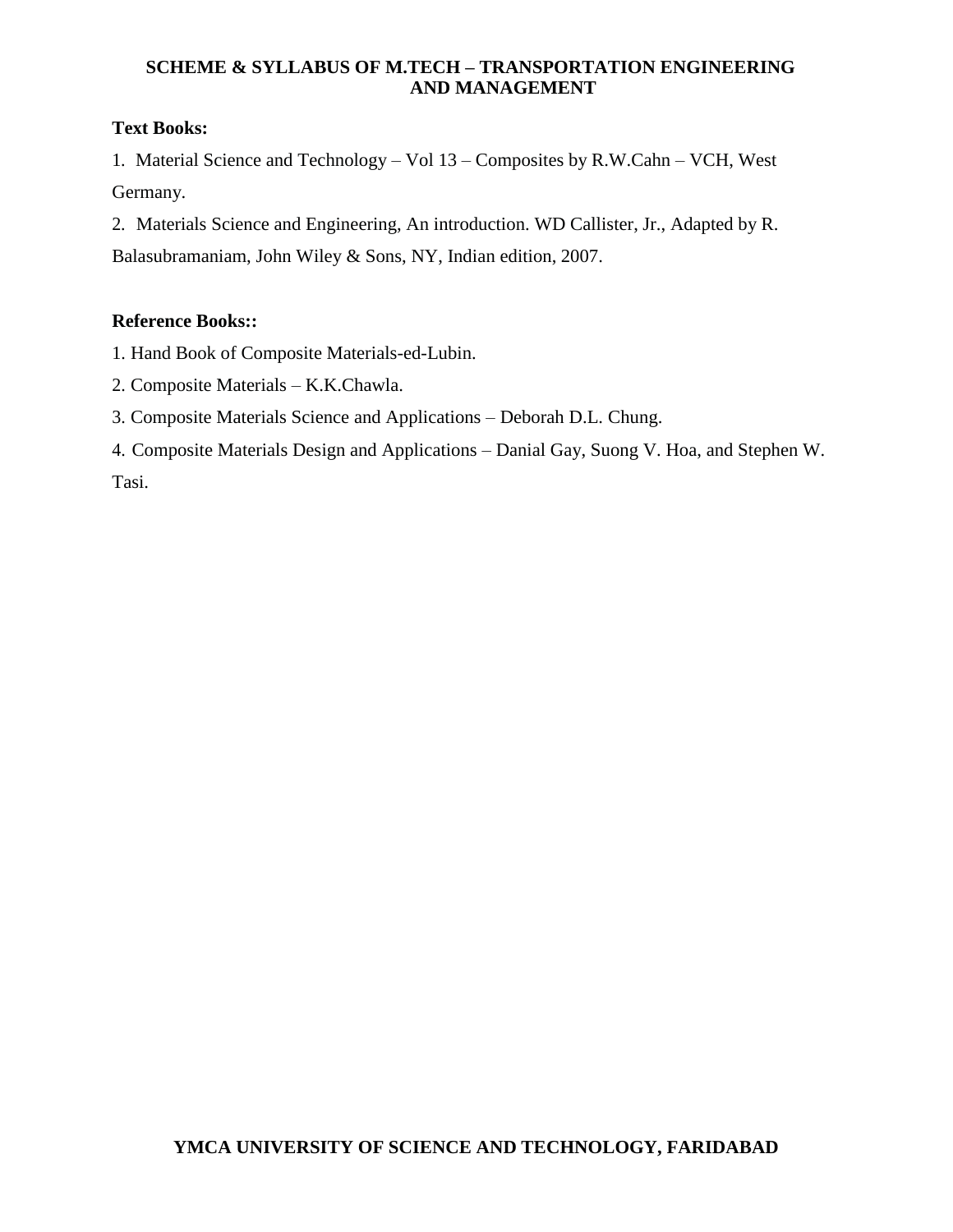# **OEC-106A Waste to Energy**

No. of Credits: 3 Sessional: 25 Marks L T P Total Theory : 75 Marks 3 0 0 3 Total : 100 Marks Duration of Exam: 3 Hours

#### **Course outcomes:**

**Unit-I:** Introduction to Energy from Waste: Classification of waste as fuel – Agro based, Forest residue, Industrial waste - MSW – Conversion devices – Incinerators, gasifiers, digestors.

Unit-II: Biomass Pyrolysis: Pyrolysis – Types, slow fast – Manufacture of charcoal – Methods -Yields and application – Manufacture of pyrolytic oils and gases, yields and applications.

Unit-III: Biomass Gasification: Gasifiers – Fixed bed system – Downdraft and updraft gasifiers – Fluidized bed gasifiers – Design, construction and operation – Gasifier burner arrangement for thermal heating – Gasifier engine arrangement and electrical power – Equilibrium and kinetic consideration in gasifier operation.

**Unit-IV:** Biomass Combustion: Biomass stoves – Improved chullahs, types, some exotic designs, Fixed bed combustors, Types, inclined grate combustors, Fluidized bed combustors, Design, construction and operation - Operation of all the above biomass combustors.

**Unit-V:** Biogas: Properties of biogas (Calorific value and composition) - Biogas plant technology and status - Bio energy system - Design and constructional features - Biomass resources and their classification - Biomass conversion processes - Thermo chemical conversion - Direct combustion - biomass gasification - pyrolysis and liquefaction - biochemical conversion - anaerobic digestion - Types of biogas Plants – Applications - Alcohol production from biomass - Bio diesel production - Urban waste to energy conversion - Biomass energy programme in India.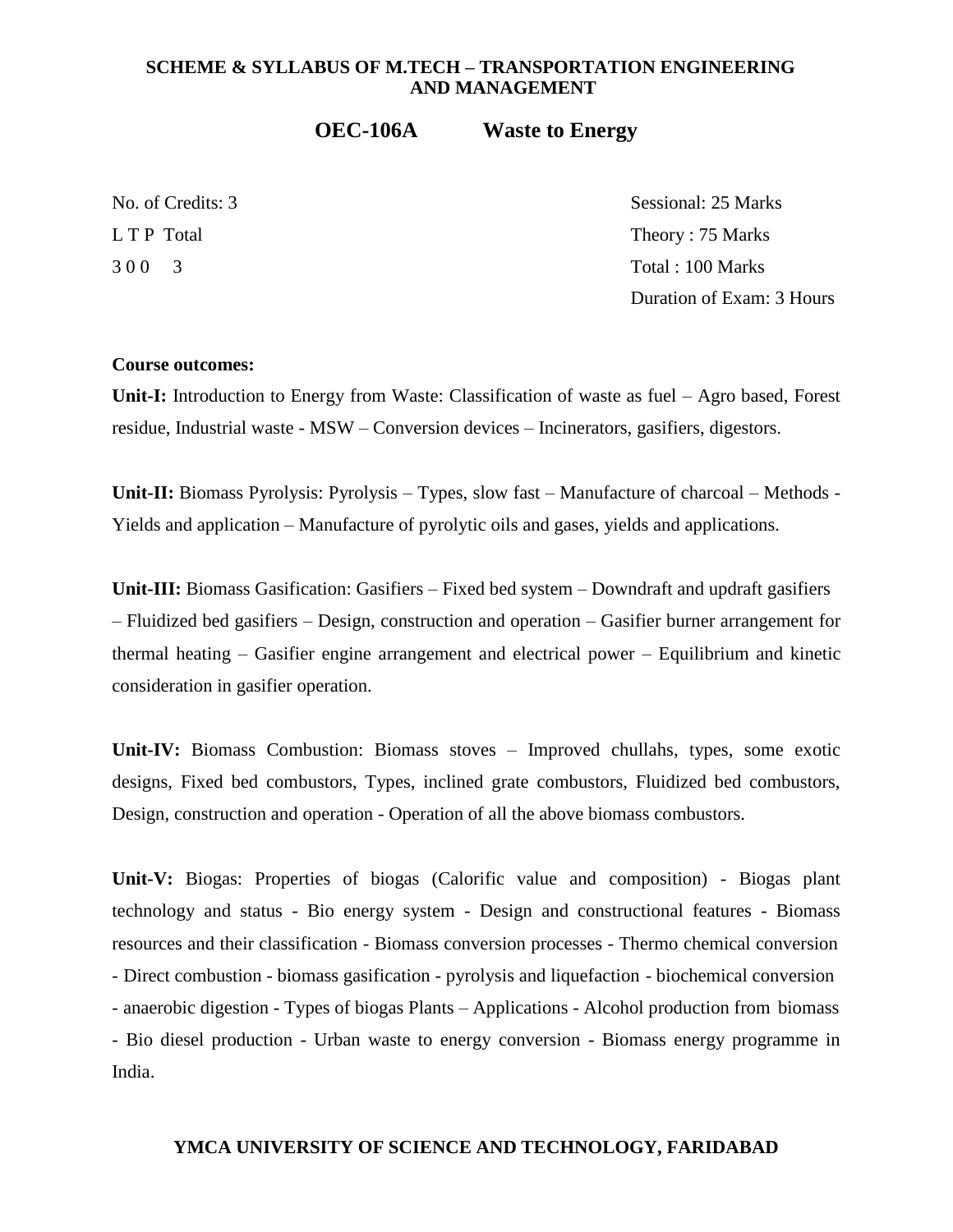# **Reference Books::**

- 1. Non Conventional Energy, Desai, Ashok V., Wiley Eastern Ltd., 1990.
- 2. Biogas Technology A Practical Hand Book Khandelwal, K. C. and Mahdi, S. S., Vol. I &
- II, Tata McGraw Hill Publishing Co. Ltd., 1983.
- 3. Food, Feed and Fuel from Biomass, Challal, D. S., IBH Publishing Co. Pvt. Ltd., 1991.

4. Biomass Conversion and Technology, C. Y. WereKo-Brobby and E. B. Hagan, John Wiley & Sons, 1996.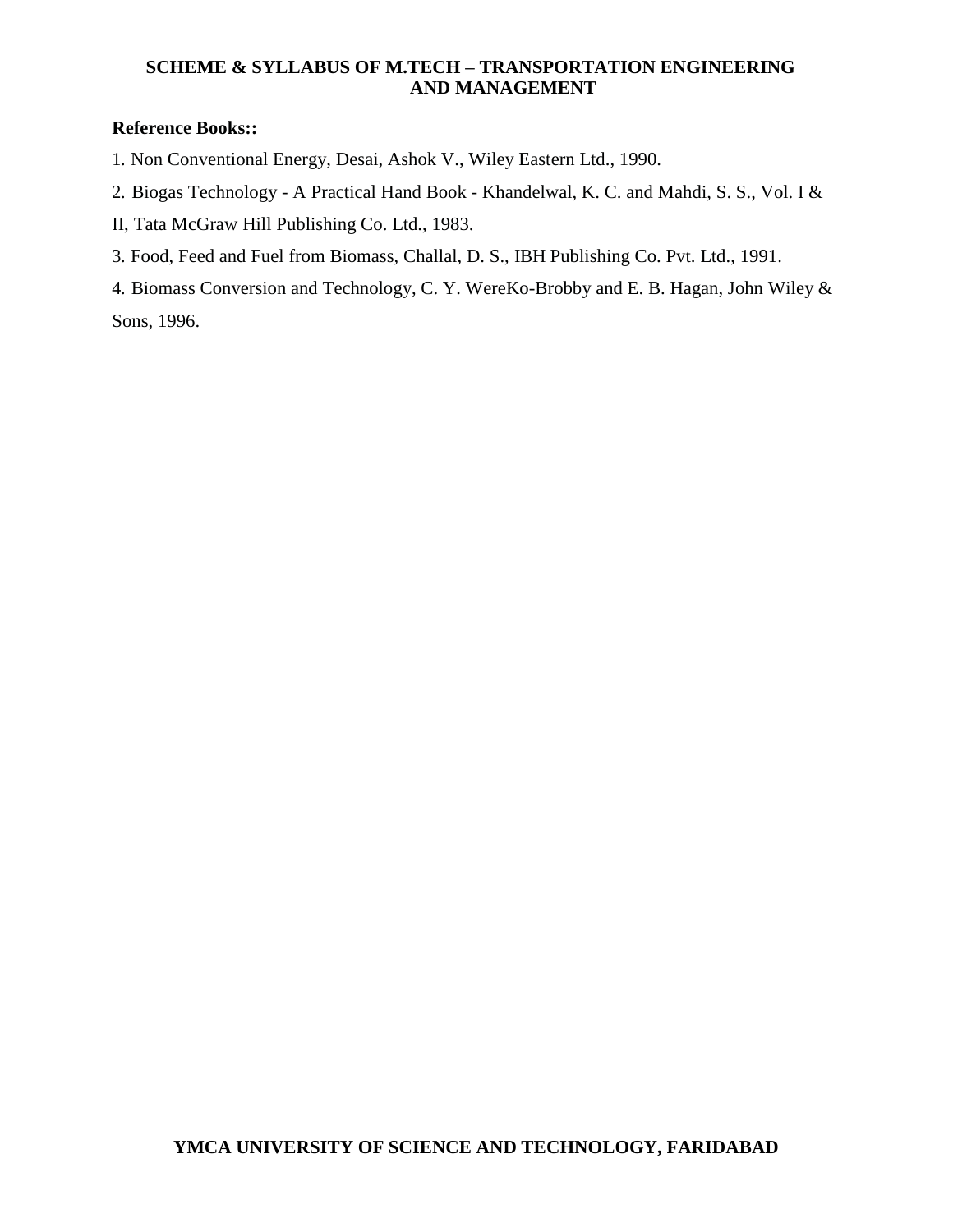# **Audit Courses**

# **AUD-01A English for Research Paper Writing**

### **Course objectives:**

Students will be able to:

- 1. Understand that how to improve your writing skills and level of readability
- 2. Learn about what to write in each section
- 3. Understand the skills needed when writing a Title

*Note:* Ensure the good quality of paper at very first-time submission

# **Course Contents:**

**Unit 1:** Planning and Preparation, Word Order, Breaking up long sentences, Structuring Paragraphs and Sentences, Being Concise and Removing Redundancy, Avoiding Ambiguity and Vagueness.

**Unit 2:** Clarifying Who Did What, Highlighting Your Findings, Hedging and Criticising, Paraphrasing and Plagiarism, Sections of a Paper, Abstracts. Introduction.

**Unit 3:** Review of the Literature, Methods, Results, Discussion, Conclusions, The Final Check. **Unit 4:** Key skills are needed when writing a Title, key skills are needed when writing an Abstract, key skills are needed when writing an Introduction, skills needed when writing a Review of the Literature.

**Unit 5:** Skills are needed when writing the Methods, skills needed when writing the Results, skills are needed when writing the Discussion, skills are needed when writing the Conclusions.

Unit 6: useful phrases, how to ensure paper is as good as it could possibly be the first- time submission.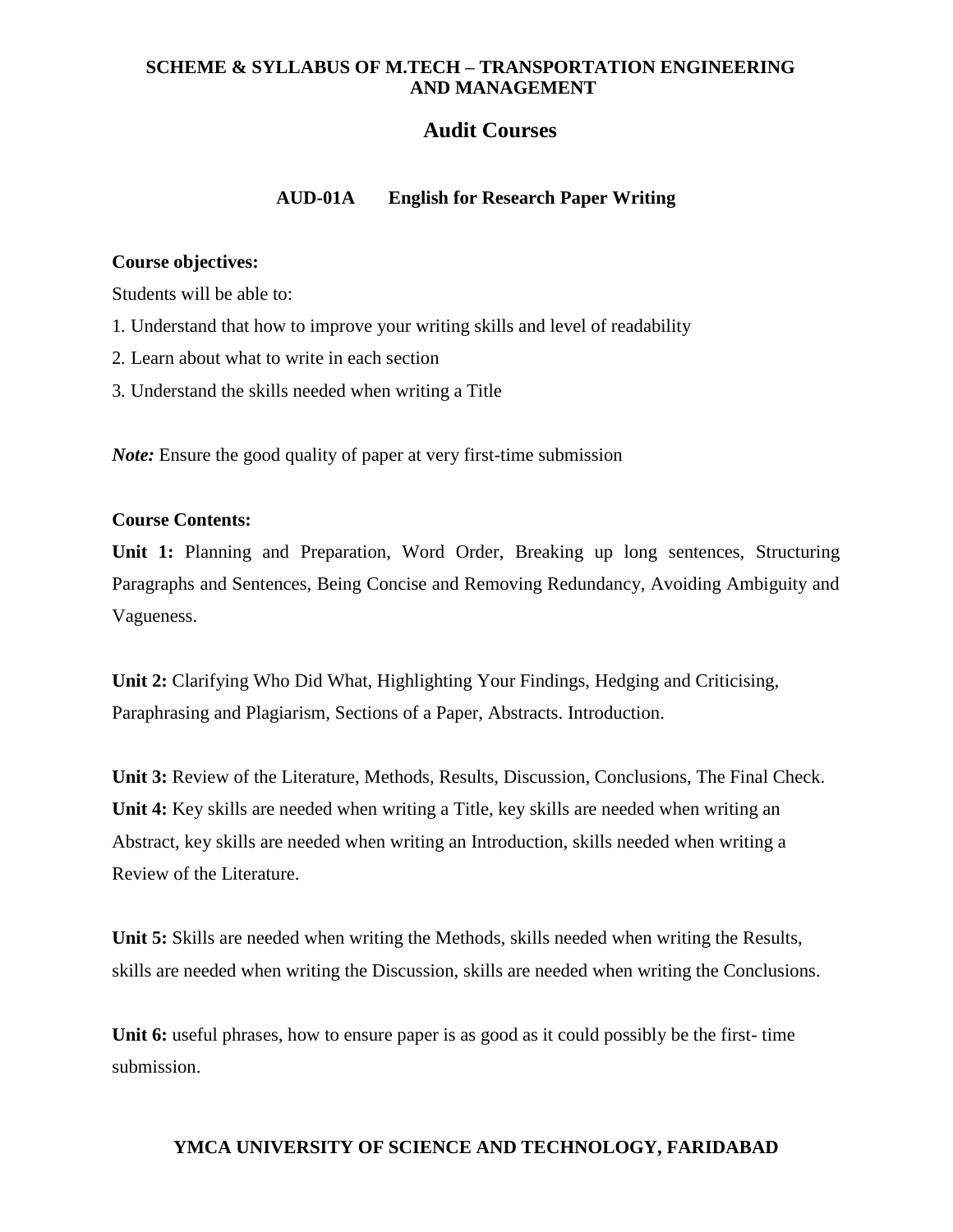# **Suggested Studies:**

1. Goldbort R (2006) Writing for Science, Yale University Press (available on Google Books)

2. Day R (2006) How to Write and Publish a Scientific Paper, Cambridge University Press

3. Highman N (1998), Handbook of Writing for the Mathematical Sciences, SIAM. Highman's book .

4. Adrian Wallwork , English for Writing Research Papers, Springer New York Dordrecht Heidelberg London, 2011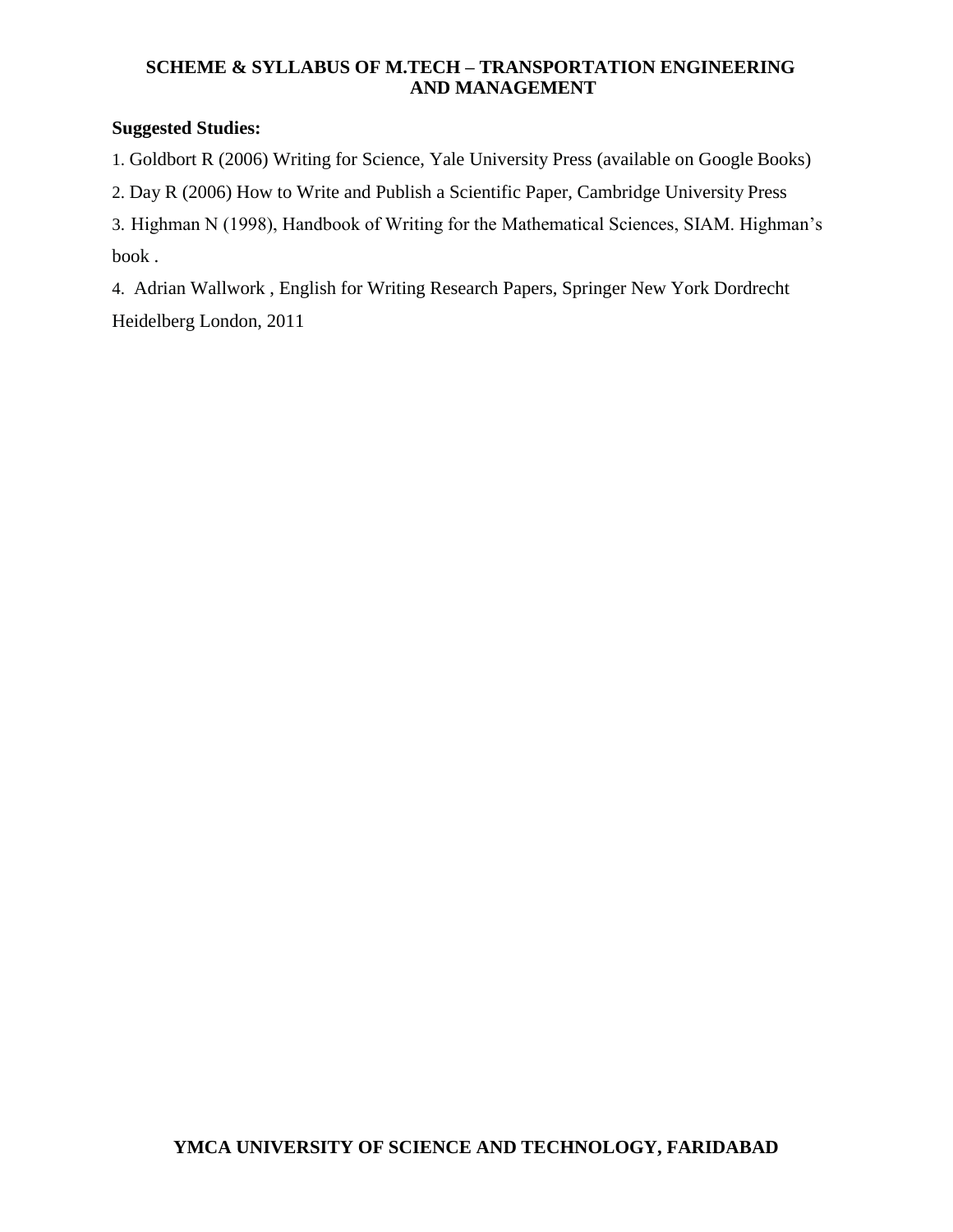#### **AUD-02A Disaster Management**

**Course Objectives:** -Students will be able to:

1. learn to demonstrate a critical understanding of key concepts in disaster risk reduction and humanitarian response.

2. critically evaluate disaster risk reduction and humanitarian response policy and practice from multiple perspectives.

3. develop an understanding of standards of humanitarian response and practical relevance in specific types of disasters and conflict situations.

4. critically understand the strengths and weaknesses of disaster management approaches, planning and programming in different countries, particularly their home country or the countries they work in.

**Unit 1: Introduction:** Disaster: Definition, Factors and Significance; Difference between Hazard and Disaster; Natural and Manmade Disasters: Difference, Nature, Types and Magnitude.

**Unit 2: Repercussions of Disasters and Hazards**: Economic Damage, Loss of Human and Animal Life, Destruction of Ecosystem. Natural Disasters: Earthquakes, Volcanisms, Cyclones, Tsunamis, Floods, Droughts and Famines, Landslides and Avalanches, Man-made disaster: Nuclear Reactor Meltdown, Industrial Accidents, Oil Slicks and Spills, Outbreaks of Disease and Epidemics, War and Conflicts.

**Unit 3: Disaster Prone Areas in India:** Study of Seismic Zones; Areas Prone to Floods and Droughts, Landslides and Avalanches; Areas Prone to Cyclonic and Coastal Hazards with Special Reference to Tsunami; Post-Disaster Diseases and Epidemics.

**Unit 4: Disaster Preparedness and Management:** Preparedness: Monitoring of Phenomena Triggering a Disaster or Hazard; Evaluation of Risk: Application of Remote Sensing, Data From Meteorological and other Agencies, Media Reports: Governmental and Community Preparedness.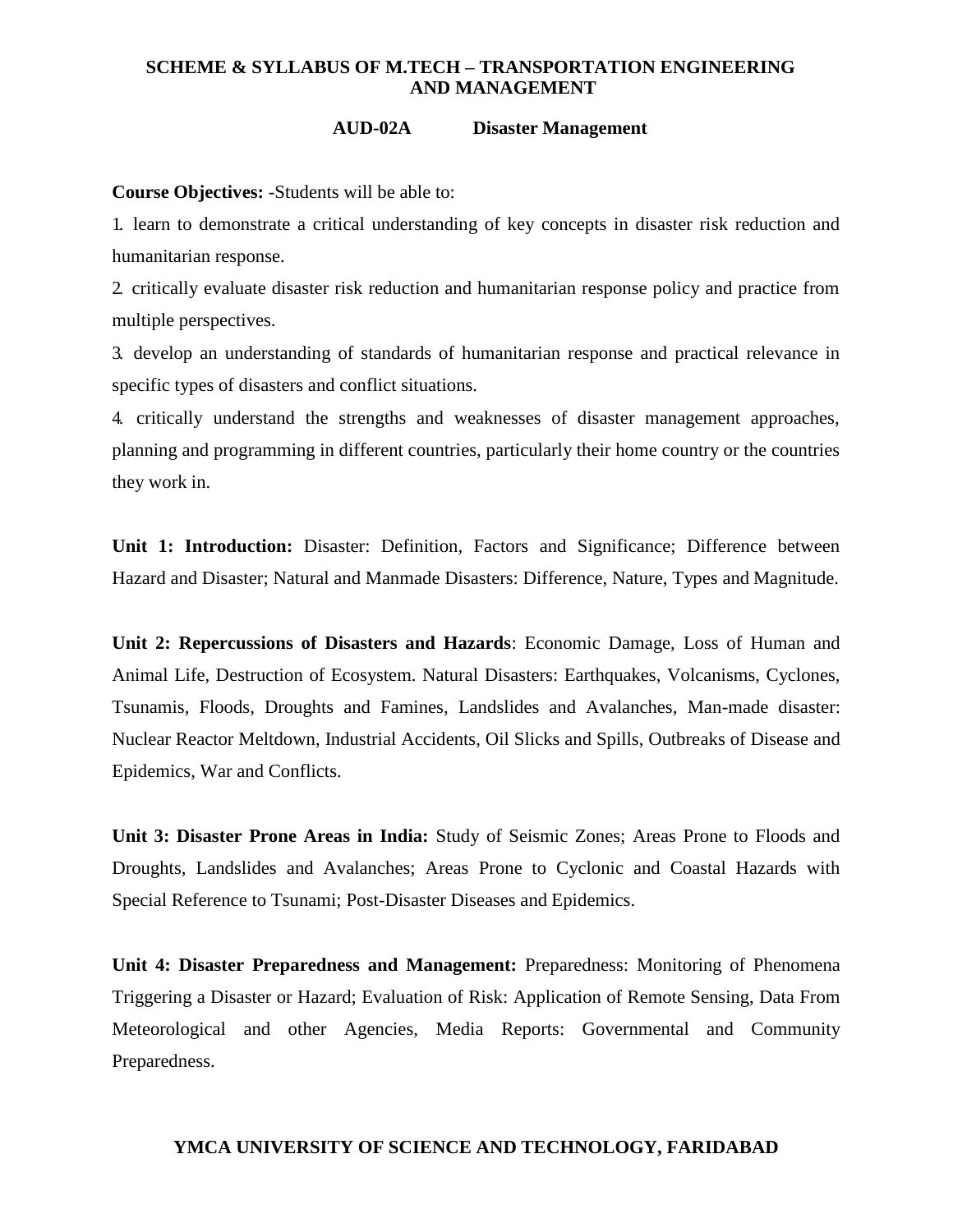**Unit 5: Risk Assessment:** Disaster Risk: Concept and Elements, Disaster Risk Reduction, Global and National Disaster Risk Situation. Techniques of Risk Assessment, Global Co-Operation in Risk Assessment and Warning, People's Participation in Risk Assessment. Strategies for Survival.

**Unit 6: Disaster Mitigation:** Meaning, Concept and Strategies of Disaster Mitigation, Emerging Trends in Mitigation. Structural Mitigation and Non-Structural Mitigation, Programs of Disaster Mitigation in India.

# **Suggested Readings:**

1. R. Nishith, Singh AK, "Disaster Management in India: Perspectives, issues and strategies "New Royal book Company.

2. Sahni, Pardeep Et.Al. (Eds.)," Disaster Mitigation Experiences and Reflections", Prentice Hall Of India, New Delhi.

3. Goel S. L., Disaster Administration And Management Text And Case Studies", Deep &Deep Publication Pvt. Ltd., New Delhi.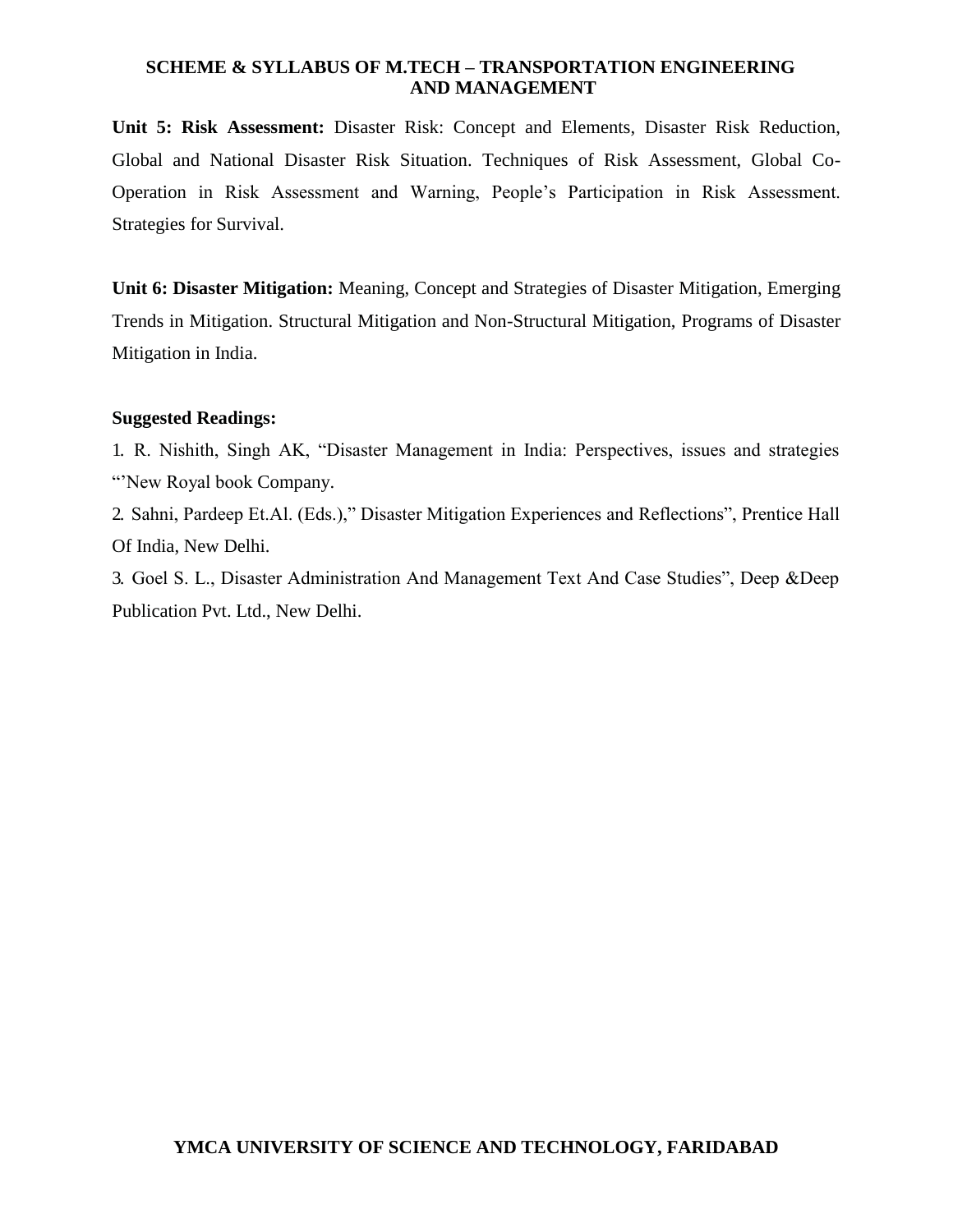### **AUD-03A Sanskrit for Technical Knowledge**

### **Course Objectives**

1. To get a working knowledge in illustrious Sanskrit, the scientific language in the world.

2. Learning of Sanskrit to improve brain functioning.

3. Learning of Sanskrit to develop the logic in mathematics, science & other subjects enhancing the memory power.

4. The engineering scholars equipped with Sanskrit will be able to explore the huge knowledge from ancient literature.

### **Course Contents:**

**Unit 1:** Alphabets in Sanskrit, Past/Present/Future Tense, Simple Sentences.

**Unit 2:** Order, Introduction of roots, Technical information about Sanskrit Literature.

**Unit 3:** Technical concepts of Engineering-Electrical, Mechanical, Architecture, Mathematics

### *Suggested reading*

1. "Abhyaspustakam" – Dr.Vishwas, Samskrita-Bharti Publication, New Delhi

2. "Teach Yourself Sanskrit" Prathama Deeksha-Vempati Kutumbshastri, Rashtriya Sanskrit Sansthanam, New Delhi Publication

3. "India's Glorious Scientific Tradition" Suresh Soni, Ocean books (P) Ltd., New Delhi.

#### **Course Output:**

Students will be able to

- 1. Understanding basic Sanskrit language.
- 2. Ancient Sanskrit literature about science & technology can be understood.
- 3. Being a logical language will help to develop logic in students.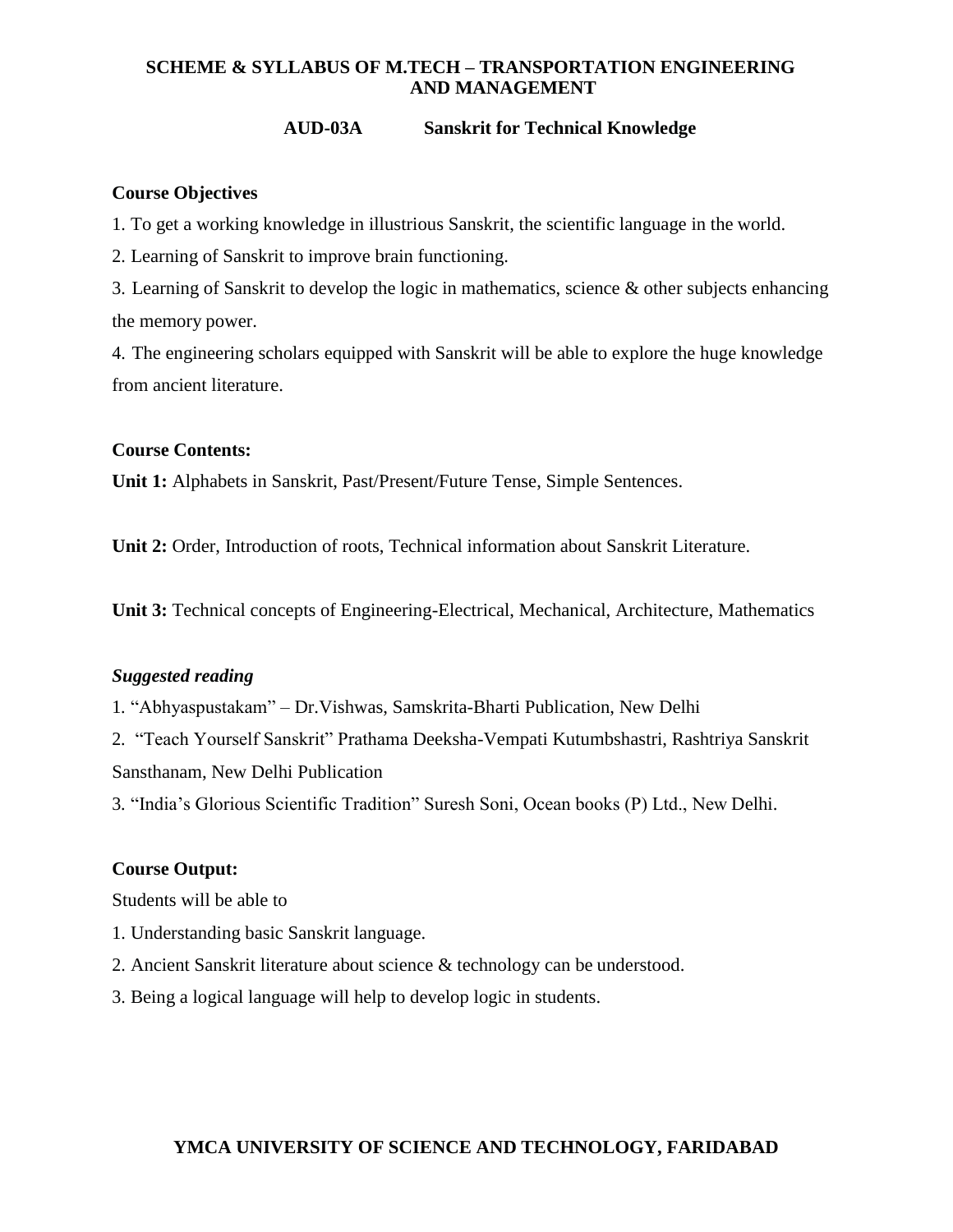# **AUD-04A Value Education**

### **Course Objectives**

Students will be able to

- 1. Understand value of education and self- development.
- 2. Imbibe good values in students.
- 3. Let the should know about the importance of character

### **Course Contents:**

**Unit 1:** Values and self-development –Social values and individual attitudes. Work ethics, Indian vision of humanism. Moral and non- moral valuation. Standards and principles. Value judgements.

**Unit 2:** Importance of cultivation of values. Sense of duty. Devotion, Self-reliance. Confidence, Concentration. Truthfulness, Cleanliness. Honesty, Humanity. Power of faith, National Unity. Patriotism. Love for nature, Discipline.

**Unit 3:** Personality and Behavior Development - Soul and Scientific attitude. Positive Thinking. Integrity and discipline. Punctuality, Love and Kindness. Avoid fault Thinking. Free from anger, Dignity of labour. Universal brotherhood and religious tolerance. True friendship. Happiness Vs suffering, love for truth. Aware of self-destructive habits. Association and Cooperation. Doing best for saving nature.

**Unit 4:** Character and Competence –Holy books vs Blind faith. Self-management and Good health. Science of reincarnation. Equality, Nonviolence, Humility, Role of Women. All religions and same message. Mind your Mind, Self-control. Honesty, Studying effectively.

#### **Suggested reading**

1 Chakroborty, S.K. "Values and Ethics for organizations Theory and practice", Oxford University Press, New Delhi.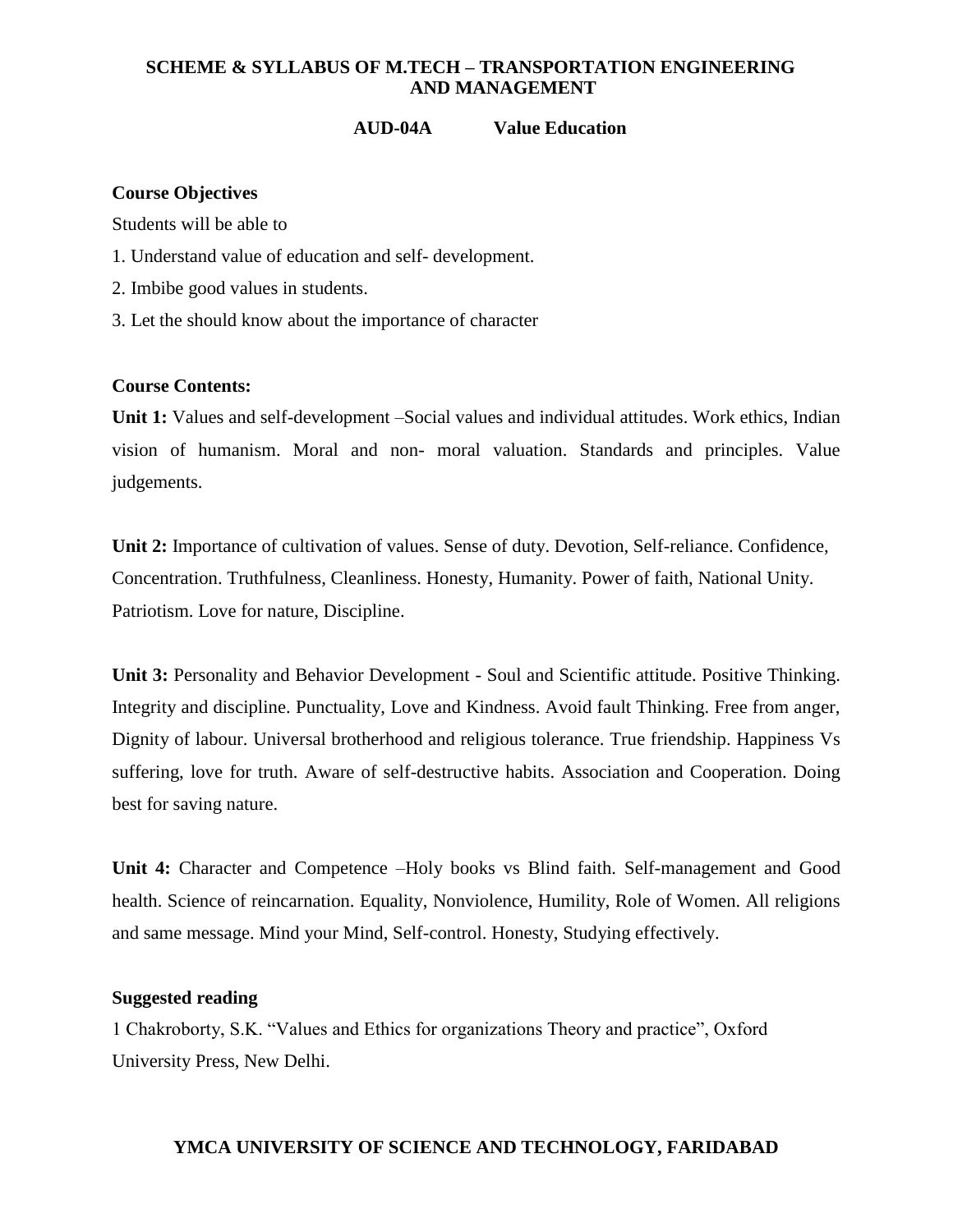# **Course outcomes**

Students will be able to

- 1. Knowledge of self-development
- 2. Learn the importance of Human values
- 3. Developing the overall personality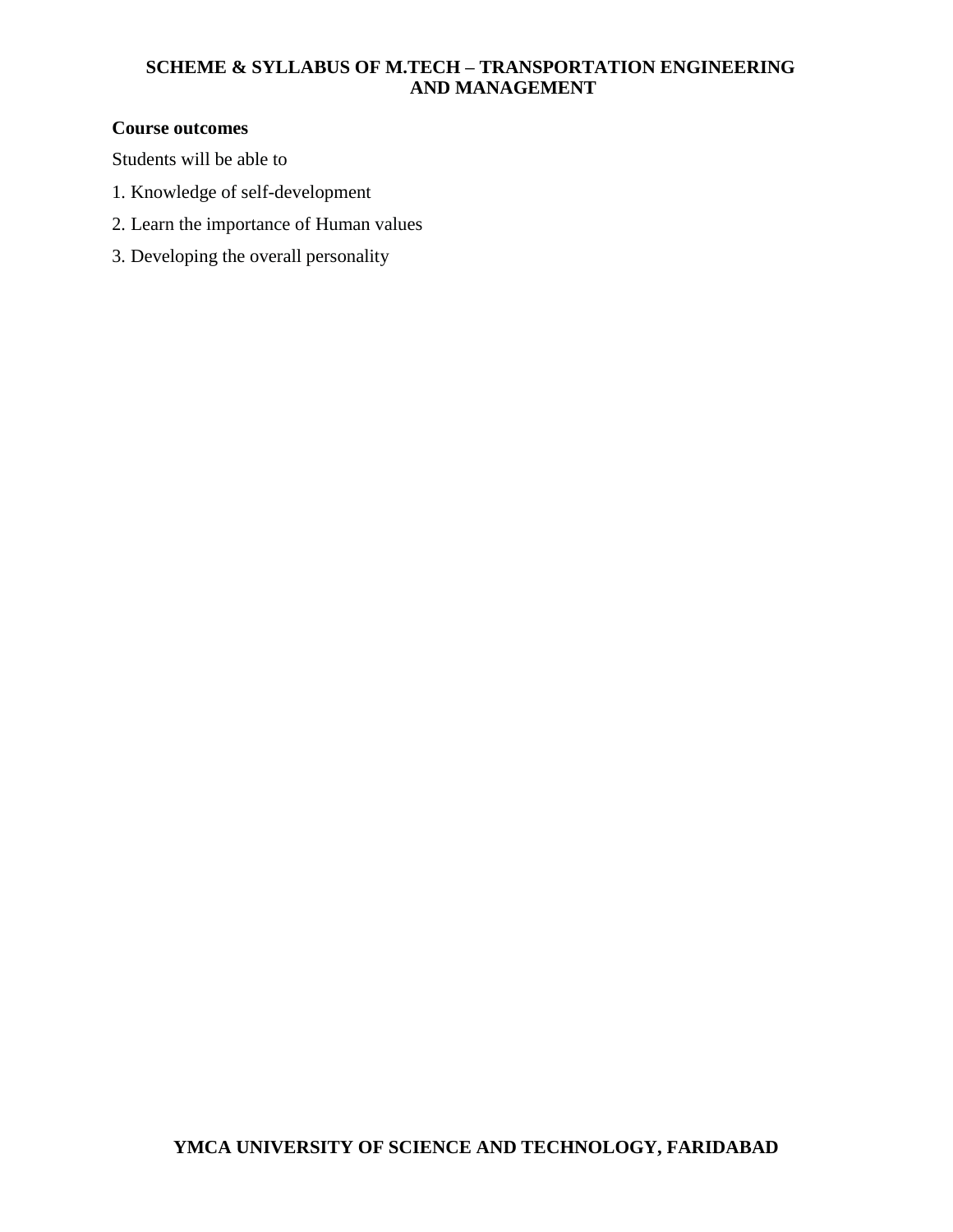#### **AUD-05A Constitution of India**

#### **Course Objectives:**

Students will be able to:

1. Understand the premises informing the twin themes of liberty and freedom from a civil rights perspective.

2. To address the growth of Indian opinion regarding modern Indian intellectuals' constitutional role and entitlement to civil and economic rights as well as the emergence of nationhood in the early years of Indian nationalism.

3. To address the role of socialism in India after the commencement of the Bolshevik Revolution in 1917 and its impact on the initial drafting of the Indian Constitution.

**Unit 1: History of Making of the Indian Constitution:** History, Drafting Committee, (Composition & Working).

**Unit 2: Philosophy of the Indian Constitution:** Preamble, Salient Features.

**Unit 3: Contours of Constitutional Rights & Duties:** Fundamental Rights, Right to Equality, Right to Freedom, Right against Exploitation, Right to Freedom of Religion, Cultural and Educational Rights, Right to Constitutional Remedies, Directive Principles of State Policy, Fundamental Duties.

**Unit 4: Organs of Governance:** Parliament, Composition, Qualifications and Disqualifications, Powers and Functions, Executive, President, Governor, Council of Ministers, Judiciary, Appointment and Transfer of Judges, Qualifications, Powers and Functions.

**Unit 5: Local Administration:** District's Administration head: Role and Importance, Municipalities: Introduction, Mayor and role of Elected Representative, CEO of Municipal Corporation. Pachayati raj: Introduction, PRI: Zila Pachayat. Elected officials and their roles, CEO Zila Pachayat: Position and role. Block level: Organizational Hierarchy (Different

#### **YMCA UNIVERSITY OF SCIENCE AND TECHNOLOGY, FARIDABAD**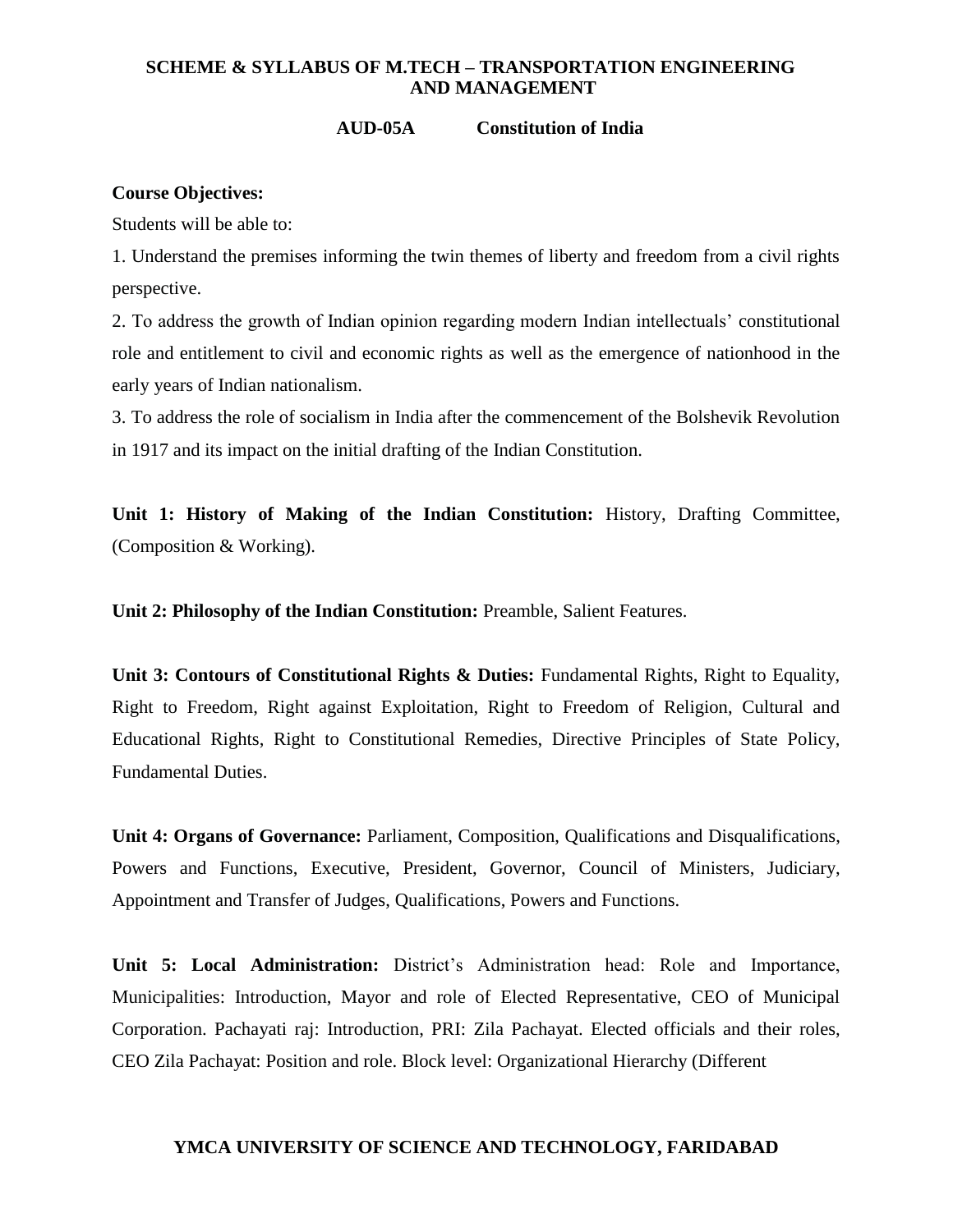departments), Village level: Role of Elected and Appointed officials, Importance of grass root democracy

**Unit 6: Election Commission:** Election Commission: Role and Functioning. Chief Election Commissioner and Election Commissioners. State Election Commission: Role and Functioning. Institute and Bodies for the welfare of SC/ST/OBC and women.

#### **Suggested reading**

- 1. The Constitution of India, 1950 (Bare Act), Government Publication.
- 2. Dr. S. N. Busi, Dr. B. R. Ambedkar framing of Indian Constitution, 1st Edition, 2015.
- 3. M. P. Jain, Indian Constitution Law, 7th Edn., Lexis Nexis, 2014.
- 4. D.D. Basu, Introduction to the Constitution of India, Lexis Nexis, 2015.

#### **Course Outcomes:**

Students will be able to:

1. Discuss the growth of the demand for civil rights in India for the bulk of Indians before the arrival of Gandhi in Indian politics.

2. Discuss the intellectual origins of the framework of argument that informed the conceptualization of social reforms leading to revolution in India.

3. Discuss the circumstances surrounding the foundation of the Congress Socialist Party [CSP] under the leadership of Jawaharlal Nehru and the eventual failure of the proposal of direct elections through adult suffrage in the Indian Constitution.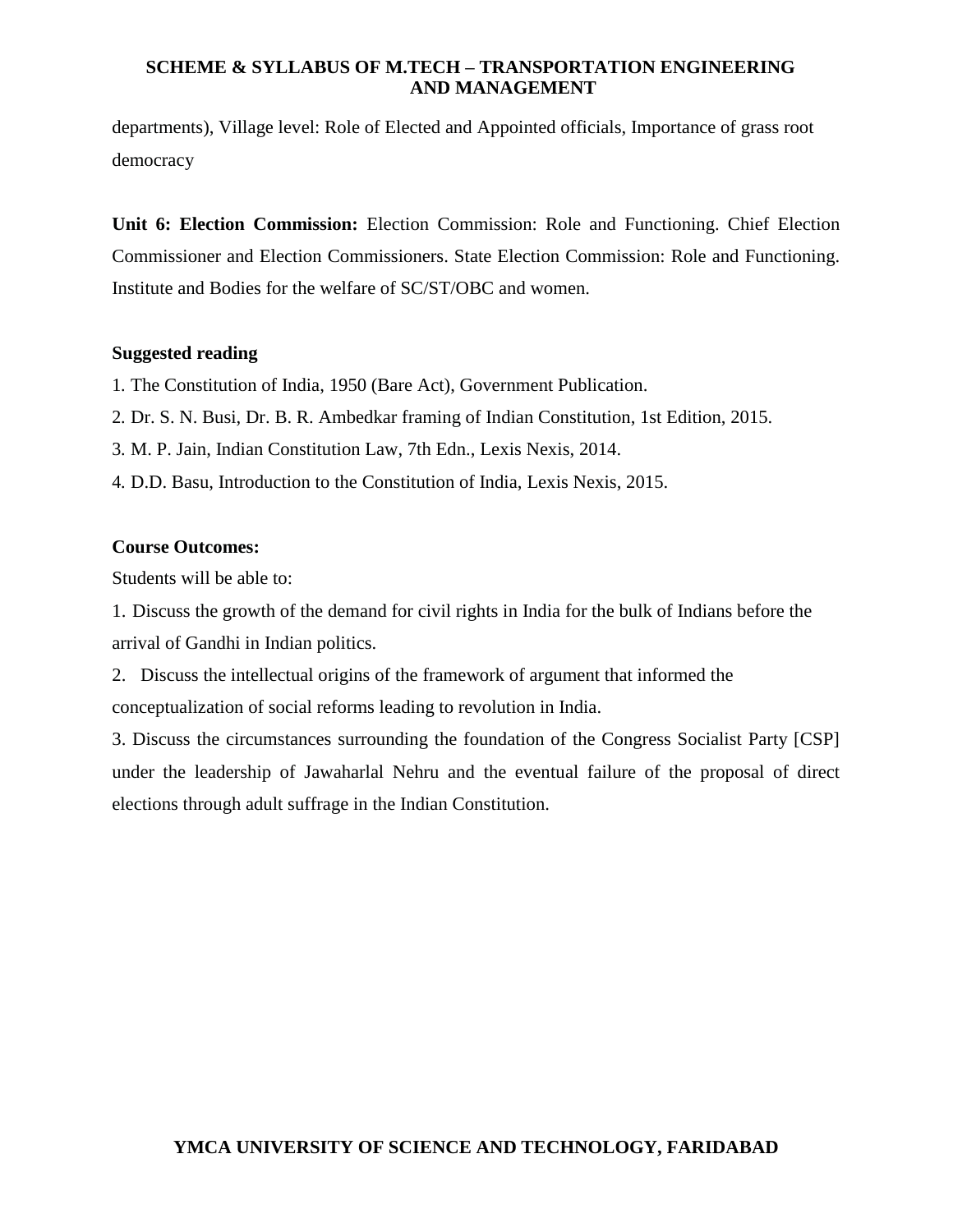#### **AUD-06A Pedagogy Studies**

#### **Course Objectives:**

Students will be able to:

1. Review existing evidence on the review topic to inform programme design and policy making undertaken by the DfID, other agencies and researchers.

2. Identify critical evidence gaps to guide the development.

#### **Course Contents:**

**Unit 1: Introduction and Methodology:** Aims and rationale, Policy background, Conceptual framework and terminology, Theories of learning, Curriculum, Teacher education. Conceptual framework, Research questions**.** Overview of methodology and Searching.

Unit 2: Thematic overview: Pedagogical practices are being used by teachers in formal and informal classrooms in developing countries. Curriculum, Teacher education.

**Unit 3:** Evidence on the effectiveness of pedagogical practices. Methodology for the in depth stage: quality assessment of included studies. How can teacher education (curriculum and practicum) and the school curriculum and guidance materials best support effective pedagogy? Theory of change. Strength and nature of the body of evidence for effective pedagogical practices. Pedagogic theory and pedagogical approaches. Teachers' attitudes and beliefs and Pedagogic strategies.

**Unit 4:** Professional development: alignment with classroom practices and follow-up support, Peer support. Support from the head teacher and the community. Curriculum and assessment. Barriers to learning: limited resources and large class sizes.

**Unit 5: Research gaps and future directions:** Research design, Contexts, Pedagogy, Teacher education, Curriculum and assessment, Dissemination and research impact.

#### **YMCA UNIVERSITY OF SCIENCE AND TECHNOLOGY, FARIDABAD**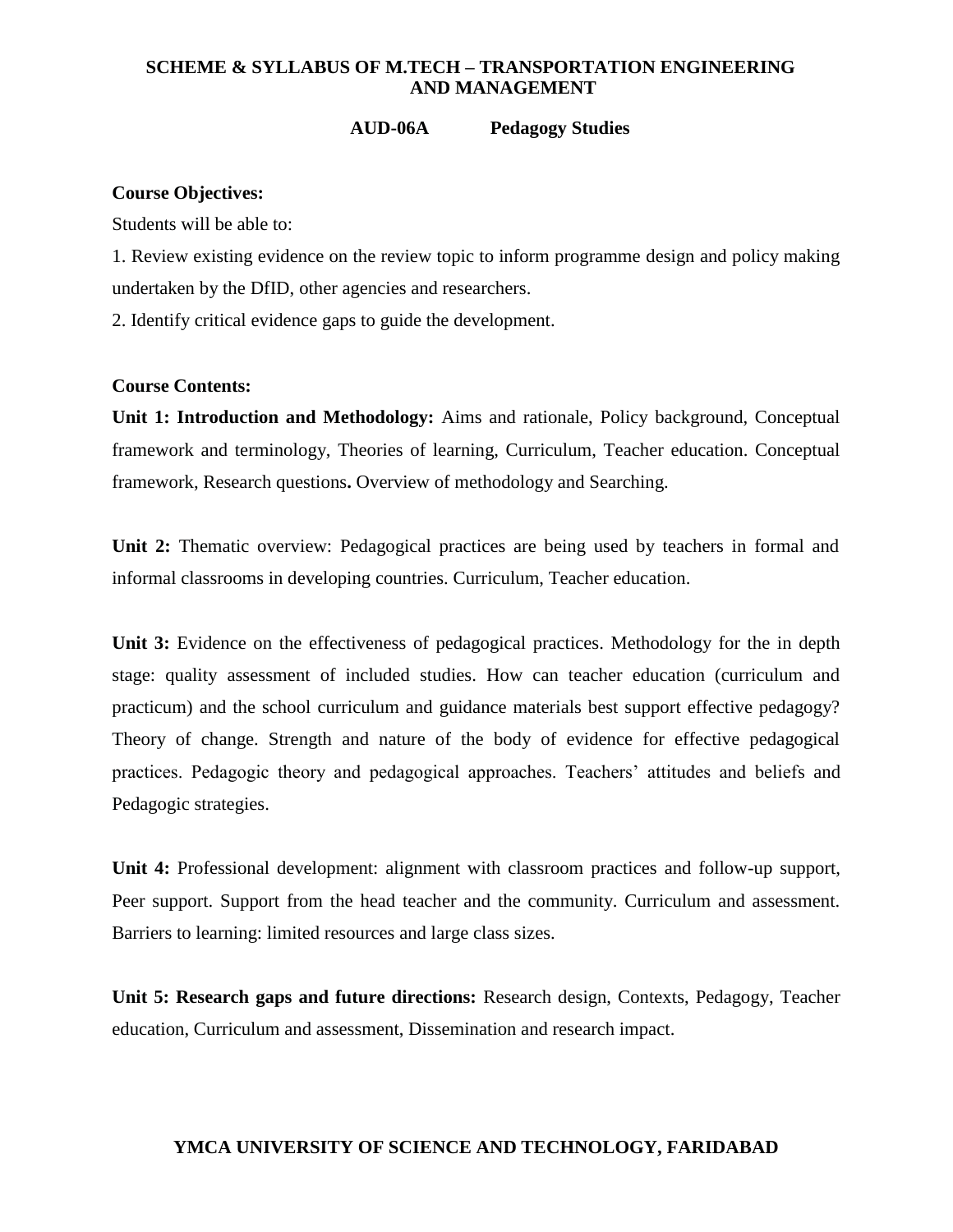# **Suggested reading**

1. Ackers J, Hardman F (2001) Classroom interaction in Kenyan primary schools, Compare, 31 (2): 245-261.

2. Agrawal M (2004) Curricular reform in schools: The importance of evaluation, Journal of Curriculum Studies, 36 (3): 361-379.

3. Akyeampong K (2003) Teacher training in Ghana - does it count? Multi-site teacher education research project (MUSTER) country report 1. London: DFID.

4. Akyeampong K, Lussier K, Pryor J, Westbrook J (2013) Improving teaching and learning of basic maths and reading in Africa: Does teacher preparation count? International Journal Educational Development, 33 (3): 272–282.

5. Alexander RJ (2001) Culture and pedagogy: International comparisons in primary education. Oxford and Boston: Blackwell.

6. Chavan M (2003) Read India: A mass scale, rapid, 'learning to read' campaign.

7. [www.pratham.org/images/resource%20working%20paper%202.pdf.](http://www.pratham.org/images/resource%20working%20paper%202.pdf)

# **Course Outcomes:**

Students will be able to understand:

1. What pedagogical practices are being used by teachers in formal and informal classrooms in developing countries?

2. What is the evidence on the effectiveness of these pedagogical practices, in what conditions, and with what population of learners?

3. How can teacher education (curriculum and practicum) and the school curriculum and guidance materials best support effective pedagogy?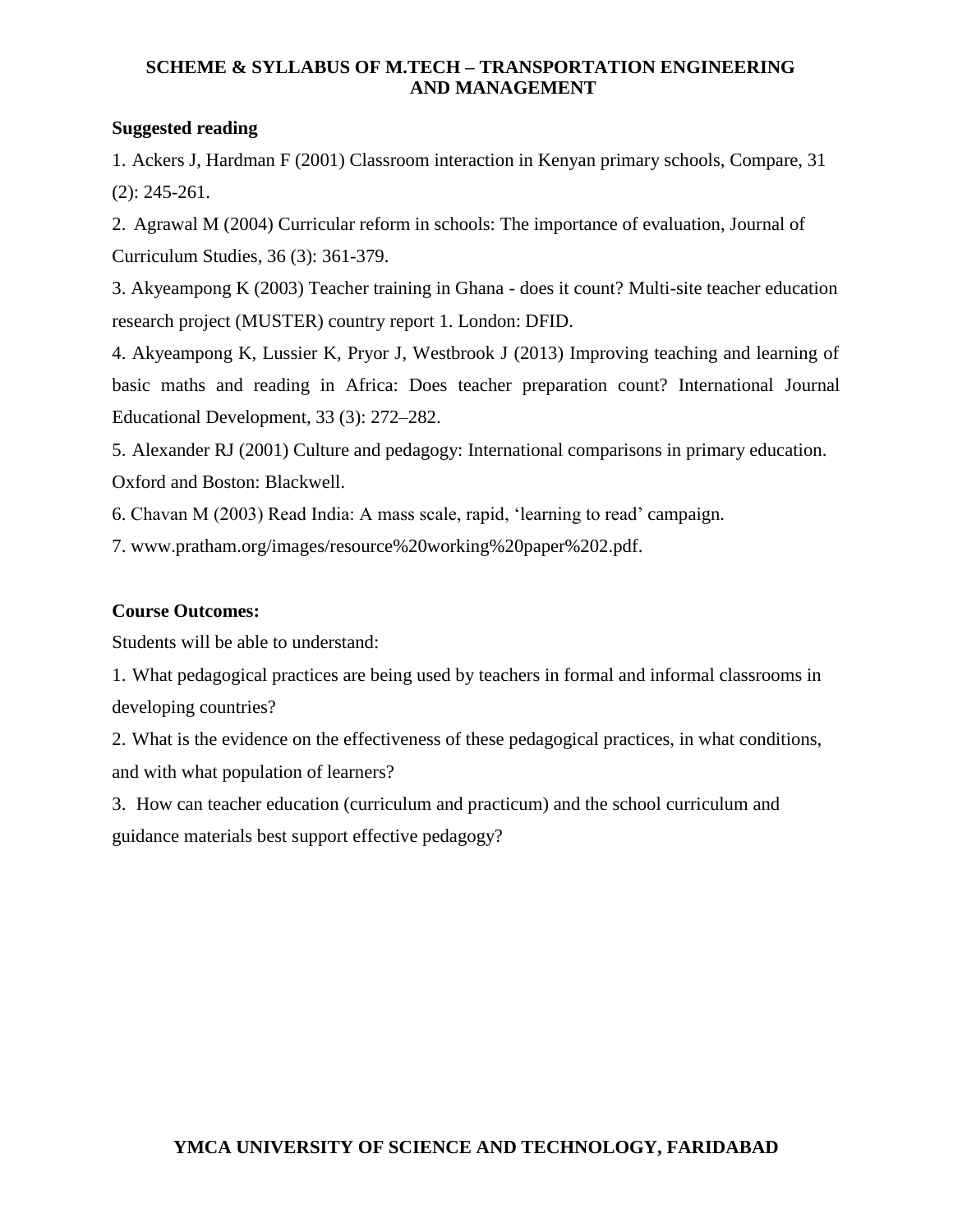## **AUD-07A Stress Management by Yoga**

## **Course Objectives**

- 1. To achieve overall health of body and mind
- 2. To overcome stress

## **Course Contents:**

**Unit 1:** Definitions of Eight parts of yog. (Ashtanga)

**Unit 2** Yam and Niyam. Do`s and Don't's in life i) Ahinsa, satya, astheya, bramhacharya and aparigraha ii) Shaucha, santosh, tapa, swadhyay, ishwarpranidhan

**Unit 3:** Asan and Pranayam i) Various yog poses and their benefits for mind & body ii)Regularization of breathing techniques and its effects- Types of pranayama.

#### **Suggested reading**

1. 'Yogic Asanas for Group Tarining-Part-I" : Janardan Swami Yogabhyasi Mandal, Nagpur 2. "Rajayoga or conquering the Internal Nature" by Swami Vivekananda, Advaita Ashrama (Publication Department), Kolkata

# **Course Outcomes:**

Students will be able to:

- 1. Develop healthy mind in a healthy body thus improving social health also.
- 2. Improve efficiency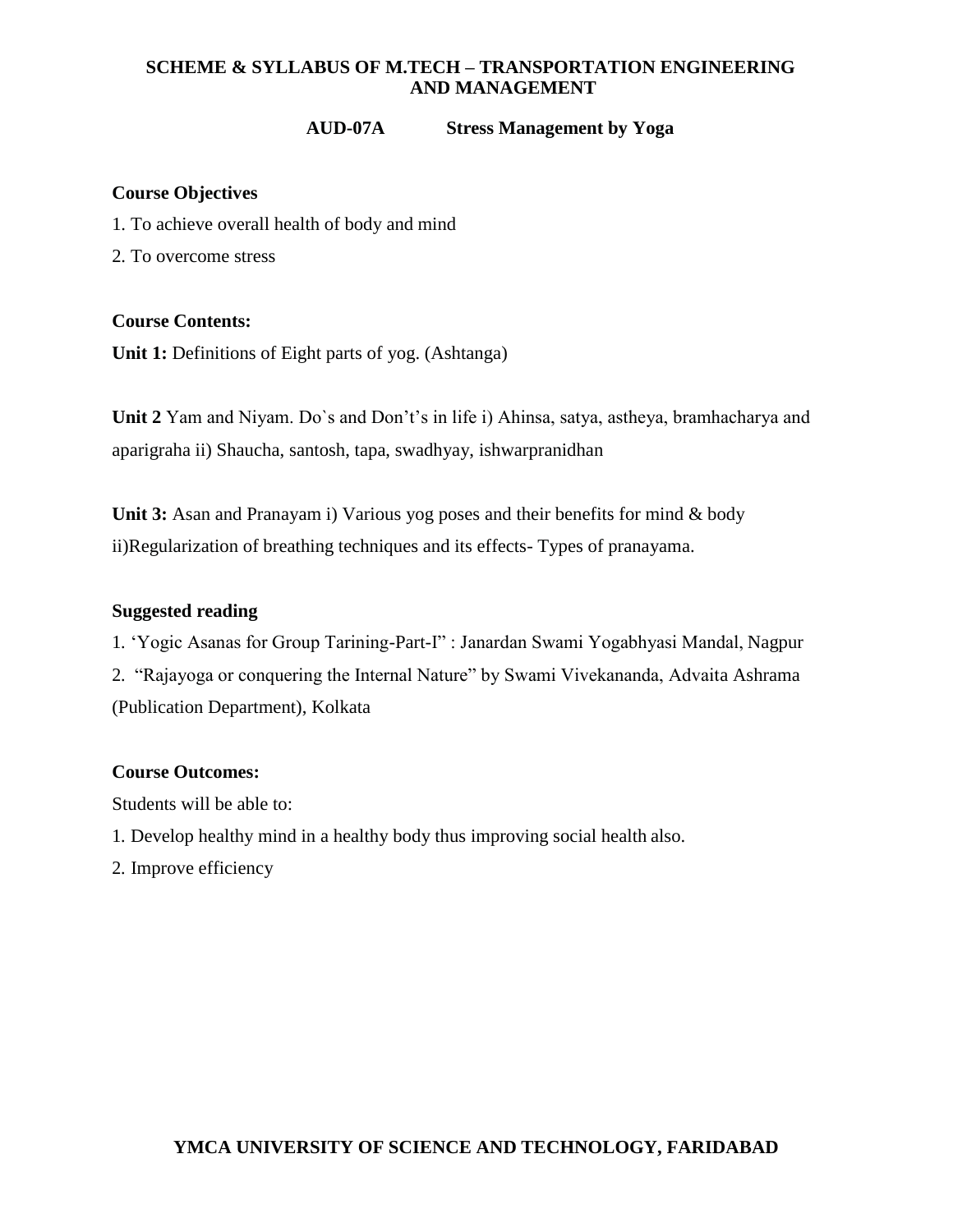# **AUD-08A Personality Development through Life Enlightenment Skills**

### **Course Objectives**

- 1. To learn to achieve the highest goal happily
- 2. To become a person with stable mind, pleasing personality and determination
- 3. To awaken wisdom in students

#### **Course contents**

**Unit 1:** Neetisatakam-Holistic development of personality

Verses- 19,20,21,22 (wisdom)

Verses- 29,31,32 (pride & heroism)

Verses- 26,28,63,65 (virtue)

Verses- 52,53,59 (dont's)

Verses- 71,73,75,78 (do's)

Unit 2: Approach to day to day work and duties. Shrimad Bhagwad Geeta : Chapter 2-Verses 41, 47,48, Chapter 3-Verses 13, 21, 27, 35, Chapter 6-Verses 5,13,17,23, 35, Chapter 18-Verses 45, 46, 48.

**Unit 3:** Statements of basic knowledge. Shrimad Bhagwad Geeta: Chapter2-Verses 56, 62, 68 Chapter 12 -Verses 13, 14, 15, 16,17, 18 Personality of Role model. Shrimad Bhagwad Geeta: Chapter2-Verses 17, Chapter 3-Verses 36,37,42, Chapter 4-Verses 18, 38,39 Chapter18 – Verses 37,38,63

# **Suggested reading**

1. "Srimad Bhagavad Gita" by Swami Swarupananda Advaita Ashram (Publication Department), Kolkata.

# **YMCA UNIVERSITY OF SCIENCE AND TECHNOLOGY, FARIDABAD**